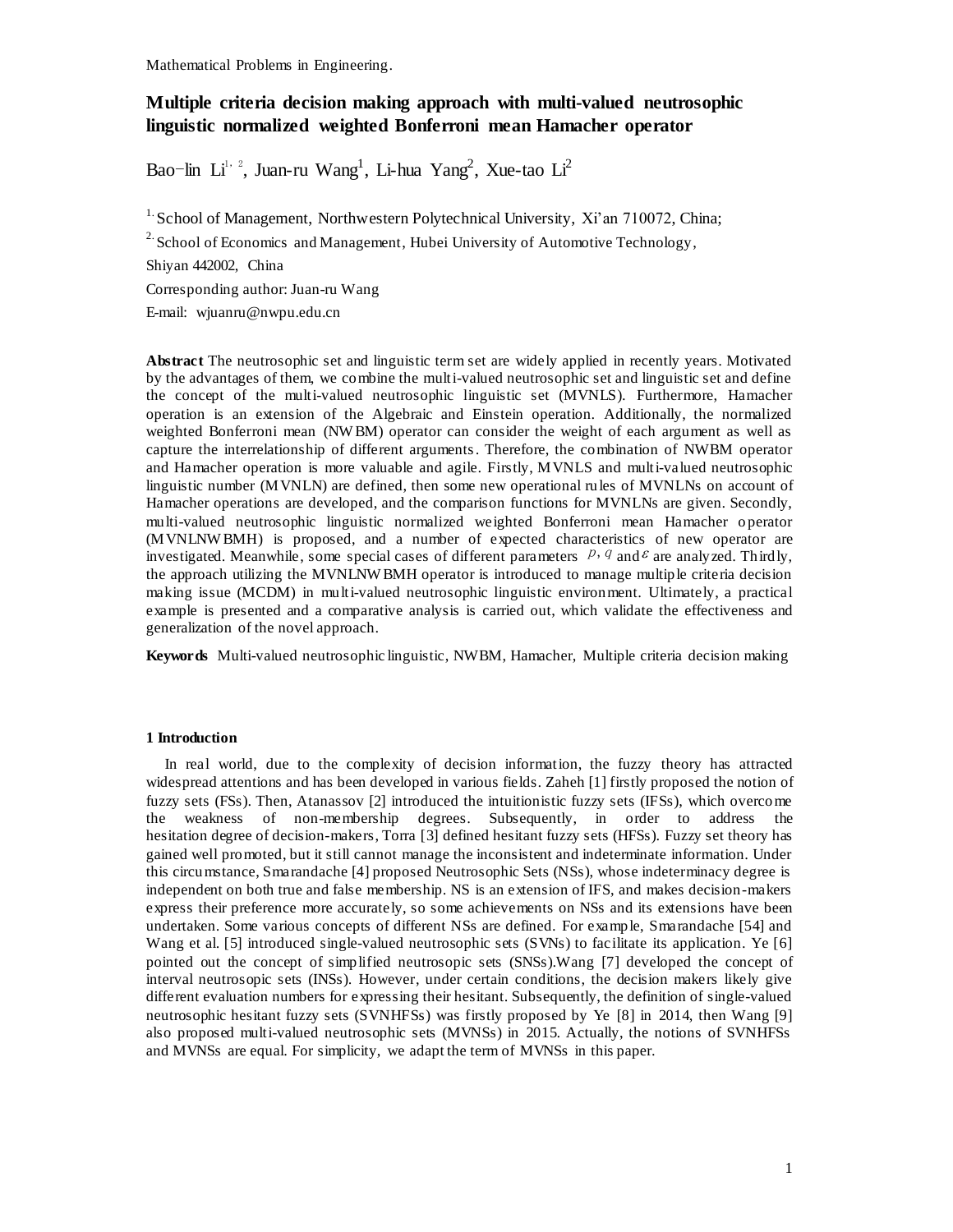On the other hand, the aggregation operators, comparison method for Neutrosophic numbers are also been studied. For SVNSs, Liu [10] employed NWBM operator to solve multiple criteria problem in single-valued neutrosophic environment. Ye [11] gave the definitions of cross-entropy and correlation coefficient. For INSs, Zhang [12] developed some aggregation operators. Liu [13] not only provided the definition of interval neutrosophic hesitant fuzzy sets (INHFSs), but also discussed the generalized hybrid weighted average operator. Broumi and Smarandache [14-16] studied the correlation coefficients, cosine similarity measure and some new operations. Ye [17] proposed similarity measures between interval neutrosophic sets. For MVNSs, Ye [8] developed SVNHFWA and SVNHFW G operators for MCDM problem. Peng [18, 19] extended power aggregation operators and defined some outranking relations under MVNS environment. Ji et al. [20] analyzed a novel TODIM method for MVNSs.

In real life, owing to the ambiguity of decision makers' thinking, people prefer to utilize linguistic variables for describing their assessment value rather than the quantization value. Therefore, linguistic variable has attracted widespread attention in the field of MCDM. The linguistic variable was firstly proposed by Zadeh [21] and applied for the fuzzy reasoning. After that, a series of works on it have been made, Wang [22-24] presented a new approach in view of hesitant fuzzy linguistic information. Meng [25] developed linguistic hesitant fuzzy sets and studied hybrid weighted operator. Tian [26] defined gray linguistic weighted Bonferroni mean operator for MCDM.

In order to indicate the true, indeterminate and false extents concerning a linguistic term, the NSs and linguistic set (LS) are combined. Several neutrosophic linguistic sets and its corresponding operator are defined, for example single valued or simplified neutrosophic linguistic sets and trapezoid linguistic sets [27-30], interval neutrosophic certain or uncertain linguistic sets [31-33].However, due to the hesitancy of people's thinking, the true of a linguistic term may be given several values, and the case is similar to the false and indeterminate extents. The existing literatures don't consider this perspective. Therefore, the multi-valued neutrosophic linguistic set (MVNLS) and multi-valued neutrosophic linguistic number (MVNLN) in this article are proposed in order to better express the information.

Aggregation operator which can fuse multiple arguments into a single comprehensive value is an important tool for MCDM problem. Many researchers have developed some efficient operators [34-41], for instance, the weighted geometric average (WGA) or averaging (WA) operator, prioritized aggregation (PA) operator, Maclaurin symmetric mean and Bonferroni mean (BM) operator. BM operator was originally defined by Bonferroni [42], which has attracted widespread attentions because of its characteristics of capture interrelationship among arguments. Some achievements have been made on it [43-49].In order to aggregate neutrosophic linguistic information, some researches on aggregation operators under neutrosophic linguistic and neutrosophic uncertain linguistic environments are also been applied [27-33,50].Until to now, BM and NWBM fail to accommodate aggregation information for multi-valued neutrosophic linguistic environment. Motivated by this limitation, we will extend the NWBM operator to MVNLS in this article.

T-norms and t-conorms are two functions that satisfy certain conditions respectively. The Archimedean t-conorms and t-norms are well-known, which include algebraic, Einstein and Hamacher, Hamacher operation is an extension of algebraic and Einstein. Generally, the algebraic operators are commonly, there are also a few aggregation operations based on Einstein operations. Due to Hamacher operator is more general, Liu [51, 52] discussed the Hamacher operational rules. So far, there is no research for MVNLS based on Hamacher operations. Since it is better for MVNLS to depict the actual situation, NWBM operator can capture the interrelationship among arguments, and Hamacher operations are more general, it is of great meaning to study the NWBM Hamacher operators under multi-valued neutrosophic linguistic environment for MCDM problems.

The main purposes of the paper are presented in the following:

1. To be better express people's hesitant, combining the MVNS and LS, we give the notions of MVNLS and MVNLN, besides, the score, accuracy and certainty functions are also investigated to compare MVNLNs.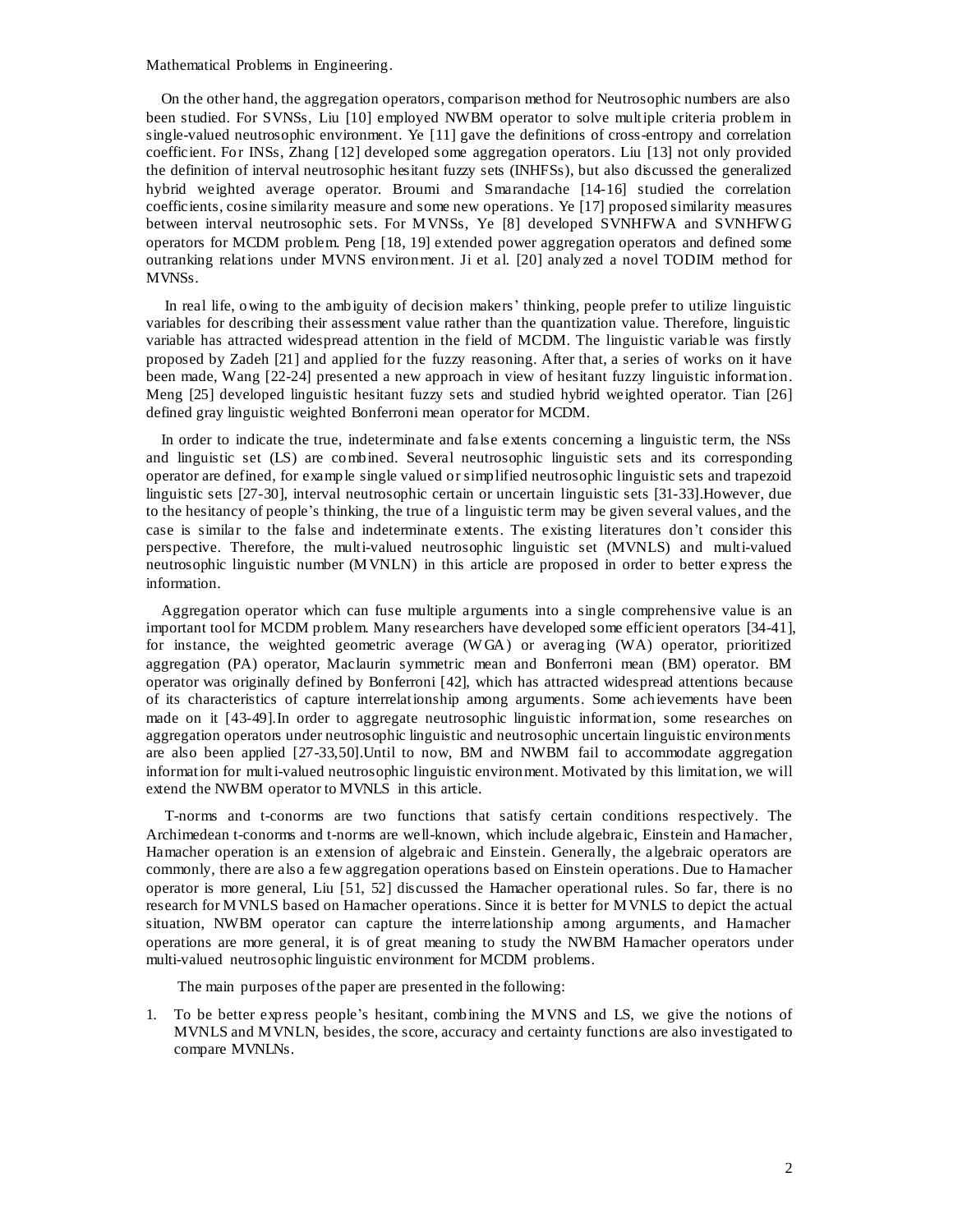- 2. Due to the generalization of Hamacher operational rules, we define new operations of MVNLNs based on Hamacher operational rules, and discuss their operational relations.
- 3. The NWBM considering the interrelationship of different arguments has gained widespread concerns, we extend NWBM operator to MVNLN environment, the MVNLNW BMH operator is defined, moreover, some desirable characteristics are also studied.
- 4. In order to verify the effectiveness, an example for MCDM problem utilizing MVNLNWBMH operator is illustrated and conduct a comparative analysis. We also analyze the influences of different parameter values for the final outcomes, the results demonstrate the operator proposed is more general and flexible.

The article is arranged in this way. In Section 2, we review a number of notions and operations for MVNS, LS, NW BM operator and Hamacher. In Section 3, we propose the definitions of MVNLS and MVNLN, and develop the operations of MVNLNs on the basis of Hamacher t-conorms and t-norms. Meanwhile, the Algebraic as well as Einstein for MVNLNs are also presented, which are special cases of Hamacher operation. Moreover, the comparison method of MVNLNs is also defined. In Section 4, we propose the MVNLNWBMH operator and investigate its properties. Furthermore, when corresponding parameters are assigned different values, the special examples are also discussed. In Section 5, we establish the MCDM procedure on account of the proposed aggregation operators with MVNLS information. Section 6 presents a concrete example, as well as a comparison analysis is provided to show the practicability utilizing our method. Finally, in Section 7, some results are presented.

#### **2 Preliminaries**

Some notions and operation are introduced in this section, which will be useful in the latter analysis.

## **2.1 Linguistic term sets**

Suppose that  $S = \{s_1, s_2, \dots, s_i\}$  is an ordered and finite linguistic set, in which  $s_j$  denotes a stic variable value and *t* is an odd value. When *t* is equal to seven, the corresponding linguistic e provided in the f linguistic variable value and  $\iota$  is an odd value. When  $\iota$  is equal to seven, the corresponding linguistic set are provided in the following:

In order to avoid the linguistic information loss, the set above is expanded, that is a contiguous set,  $\overline{S} = \left\{ S_{\alpha} \middle| \alpha \in R \right\}.$ 

**Definition 1** [53] Let  $s_i$  and  $s_j$  be any two linguistic variables, the corresponding operations are presented:

 $(4) (s_i)^{\lambda} = s_{i^{\lambda}}.$  $(1)\lambda s_i = s_{\lambda \times i}, \lambda \geq 0;$  $(2)$  $s_i \oplus s_j = s_{i+j}$ ;  $(3)$ s<sub>i</sub>  $\otimes$  s<sub>j</sub> = s<sub>ixj</sub>;

## **2.2 Multi-valued neutrosophic sets**

**Definition 2** [8,9] Suppose that X is a collection of objects, MVNSs  $\Lambda$  on X is defined by

$$
A = \left\{ \left\langle x, \tilde{T}_A(x), \tilde{T}_A(x), \tilde{F}_A(x) \right\rangle | x \in X \right\},
$$
  
Where  $\tilde{T}_A(x) = \left\{ \gamma \middle| \gamma \in \tilde{T}_A(x) \right\}, \tilde{T}_A(x) = \left\{ \delta \middle| \delta \in \tilde{T}_A(x) \right\}, \tilde{F}_A(x) = \left\{ \eta \middle| \eta \in \tilde{F}_A(x) \right\},$ 

 $\tilde{T}_A(x)$ ,  $\tilde{T}_A(x)$ , and  $\tilde{F}_A(x)$  are three collections of crisp numbers belonging to  $[0,1]$ , representing the probable true-membership degree, indeterminacy-membership degree and falsity- membership degree,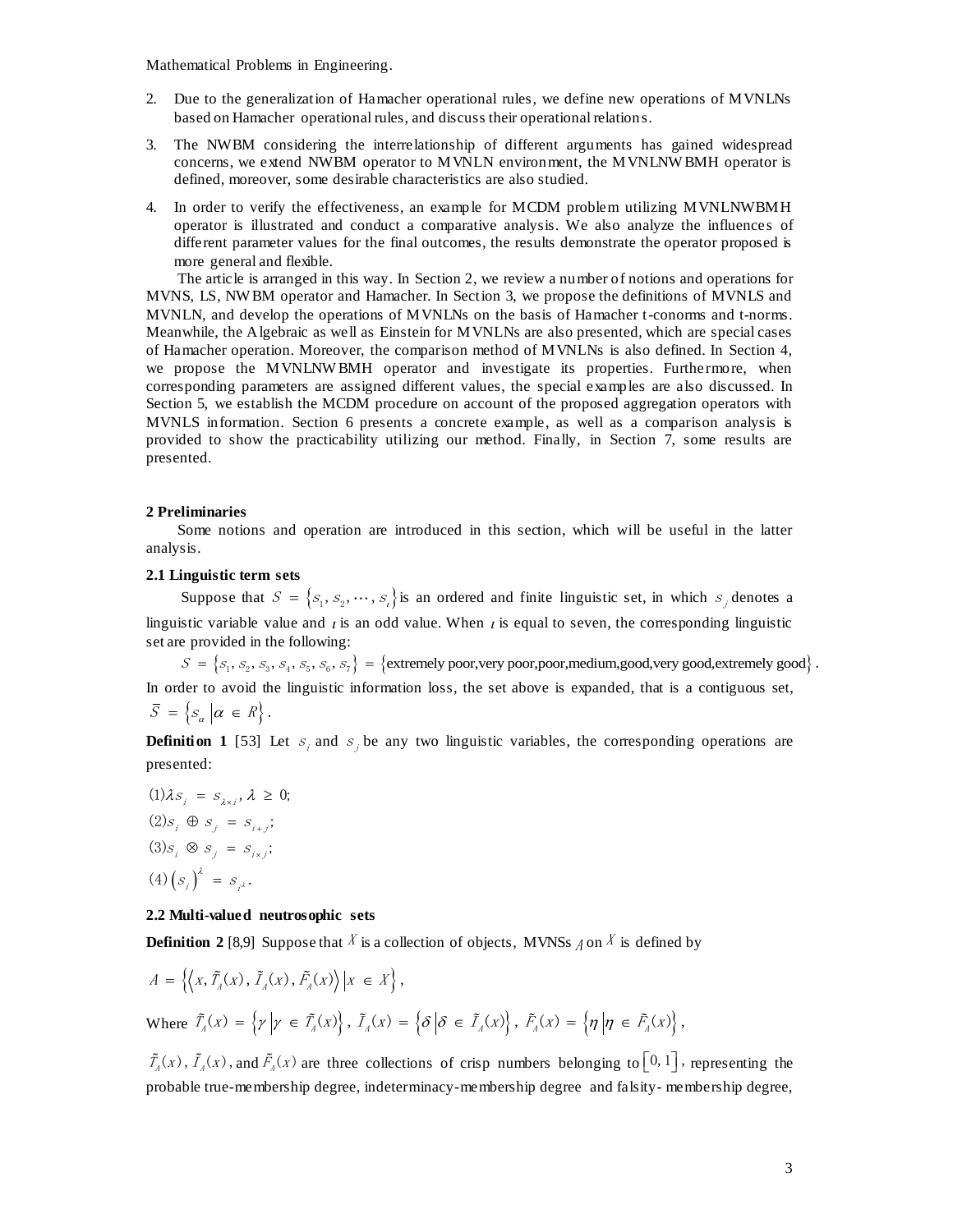where x in X belonging to  $\Lambda$ , respectively, satisfying these conditions  $0 \le \gamma$ ,  $\delta$ ,  $\eta \le 1$ , and where X in X belonging to  $\Lambda$ , respectively, satisfying these conditions  $0 \le \gamma$ ,  $\delta$ ,  $\eta \le 1$ , and  $0 \le \sup \tilde{T}_A(x) + \sup \tilde{T}_A(x) + \sup \tilde{F}_A(x) \le 3$ . If there is only one element in  $\Lambda$ ,  $\Lambda$  is indicated by the three tuple  $A = \langle \tilde{T}_A(x), \tilde{T}_A(x), \tilde{F}_A(x) \rangle$ , that is known as a multi-valued neutrosophic number (MVNN).Generally, MVNSs is considered as the generalizations of the other sets, such as FSs, IFSs, HFSs, DHFs, and SVNSs.

#### **2.3 Normalized weighted Bonferroni mean**

**Definition 3** [42] Let  $p, q \ge 0$ , as well as  $a_i$  ( $i = 1, 2, \dots n$ ) be a set of nonnegative values, then the BM is defined as

values, then the BM is defined as  
\n
$$
BM^{p,q}(a_1, a_2, \dots, a_n) = \left(\frac{1}{n(n-1)} \sum_{\substack{i,j=1,\\i \neq j}}^n \left(a_i^p a_j^q\right)\right)^{\frac{1}{p+q}}
$$

**Definition 4** [45] Let  $p, q \ge 0$ , and  $a_i$   $(i = 1, 2, \dots n)$  be a set of nonnegative values, and

the corresponding NWBM can be expressed as below:  
\n
$$
NWBM^{p,q}(a_1, a_2, \cdots, a_n) = \left(\bigoplus_{\substack{i,j=1, \ j \neq j}}^n \frac{w_i w_j}{1 - w_i} (a_i^p \otimes a_j^q)\right)^{\frac{1}{p+q}}
$$

Where  $w = (w_1, w_2, \dots, w_n)$  represents the corresponding weighted vector of  $a_i$   $(i = 1, 2, \dots, n)$ , satisfying  $w_i \ge 0$  and 1  $\sum_{i=1}^{n} w_i = 1$  $\sum_{i=1}^{\infty}$  i  $\sum_{i=1}^{n} w_i = 1$ . The weight vector can be given by decision-makers in real problem.

Obviously, the NWBM operator possesses a few characteristics such as commutativity, reducibility, monotonicity, boundedness, and idempotency.

## **2.4 Hamacher operations**

We know aggregation operator is given in accordance with different t-norms and tconorms, there are some exceptional circumstances listed in the following:

- (1) Algebraic t-norm and t-conorm
	- $a \otimes b = ab$ ,  $a \oplus b = a + b ab$ ;
- 

(2) Einstein t-norm and t-conorm  
\n
$$
a \otimes b = \frac{ab}{1 + (1 - a) \times (1 - b)}, a \oplus b = \frac{a + b}{1 + ab};
$$

(3) Hamacher t-norm and t-conorm

$$
a \otimes b = \frac{ab}{\varepsilon + (1 - \varepsilon)(a + b - ab)}, a \oplus b = \frac{a + b - ab - (1 - \varepsilon)ab}{1 - (1 - \varepsilon)ab}, \varepsilon > 0
$$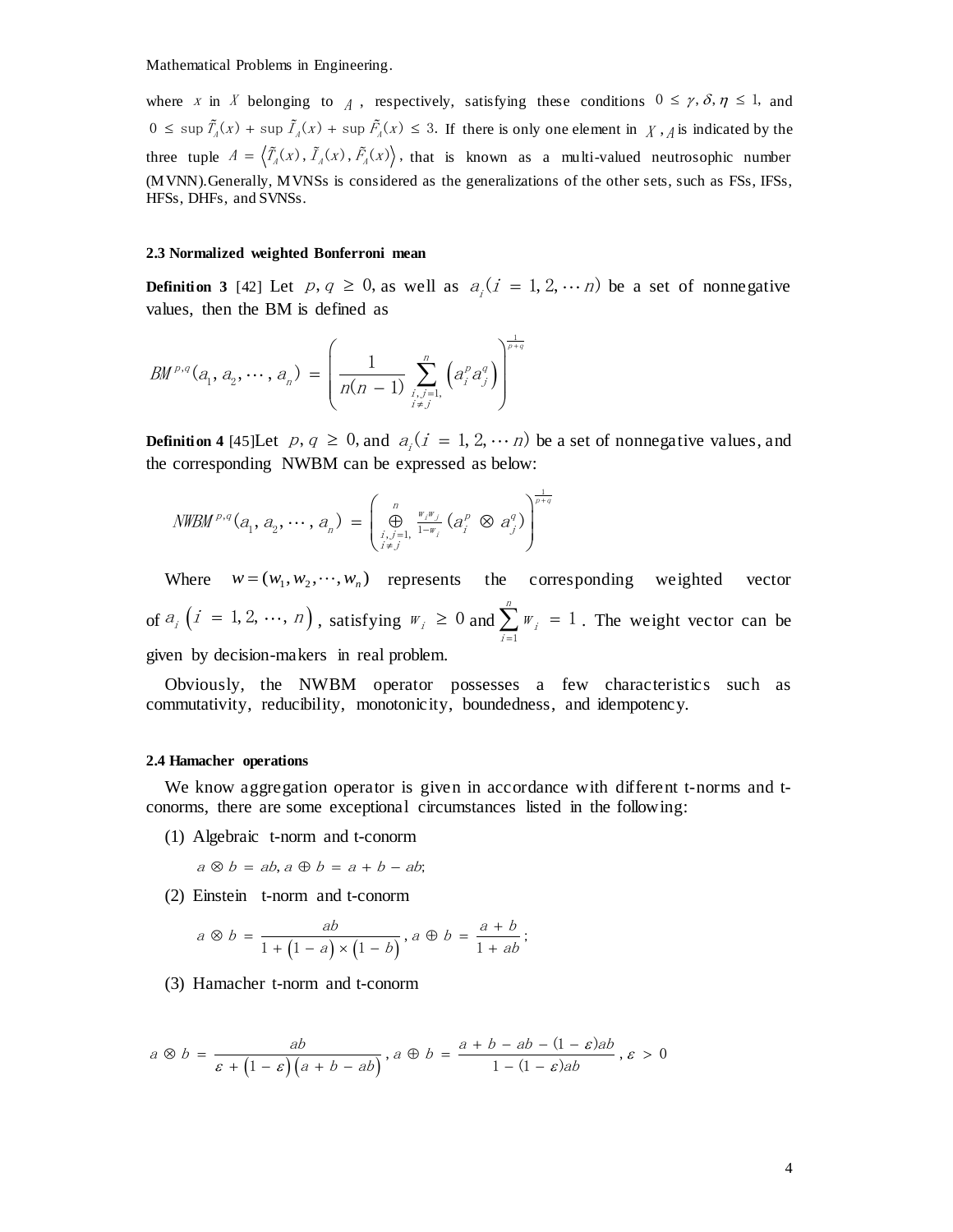In special, when  $\varepsilon = 1$ ,  $\varepsilon = 2$ , the Algebraic and Einstein operations are the simplifications of Hamacher t-norm and t-conorm.

#### **3 Multi-valued neutrosophic linguistic set**

## **3.1 MVNLS and its Hamacher operations**

**Definition 5** Let *X* be a set of points, an MVNLS *A* in *X* is defined as follows:  
\n
$$
A = \left\{ \left\langle x, \left[ s_{\theta(x)}, \left( \tilde{T}_A(x), \tilde{T}_A(x), \tilde{F}_A(x) \right) \right] \right\rangle | x \in X \right\},
$$

$$
\text{Where } S_{\theta(x)} \in S, \ \tilde{T}_A(x) = \left\{ \gamma \Big| \gamma \in \tilde{T}_A(x) \right\}, \ \tilde{T}_A(x) = \left\{ \delta \Big| \delta \in \tilde{T}_A(x) \right\}, \ \tilde{F}_A(x) = \left\{ \eta \Big| \eta \in \tilde{F}_A(x) \right\},
$$

 $\tilde{T}_A(x)$ ,  $\tilde{T}_A(x)$ , and  $\tilde{F}_A(x)$  are three sets of crisp values in  $[0,1]$ , denoting three degrees of x in X belonging to  $S_{\theta(x)}$ , that are true, indeterminacy and falsity, satisfying these conditions x in x belonging to  $S_{\theta(x)}$ , that are true, indeterminacy and fals<br>  $0 \le \gamma$ ,  $\delta$ ,  $\eta \le 1$ , and  $0 \le \sup \tilde{T}_A(x) + \sup \tilde{T}_A(x) + \sup \tilde{F}_A(x) \le 1$ .

**Definition 6** Let  $A = \left\{ \left\langle x, \left[ s_{\theta(x)}, \left( \tilde{T}_A(x), \tilde{T}_A(x), \tilde{F}_A(x) \right) \right] \right\rangle | x \in X \right\}$  be an MVNLS, supposing there is only one element in X, then tuple  $\langle s_{\theta(x)}, (\tilde{T}_A(x), \tilde{T}_A(x), \tilde{F}_A(x)) \rangle$  is depicted as a multi-valued neutrosophic linguistic number (MVNLN).For simplicity, the MVNLN can also be represented as

$$
A = \left\{ \left\langle s_{\theta(x)}, \left( \tilde{T}_A(x), \tilde{T}_A(x), \tilde{F}_A(x) \right) \right\rangle \middle| x \in X \right\}
$$

**Definition 7** Let  $a_1 = \left\langle s_{\theta(a_1)}, \tilde{T}(a_1), \tilde{T}(a_1), \tilde{F}(a_1) \right\rangle$  and  $a_2 = \left\langle s_{\theta(a_2)}, \tilde{T}(a_2), \tilde{T}(a_2), \tilde{F}(a_2) \right\rangle$  be two MVNLNs, and  $\lambda > 0$ , then the operations of MVNLNs can be defined on the basis of Hamacher operations.<br>
(1)  $a_1 \oplus a_2$ (1)  $a_1 \oplus a_2$ 

$$
= \left\langle s_{\theta(a_1)+\theta(a_2)}, \right\rangle
$$
\n
$$
\left(\bigcup_{\gamma_1 \in \tilde{T}(a_1), \gamma_2 \in \tilde{T}(a_2)} \left\{ \frac{\gamma_1 + \gamma_2 - \gamma_1 \gamma_2 - (1 - \varepsilon) \gamma_1 \gamma_2}{1 - (1 - \varepsilon) \gamma_1 \gamma_2} \right\},\right\}
$$
\n
$$
\bigcup_{\delta_1 \in \tilde{I}(a_1), \delta_2 \in \tilde{I}(a_2)} \left\{ \frac{\delta_1 \delta_2}{\varepsilon + (1 - \varepsilon) (\delta_1 + \delta_2 - \delta_1 \delta_2)} \right\},\
$$
\n
$$
\bigcup_{\eta_1 \in \tilde{F}(a_1), \eta_2 \in \tilde{F}(a_2)} \left\{ \frac{\eta_1 \eta_2}{\varepsilon + (1 - \varepsilon) (\eta_1 + \eta_2 - \eta_1 \eta_2)} \right\} \right\},\
$$
\n
$$
(2) \ a_1 \otimes a_2
$$
\n
$$
= \left\langle s_{\theta(a_1)\times\theta(a_2)}, \left( \frac{\gamma_1 \gamma_2}{\varepsilon + (1 - \varepsilon) (\gamma_1 + \gamma_2 - \gamma_1 \gamma_2)} \right\rangle, \left( \bigcup_{\gamma_1 \in \tilde{F}(a_1), \gamma_2 \in \tilde{I}(a_2)} \left\{ \frac{\delta_1 + \delta_2 - \delta_1 \delta_2 - (1 - \varepsilon) \delta_1 \delta_2}{1 - (1 - \varepsilon) \delta_1 \delta_2} \right\},\
$$
\n
$$
\bigcup_{\eta_1 \in \tilde{F}(a_1), \eta_2 \in \tilde{F}(a_2)} \left\{ \frac{\eta_1 + \eta_2 - \eta_1 \eta_2 - (1 - \varepsilon) \eta_1 \eta_2}{1 - (1 - \varepsilon) \eta_1 \eta_2} \right\} \right\},\
$$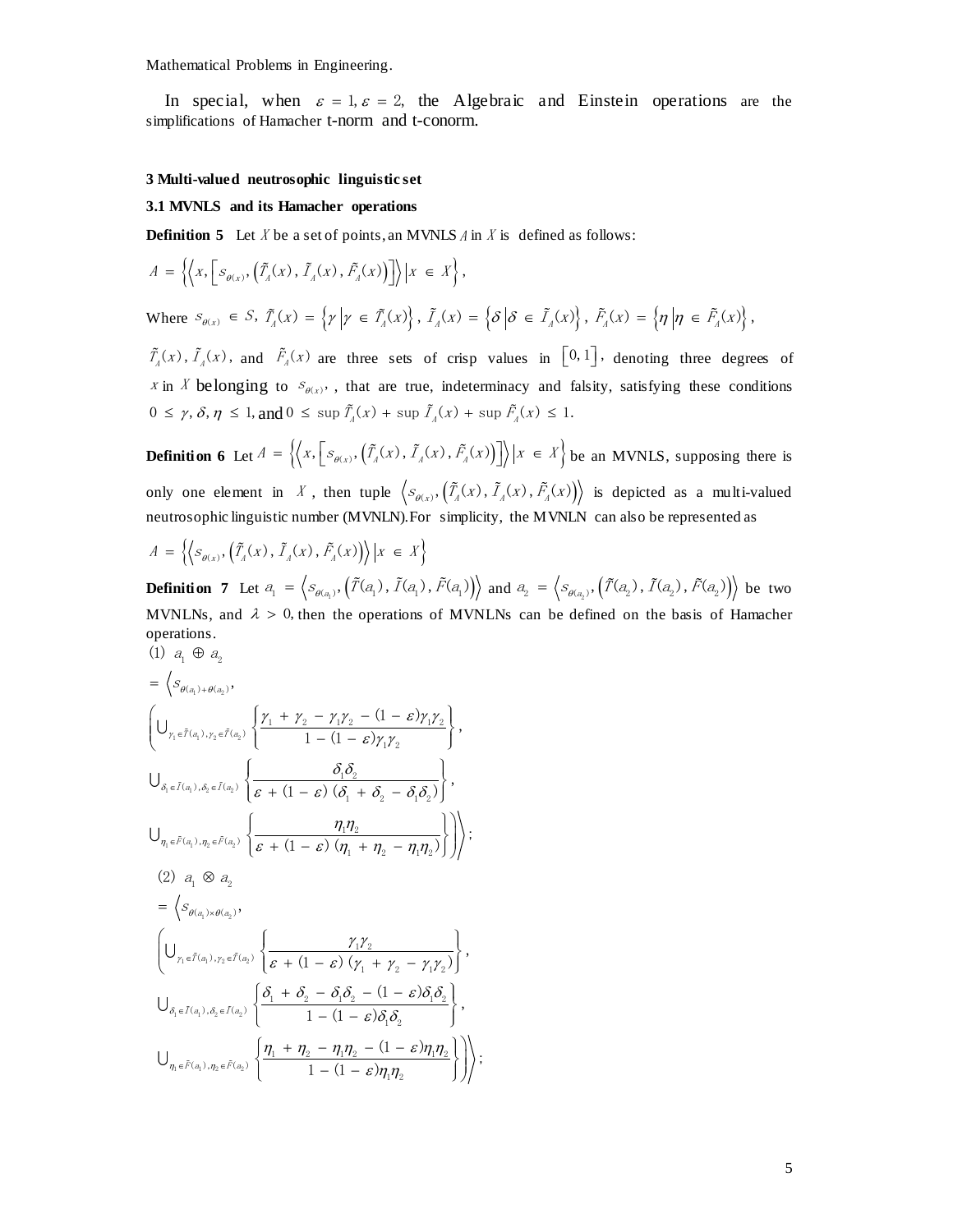$$
(3) \ \lambda a_{1} = \left\langle s_{\lambda\theta(a_{1})}, \left\{ \frac{(1 + (\varepsilon - 1)\gamma_{1})^{\lambda} - (1 - \gamma_{1})^{\lambda}}{(1 + (\varepsilon - 1)\gamma_{1})^{\lambda} + (\varepsilon - 1)(1 - \gamma_{1})^{\lambda}} \right\},\
$$
\n
$$
\bigcup_{\delta_{1} \in \tilde{I}(a_{1})} \left\{ \frac{\varepsilon \delta_{1}^{\lambda}}{(1 + (\varepsilon - 1)(1 - \delta_{1}))^{\lambda} + (\varepsilon - 1)\delta_{1}^{\lambda}} \right\},\
$$
\n
$$
\bigcup_{\eta_{1} \in \tilde{F}(a_{1})} \left\{ \frac{\varepsilon \eta_{1}^{\lambda}}{(1 + (\varepsilon - 1)(1 - \eta_{1}))^{\lambda} + (\varepsilon - 1)\eta_{1}^{\lambda}} \right\} \right\},\
$$
\n
$$
(4) \ a_{1}^{\lambda} = \left\langle s_{\theta^{\lambda}(a_{1})}, \left\{ \frac{\varepsilon \eta_{1}^{\lambda}}{(1 + (\varepsilon - 1)(1 - \eta_{1}))^{\lambda} + (\varepsilon - 1)\eta_{1}^{\lambda}} \right\} \right\rangle,
$$
\n
$$
\bigcup_{\delta_{1} \in \tilde{I}(a_{1})} \left\{ \frac{\varepsilon \gamma_{1}^{\lambda}}{(1 + (\varepsilon - 1)(1 - \gamma_{1}))^{\lambda} + (\varepsilon - 1)\gamma_{1}^{\lambda}} \right\},\
$$
\n
$$
\bigcup_{\delta_{1} \in \tilde{I}(a_{1})} \left\{ \frac{(1 + (\varepsilon - 1)\delta_{1})^{\lambda} - (1 - \delta_{1})^{\lambda}}{(1 + (\varepsilon - 1)\delta_{1})^{\lambda} + (\varepsilon - 1)(1 - \delta_{1})^{\lambda}} \right\},\
$$
\n
$$
\bigcup_{\eta_{1} \in \tilde{F}(a_{1})} \left\{ \frac{(1 + (\varepsilon - 1)\eta_{1})^{\lambda} - (1 - \eta_{1})^{\lambda}}{(1 + (\varepsilon - 1)\eta_{1})^{\lambda} + (\varepsilon - 1)(1 - \eta_{1})^{\lambda}} \right\} \right\}.
$$

If  $\varepsilon = 1$ , then the operations based on Hamacher operational rules in Definition 7 will simplified to the Algebraic operational rules in the following:<br>
(5)  $a_1 \oplus a_2$ 

(5) 
$$
a_1 \oplus a_2
$$
  
\n
$$
= \left\langle s_{\theta(a_1)+\theta(a_2)}, \right\rangle
$$
  
\n
$$
\left(\bigcup_{\gamma_1 \in \tilde{\Gamma}(a_1), \gamma_2 \in \tilde{\Gamma}(a_2)} \left\{ \gamma_1 + \gamma_2 - \gamma_1 \gamma_2 \right\}, \right)
$$
  
\n
$$
\bigcup_{\delta_1 \in \tilde{I}(a_1), \delta_2 \in \tilde{I}(a_2)} \left\{ \delta_1 \delta_2 \right\},
$$
  
\n
$$
\bigcup_{\eta_1 \in \tilde{F}(a_1), \eta_2 \in \tilde{F}(a_2)} \left\{ \eta_1 \eta_2 \right\} \right) \rangle;
$$
  
\n(6)  $a_1 \otimes a_2$   
\n
$$
= \left\langle s_{\theta(a_1) \times \theta(a_2)}, \left( \bigcup_{\gamma_1 \in \tilde{I}(a_1), \gamma_2 \in \tilde{I}(a_2)} \left\{ \gamma_1 \gamma_2 \right\}, \right) \right\rangle
$$
  
\n
$$
\bigcup_{\delta_1 \in \tilde{I}(a_1), \delta_2 \in \tilde{I}(a_2)} \left\{ \delta_1 + \delta_2 - \delta_1 \delta_2 \right\},
$$
  
\n
$$
\bigcup_{\eta_1 \in \tilde{F}(a_1), \eta_2 \in \tilde{F}(a_2)} \left\{ \eta_1 + \eta_2 - \eta_1 \eta_2 \right\} \right) \rangle;
$$
  
\n(7)  $\lambda a_1 = \left\langle s_{\lambda \theta(a_1)}, \left( \bigcup_{\gamma_1 \in \tilde{I}(a_1)} \left\{ 1 - (1 - \gamma_1)^{\lambda} \right\}, \right) \right\rangle$   
\n
$$
\bigcup_{\delta_1 \in \tilde{I}(a_1)} \left\{ \delta_1^{\lambda} \right\},
$$
  
\n
$$
\bigcup_{\eta_1 \in \tilde{F}(a_1)} \left\{ \eta_1^{\lambda} \right\} \right) \rangle;
$$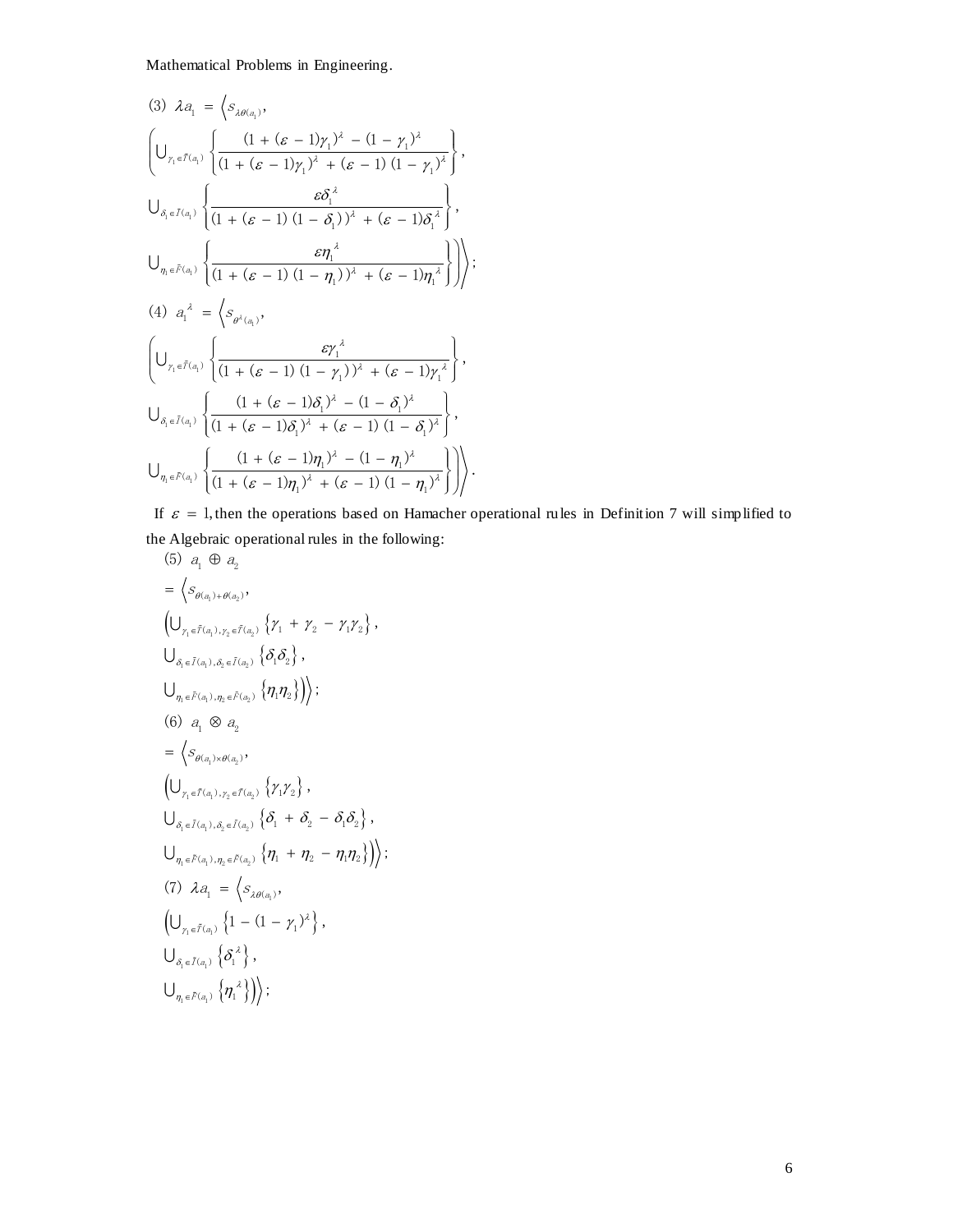(8) 
$$
a_1^{\lambda} = \left\langle s_{\theta^{\lambda}(a_1)}, \right\rangle
$$
  
\n
$$
\left(\bigcup_{\gamma_1 \in \tilde{I}(a_1)} \left\{ \gamma_1^{\lambda} \right\}, \right.
$$
\n
$$
\bigcup_{\delta_1 \in \tilde{I}(a_1)} \left\{ 1 - (1 - \delta_1)^{\lambda} \right\},
$$
\n
$$
\bigcup_{\eta_1 \in \tilde{F}(a_1)} \left\{ 1 - (1 - \eta_1)^{\lambda} \right\} \right\rangle.
$$

Supposing  $\tilde{T}(a_1)$ ,  $\tilde{T}(a_1)$ ,  $\tilde{F}(a_1)$ ,  $\tilde{T}(a_2)$ ,  $\tilde{T}(a_2)$ , and  $\tilde{F}(a_2)$  contain only one value, then the operations defined above can be reduced to the operations of SVNLNs based on Algebraic operations proposed by Ye [27].

If  $\varepsilon = 2$ , then the operations based on Hamacher operational rules in Definition 7 will simplified to the Einstein operations of MVNLNs presented below:<br>
(9)  $a_1 \oplus a_2$ 

$$
(9) \ a_1 \oplus a_2
$$
\n
$$
= \left\langle s_{\theta(a_1)+\theta(a_2)}, \right\rangle
$$
\n
$$
\left(\bigcup_{\gamma_1 \in \tilde{T}(a_1), \gamma_2 \in \tilde{T}(a_2)} \left\{ \frac{\gamma_1 + \gamma_2}{1 + \gamma_1 \gamma_2} \right\}, \right)
$$
\n
$$
\bigcup_{\delta_1 \in \tilde{I}(a_1), \delta_2 \in \tilde{I}(a_2)} \left\{ \frac{\delta_1 \delta_2}{2 - \delta_1 - \delta_2 + \delta_1 \delta_2} \right\},
$$
\n
$$
\bigcup_{\eta_1 \in \tilde{F}(a_1), \eta_2 \in \tilde{F}(a_2)} \left\{ \frac{\eta_1 \eta_2}{2 - \eta_1 - \eta_2 + \eta_1 \eta_2} \right\} \right),
$$
\n
$$
(10) \ a_1 \otimes a_2
$$
\n
$$
= \left\langle s_{\theta(a_1) \times \theta(a_2)}, \right\rangle
$$
\n
$$
\left(\bigcup_{\gamma_1 \in \tilde{T}(a_1), \gamma_2 \in \tilde{T}(a_2)} \left\{ \frac{\gamma_1 \gamma_2}{2 - \gamma_1 - \gamma_2 + \gamma_1 \gamma_2} \right\}, \right)
$$
\n
$$
\bigcup_{\delta_1 \in \tilde{I}(a_1), \delta_2 \in \tilde{I}(a_2)} \left\{ \frac{\delta_1 + \delta_2}{1 + \delta_1 \delta_2} \right\},
$$
\n
$$
\bigcup_{\eta_1 \in \tilde{F}(a_1), \eta_2 \in \tilde{F}(a_2)} \left\{ \frac{\eta_1 + \eta_2}{1 + \eta_1 \eta_2} \right\} \right),
$$
\n
$$
(11) \ a_1 = \left\langle s_{\lambda \theta(a_1)}, \left(\frac{\eta_1 + \eta_2}{1 + \eta_1 \eta_2}\right) \right\rangle
$$
\n
$$
\bigcup_{\delta_1 \in \tilde{I}(a_1)} \left\{ \frac{(1 + \gamma_1)^{\lambda} - (1 - \gamma_1)^{\lambda}}{(1 + \gamma_1)^{\lambda} + (1 - \gamma_1)^{\lambda}} \right\},
$$
\n
$$
\bigcup_{\delta
$$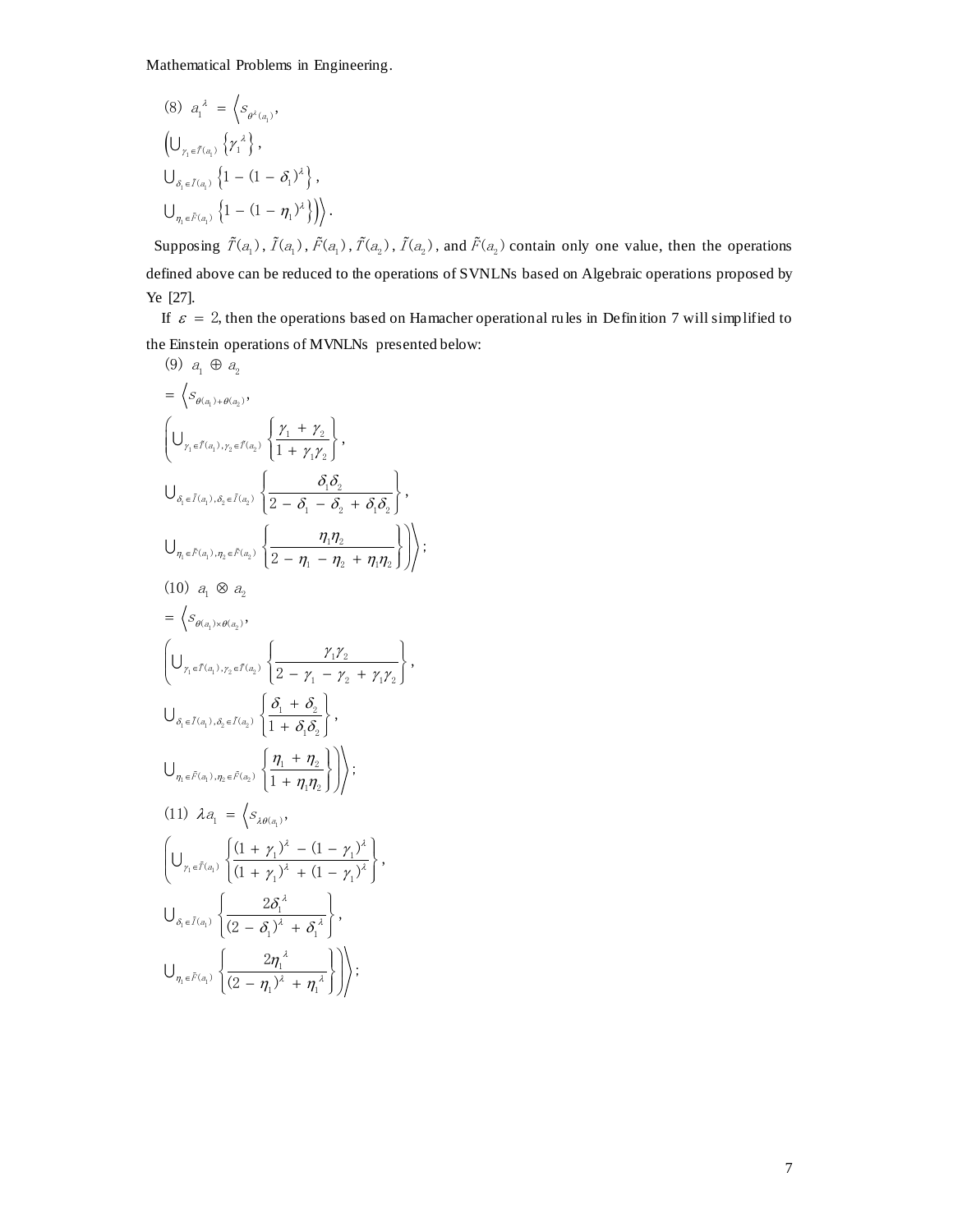(12) 
$$
a_1^{\lambda} = \left\langle s_{\theta^{\lambda}(a_1)},
$$
  
\n
$$
\left\{ \bigcup_{\gamma_1 \in \tilde{T}(a_1)} \left\{ \frac{2\gamma_1^{\lambda}}{(2-\gamma_1)^{\lambda} + \gamma_1^{\lambda}} \right\}, \right\}
$$
\n
$$
\bigcup_{\delta_i \in \tilde{I}(a_i)} \left\{ \frac{(1+\delta_1)^{\lambda} - (1-\delta_1)^{\lambda}}{(1+\delta_1)^{\lambda} + (1-\delta_1)^{\lambda}} \right\}, \bigcup_{\eta_1 \in \tilde{F}(a_i)} \left\{ \frac{(1+\eta_1)^{\lambda} - (1-\eta_1)^{\lambda}}{(1+\eta_1)^{\lambda} + (1-\eta_1)^{\lambda}} \right\} \right\}.
$$

Supposing  $\tilde{T}(a_1)$ ,  $\tilde{T}(a_1)$ ,  $\tilde{T}(a_1)$ ,  $\tilde{T}(a_2)$ ,  $\tilde{T}(a_2)$ , and  $\tilde{F}(a_2)$  contain only one value, then the operations defined above can be reduced to the operations of SVNLNs based on Einstein operations.

defined above can be reduced to the operations of SVNLIVS based on Einstein operations.<br>Theorem 1 Let  $a_1 = \langle s_{\theta(a_1)}, (\tilde{T}(a_1), \tilde{T}(a_1), \tilde{F}(a_1)) \rangle$ ,  $a_2 = \langle s_{\theta(a_2)}, (\tilde{T}(a_2), \tilde{T}(a_2), \tilde{F}(a_2)) \rangle$ , and  $a_3 = \langle s_{\theta(a_3)}, (\tilde{T}(a_3), \tilde{T}(a_3), \tilde{F}(a_3)) \rangle$  be any three MVNLNs, and  $\lambda$ ,  $\lambda_1$ ,  $\lambda_2 > 0$ , then the properties

below are correct:

(1)  $a_1 \oplus a_2 = a_2 \oplus a_1$ ; (2)  $a_1 \otimes a_2 = a_2 \otimes a_1$ ; (3)  $\lambda(a, \oplus a) = \lambda a, \oplus \lambda a$ ; (4)  $\lambda_1 a_1 \oplus \lambda_2 a_1 = (\lambda_1 + \lambda_2) a_1$ ; (5)  $a_1^{\lambda_1} \otimes a_1^{\lambda_2} = a_1^{\lambda_1 + \lambda_2}$ ; (6)  $a_1^{\lambda} \otimes a_2^{\lambda} = (a_1 \otimes a_2)^{\lambda}$ ; (7)  $\left(a_1 \oplus a_2\right) \oplus a_2 = a_1 \oplus \left(a_2 \oplus a_2\right);$ (8)  $\left(a_1 \otimes a_2\right) \otimes a_3 = a_1 \otimes \left(a_2 \otimes a_3\right)$ .

Then, equation (4) will be proved as follows: Proof (4) Since  $\lambda_1$ ,  $\lambda_2 > 0$ ,



Therefore, equation (4)  $\lambda_1 a_1 \oplus \lambda_2 a_1 = (\lambda_1 + \lambda_2)a_1$  can be obtained.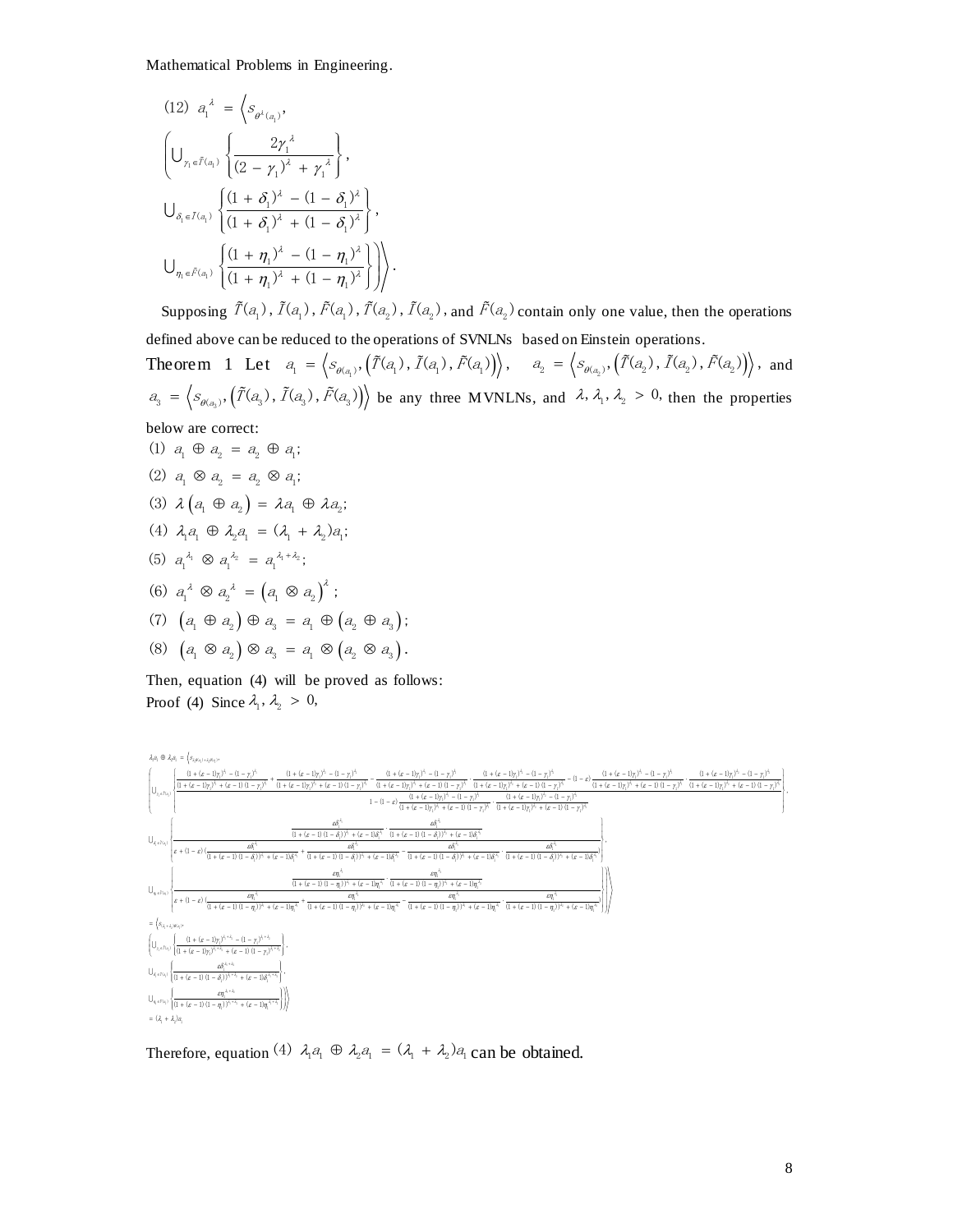Similarly, the other equations in Theorem1 are easily certified in the light of Definition 7.

#### **3.2 Comparison method**

The score, accuracy, and certainty functions are important inde xes to rank MVNLNs , and its corresponding definition is given below:

**Definition 8** Let  $a = \langle s_{\theta(a)}, (\tilde{T}(a), \tilde{T}(a), \tilde{F}(a)) \rangle$  be an MVNLN, and the score, accuracy, and

$$
\begin{aligned}\n\text{certainty functions are achieved as below.} \\
(1) \quad E(a) &= \left(\frac{1}{t_{\tilde{f}(a)}t_{\tilde{f}(a)}t_{\tilde{f}(a)}}\sum_{\gamma \in \tilde{f}(a), \delta \in \tilde{I}(a), \eta \in \tilde{F}(a)} \left(\frac{\gamma+1-\delta+1-\eta}{3}\right)\right) s_{\theta(a)} \\
&= s_{\left(\frac{1}{t_{\tilde{f}(a)}t_{\tilde{f}(a)}t_{\tilde{f}(a)}}\sum_{\gamma \in \tilde{f}(a), \delta \in \tilde{I}(a), \eta \in \tilde{F}(a)} \left(\frac{\gamma+1-\delta+1-\eta}{3}\right)\right) \theta(a)} \\
(2) \quad H(a) &= \left(\frac{1}{t_{\tilde{f}(a)}t_{\tilde{f}(a)}}\sum_{\gamma \in \tilde{f}(a), \eta \in \tilde{F}(a)} (\gamma-\eta)\right) s_{\theta(a)} \\
&= s_{\left(\frac{1}{t_{\tilde{f}(a)}t_{\tilde{f}(a)}}\sum_{\gamma \in \tilde{I}(a), \eta \in \tilde{F}(a)} (\gamma-\eta)\right) \theta(a)} \\
(3) \quad C(a) &= \left(\frac{1}{\sum_{\gamma \in \tilde{f}(a)} \gamma\right) s_{\theta(a)}\n\end{aligned}
$$

$$
(3) \quad C(a) = \left(\frac{1}{t_{\tilde{f}(a)}} \sum_{\gamma \in \tilde{I}(a)} \gamma\right) S_{\theta(a)}
$$

$$
= S_{\left(\frac{1}{t_{\tilde{f}(a)}} \sum_{\gamma \in \tilde{I}(a)} \gamma\right) \theta(a)}
$$

Where  $l_{\tilde{f}(a)}, l_{\tilde{f}(a)}$  and  $l_{\tilde{f}(a)}$  are the numbers of the values in  $\tilde{T}_A(x)$ ,  $\tilde{T}_A(x)$ , and  $\tilde{F}_A(x)$  respectively. The linguistic variable  $S_{\theta(a)}$  is important for an MVNLN. Therefore, the comparison functions defined above in Definition 8 are denoted as the linguistic variable. The bigger the truth degree  $\tilde{T}(a)$ concerning the variable  $S_{\theta(a)}$  is, meanwhile, the smaller the indeterminacy degree  $\tilde{I}(a)$  as well as the false degree  $\tilde{F}(a)$  concerning the linguistic variable  $S_{\theta(a)}$  are, then the higher the MVNLN is. Relating to the function of score, the greater  $\gamma - \delta - \eta$  corresponding to  $S_{\theta(a)}$  is, the higher the affirmative statement is. Relating to the function of accuracy, the greater  $\gamma$  minus  $\eta$  is, the certain the statement is. Regarding to the function of certainty, the bigger  $\gamma$  is, the certain the statement is.

Based on Definition 8, the comparison method between MVNLNs are obtained.

**Definition 9** Supposing  $a_1$  and  $a_2$  are two MVNLNs, the compared approach is achieved in the following:

- (1) Supposing that  $E(a_1) > E(a_2)$ , then  $a_1$  is greater than  $a_2$ , represented as  $a_1 \succ a_2$ ;
- (2) Supposing that  $E(a_1) = E(a_2)$ , and  $H(a_1) > H(a_2)$ , then  $a_1$  is greater than  $a_2$ , represented as  $a_1 \succ a_2$ ;
- (3) Supposing that  $E(a_1) = E(a_2)$ ,  $H(a_1) = H(a_2)$ , and  $C(a_1) > C(a_2)$ , then  $a_1$  is greater than  $a_2$ , represented as  $a_1 \succ a_2$ ;
- (4) Supposing that  $E(a_1) = E(a_2)$ ,  $H(a_1) = H(a_2)$ , and  $C(a_1) = C(a_2)$ , then  $a_1$  equals  $a_2$ , represented as  $a_1 \sim a_2$ ;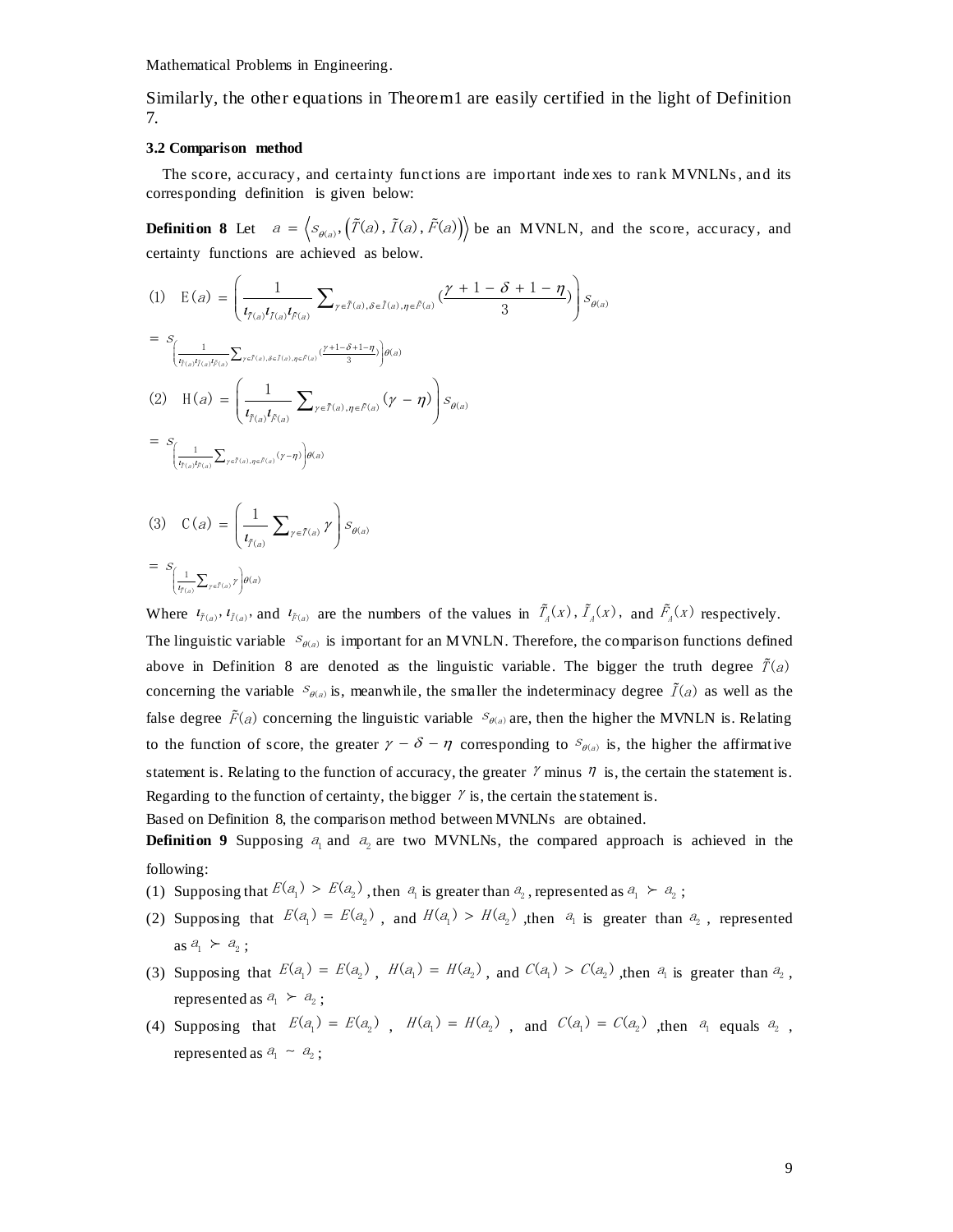## **4 The multi-valued neutrosophic linguistic normalized weighted Bonferroni mean Hamacher operator**

The NWBM operator can not only take into account the advantages of BM and WBM, but also has the property of reducibility and idempotency. However, the NW BM operator has not been applied to the cases where the input arguments are MVNLNs.

**Definition** 10 Let  $a_i$  ( $i = 1, 2, \dots, n$ ) be a space of MVNLNs,  $a_i = \left\langle s_{\theta(a_i)}, (\tilde{T}(a_i), \tilde{T}(a_i), \tilde{F}(a_i)) \right\rangle$ ,  $p, q \ge 0$ , and  $\omega = (\omega_1, \omega_2, \dots, \omega_n)$  be the weighted vector for  $a_i$ ,  $\omega_i \in [0, 1]$  and  $\sum_{i=1}$  $\sum_{i=1}^{n} \omega_i = 1.$  $\sum_{i=1}^{\infty}$   $\sum_{i=1}^{\infty}$ ω  $\sum_{i=1}^{n} \omega_i = 1$ . Then the operator of MVNLNWBMH is achieved as below, the aggregation result is still an MVNLN.

$$
\textit{MVNLNWBMH}(a_1, a_2, \cdots a_n) = \left(\bigoplus_{\substack{i,j=1\\i \neq j}}^n \frac{\omega_i \omega_j}{1 - \omega_i} (a_i^p \otimes a_j^q) \right)^{\frac{1}{p+q}}
$$

According to the operational laws in Definition 7, the results are derived below: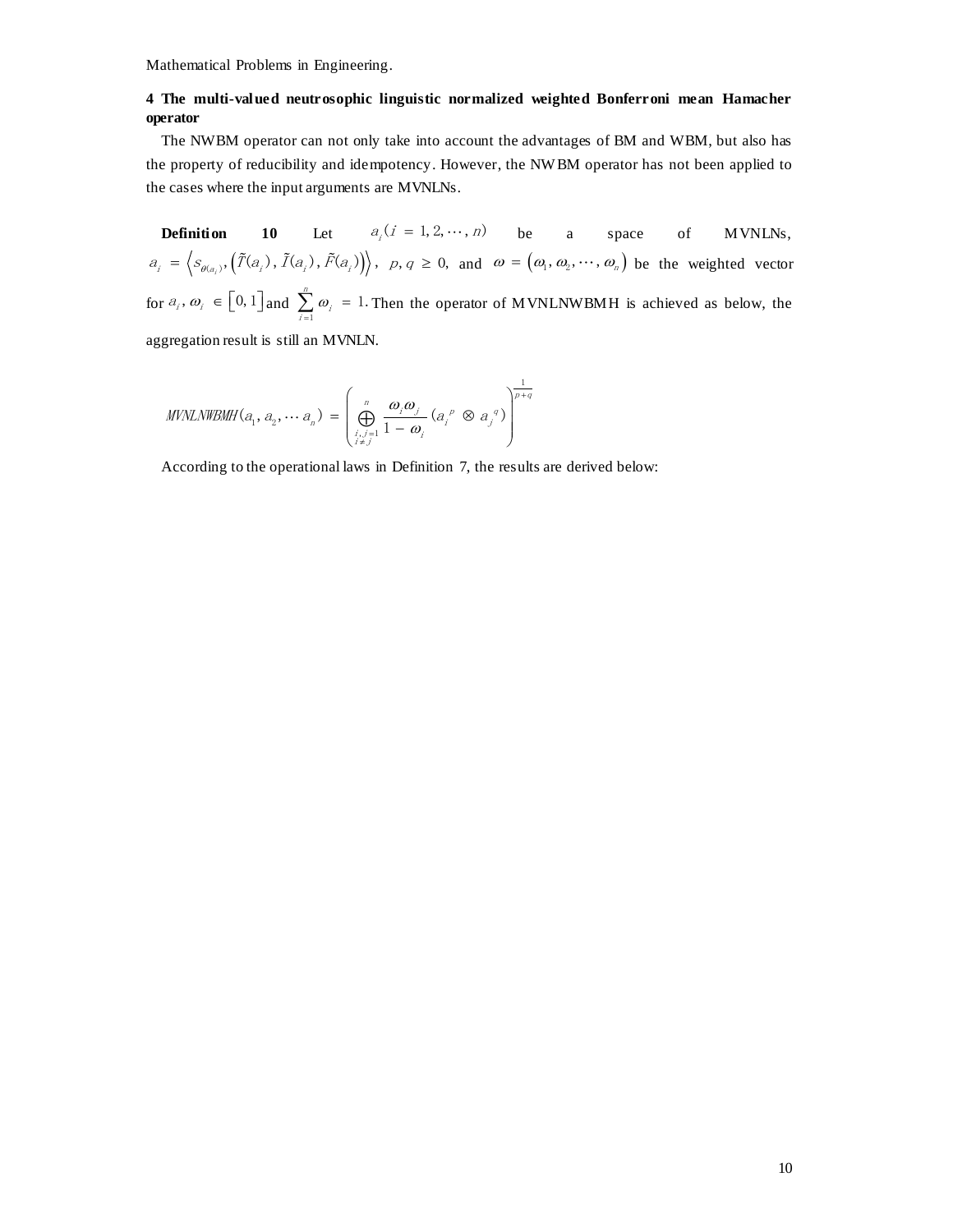$$
MPALNIB3H1(a_1, a_2, \dots, a_n) = \left\langle \sum_{\substack{r \mid (a_1, a_2, \dots, a_n) \neq (a_1), p(r) \neq 0}} \frac{c\left(\frac{x - y}{x + (c - 1)y}\right)^{\frac{1}{p + q}}}{\left(1 + (c - 1)\left(1 - \frac{x - y}{x + (c - 1)y}\right)^{\frac{1}{p + q}} + (c - 1)\left(\frac{x - y}{x + (c - 1)y}\right)^{\frac{1}{p + q}}\right)}\right\}
$$
\n
$$
U_{s, z, l(a_1), s, z, l(a_2)} \left\{ \frac{\left(1 + (c - 1)\frac{h}{s + (c - 1)}\right)^{\frac{1}{p + q}} - \left(1 - \frac{h}{s + (c - 1)}\right)^{\frac{1}{p + q}}}{\left(1 + (c - 1)\frac{h}{s + (c - 1)}\right)^{\frac{1}{p + q}} + (c - 1)\left(1 - \frac{h}{s + (c - 1)}\right)^{\frac{1}{p + q}}}\right\}
$$
\n
$$
U_{s, z, l(a_1), s, z, l(a_2)} \left\{ \frac{\left(1 + (c - 1)\frac{h}{s + (c - 1)}\right)^{\frac{1}{p + q}} + (c - 1)\left(1 - \frac{h}{s + (c - 1)}\right)^{\frac{1}{p + q}}}{\left(1 - \frac{h}{r + (c - 1)}\right)^{\frac{1}{p + q}}}\right\}
$$
\n
$$
= \left\langle \sum_{\substack{(\frac{x}{\sqrt{2}})^{(\frac{a_1, a_2}{\sqrt{2}})(1 - a_1, \theta(x_1), \theta(x_2))}} \frac{1}{\sqrt{2}}\right\rangle}{\left(1 + (c - 1)\frac{u}{r + (c - 1)}\right)^{\frac{1}{p + q}} + (c - 1)\left(1 - \frac{u}{r + (c - 1)}\right)^{\frac{1}{p + q}}}\right\}
$$
\n
$$
= \left\langle \sum_{\substack{(\frac{x}{\sqrt{2}})^{(\frac{a_1, a_2}{\sqrt{2}})(1 - a_1, \theta(x_1), \theta(x_2))}} \frac{c\left(\frac{x}{\sqrt{2}} - 1\right)^{\frac{1}{p + q} -
$$

(1)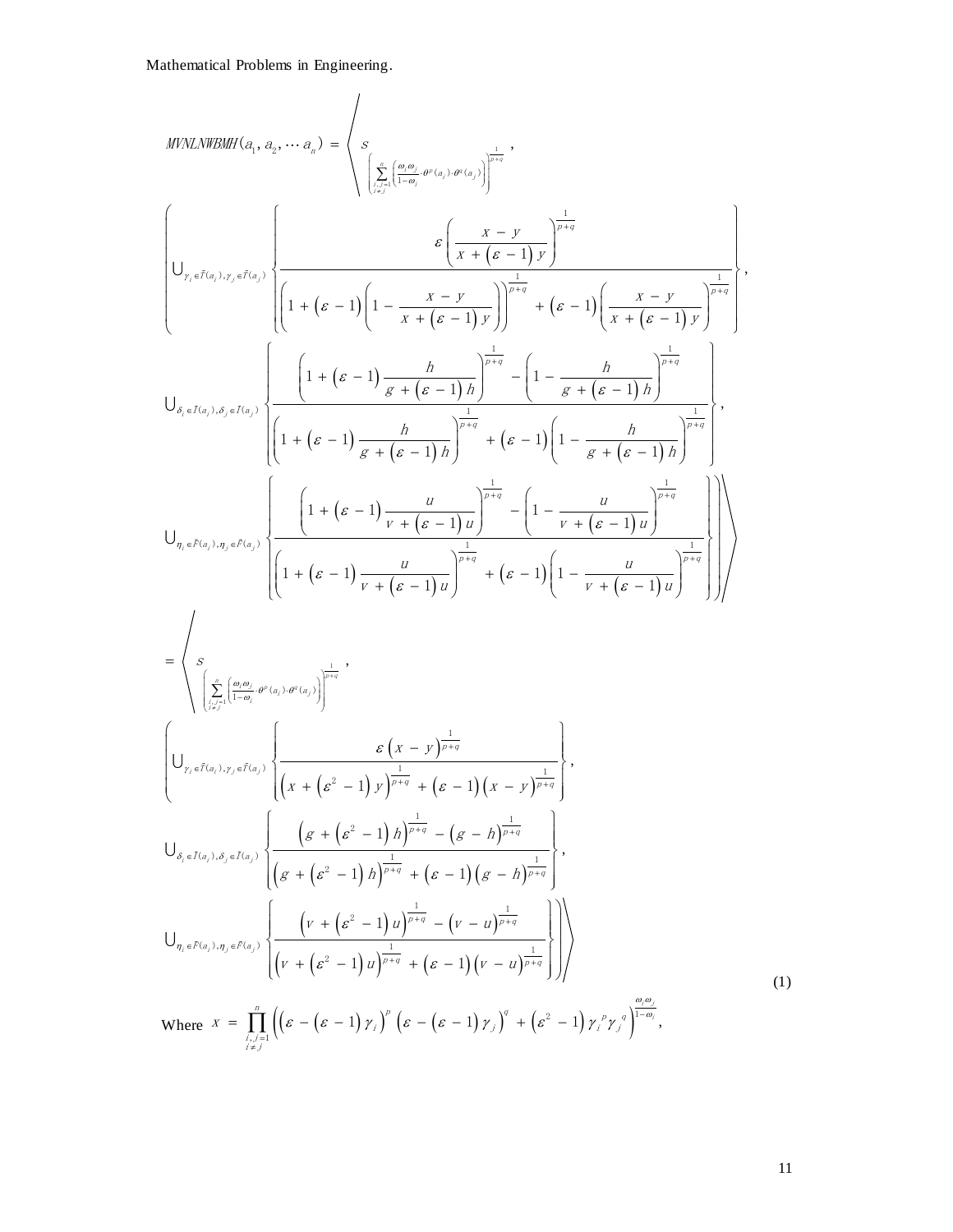$$
y = \prod_{\substack{i,j=1 \ i \neq j}}^{n} \left( \left( \varepsilon - \left( \varepsilon - 1 \right) \gamma_{i} \right)^{p} \left( \varepsilon - \left( \varepsilon - 1 \right) \gamma_{j} \right)^{q} - \gamma_{i}^{p} \gamma_{j}^{q} \right)^{\frac{\omega_{i} \omega_{j}}{1 - \omega_{i}}},
$$
\n
$$
g = \prod_{\substack{i,j=1 \ i \neq j}}^{n} \left( \left( 1 + \left( \varepsilon - 1 \right) \delta_{i} \right)^{p} \left( 1 + \left( \varepsilon - 1 \right) \delta_{j} \right)^{q} + \left( \varepsilon^{2} - 1 \right) \left( 1 - \delta_{i} \right)^{p} \left( 1 - \delta_{j} \right)^{q} \right)^{\frac{\omega_{i} \omega_{j}}{1 - \omega_{i}}},
$$
\n
$$
h = \prod_{\substack{i,j=1 \ i \neq j}}^{n} \left( \left( 1 + \left( \varepsilon - 1 \right) \delta_{i} \right)^{p} \left( 1 + \left( \varepsilon - 1 \right) \delta_{j} \right)^{q} - \left( 1 - \delta_{i} \right)^{p} \left( 1 - \delta_{j} \right)^{q} \right)^{\frac{\omega_{i} \omega_{j}}{1 - \omega_{i}}},
$$
\n
$$
v = \prod_{\substack{i,j=1 \ i \neq j}}^{n} \left( \left( 1 + \left( \varepsilon - 1 \right) \eta_{i} \right)^{p} \left( 1 + \left( \varepsilon - 1 \right) \eta_{j} \right)^{q} + \left( \varepsilon^{2} - 1 \right) \left( 1 - \eta_{i} \right)^{p} \left( 1 - \eta_{j} \right)^{q} \right)^{\frac{\omega_{i} \omega_{j}}{1 - \omega_{i}}}.
$$
\n
$$
u = \prod_{\substack{i,j=1 \ i \neq j}}^{n} \left( \left( 1 + \left( \varepsilon - 1 \right) \eta_{i} \right)^{p} \left( 1 + \left( \varepsilon - 1 \right) \eta_{j} \right)^{q} - \left( 1 - \eta_{i} \right)^{p} \left( 1 - \eta_{j} \right)^{q} \right)^{\frac{\
$$

y = 
$$
\prod_{i \neq j} \left( (s - (s - 1) r_i) (s - (s - 1) r_j) - r_i^2 r_j^4 \right)^{1/2}
$$
,  
\n
$$
g = \prod_{i \neq j} \left( (1 + (s - 1) \delta_i)^2 (1 + (s - 1) \delta_i)^3 + (s^2 - 1) (1 - \delta_i)^7 (1 - \delta_j)^4 \right)^{1/2}.
$$
\n
$$
h = \prod_{i \neq j} \left( (1 + (s - 1) \delta_i)^2 (1 + (s - 1) \delta_i)^3 - (1 - \delta_i)^7 (1 - \delta_j)^9 \right)^{1/2}.
$$
\n
$$
v = \prod_{i \neq j} \left( (1 + (s - 1) \eta_i)^7 (1 + (s - 1) \eta_j)^7 + (s^2 - 1) (1 - \eta_i)^2 (1 - \eta_j)^7 \right)^{1/2}.
$$
\n
$$
v = \prod_{i \neq j} \left( (1 + (s - 1) \eta_i)^7 (1 + (s - 1) \eta_j)^7 - (1 - \eta_i)^7 (1 - \eta_j)^7 \right)^{1/2}.
$$
\n
$$
u = \prod_{i \neq j} \left( (1 + (s - 1) \eta_i)^7 (1 + (s - 1) \eta_j)^7 - (1 - \eta_i)^7 (1 - \eta_j)^7 \right)^{1/2}.
$$
\nProof. According to the operational rules for MVNLNs, the results below can be gained  
\n
$$
a_i^p = \begin{cases} s_{\varphi(x_i)} \left( \bigcup_{r_1 \neq i \neq i} \left( \frac{s \cdot r_i^6}{(1 + (s - 1) (1 - r_i))^7 + (s - 1) r_i^7} \right), \\ (1 + (s - 1) \delta_i)^7 - (1 - \delta_i)^7 \end{cases}
$$
\n
$$
\bigcup_{\delta_i \in \mathcal{I}(\alpha_i)} \left\{ \frac{(1 + (s - 1) \eta_i)^7 + (s - 1)(1 - \eta_i)^7}{(1 + (s - 1) \eta_i)^7 + (s - 1)(1 - \eta_i)^7} \right\}
$$
\n
$$
u = \begin{cases} s_{\varphi(x_i)} \left( \frac{1 + (s - 1) \eta_i}{(1 + (s - 1) \eta_i)^7 + (s - 1)(1 - \eta_i
$$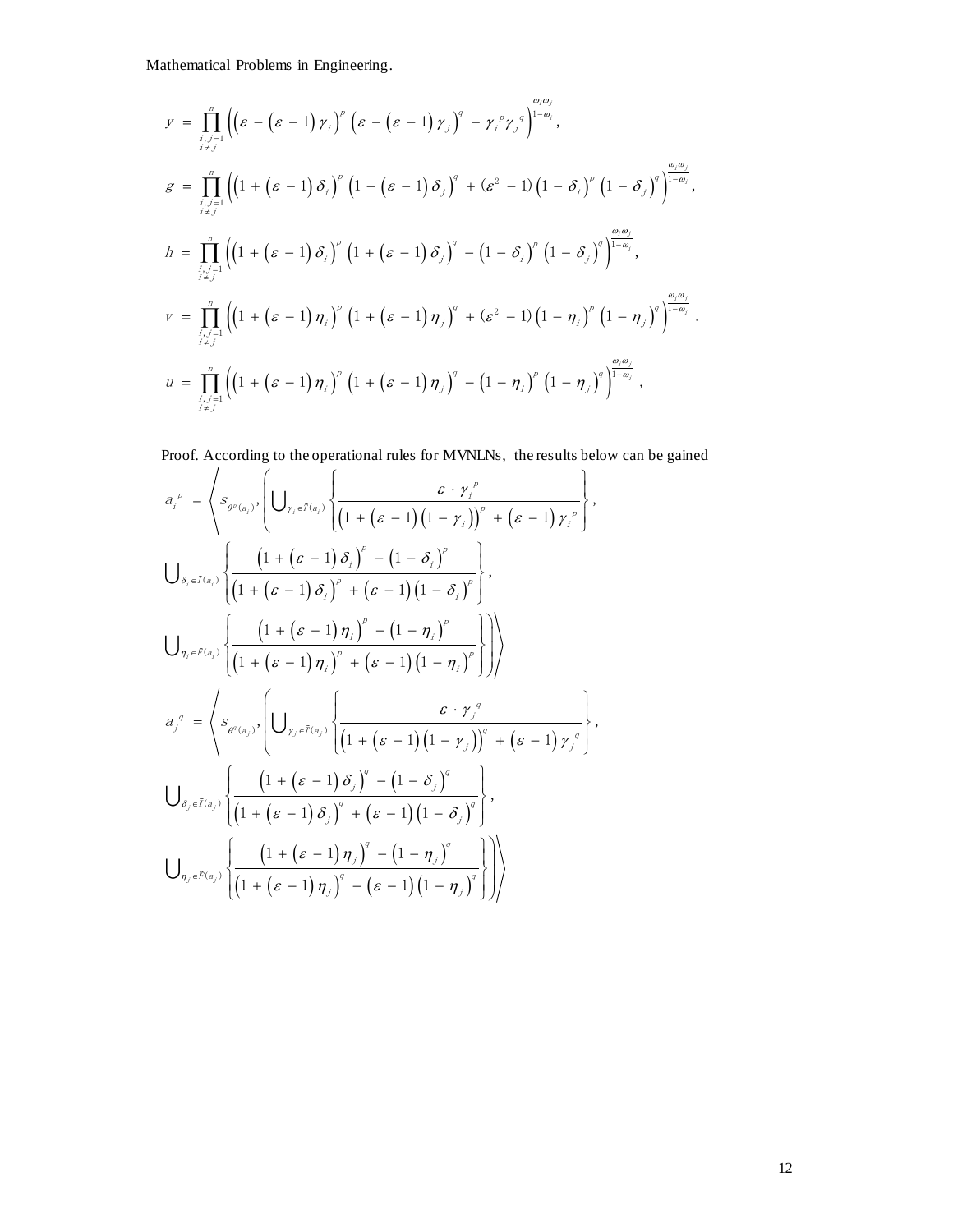Mathematical Problems in Engineering.  
\n
$$
a_i^p \otimes a_j^q = \left\langle s_{\theta^p(a_i)\theta^q(a_j)}, \left( \bigcup_{\gamma_i \in \tilde{T}(a_i), \gamma_j \in \tilde{T}(a_j)} \left\{ \frac{\epsilon \gamma_i^p \gamma_j^q}{\left(\epsilon - (\epsilon - 1) \gamma_i\right)^p \cdot \left(\epsilon - (\epsilon - 1) \gamma_j\right)^q + (\epsilon - 1) \gamma_i^p \gamma_j^q} \right\} \right\rangle,
$$
\n
$$
\bigcup_{\delta_i \in \tilde{I}(a_i), \delta_j \in \tilde{I}(a_j)} \left\{ \frac{\left(1 + (\epsilon - 1) \delta_i\right)^p \cdot \left(1 + (\epsilon - 1) \delta_j\right)^q - \left(1 - \delta_i\right)^p \left(1 - \delta_j\right)^q}{\left(1 + (\epsilon - 1) \delta_i\right)^p \cdot \left(1 + (\epsilon - 1) \delta_j\right)^q + (\epsilon - 1) \left(1 - \delta_i\right)^p \left(1 - \delta_j\right)^q} \right\},
$$
\n
$$
\bigcup_{\eta_i \in \tilde{F}(a_i), \eta_j \in \tilde{F}(a_j)} \left\{ \frac{\left(1 + (\epsilon - 1) \eta_i\right)^p \cdot \left(1 + (\epsilon - 1) \eta_j\right)^q - \left(1 - \eta_i\right)^p \left(1 - \eta_j\right)^q}{\left(1 + (\epsilon - 1) \eta_i\right)^p \cdot \left(1 + (\epsilon - 1) \eta_j\right)^q + (\epsilon - 1) \left(1 - \eta_i\right)^p \left(1 - \eta_j\right)^q} \right\} \right\}
$$

Firstly, we need to testify the mathematical formula below.  $\left(\left(\varepsilon-\left(\varepsilon-1\right)\gamma_{_I}\right)\right)\left(\varepsilon-\left(\varepsilon-1\right)\gamma_{_J}\right)\right. \nonumber \\ \left. +\left(\varepsilon^2-1\right)\gamma_{_I}\gamma_{_J}{}^g\right)^{1-\gamma} \nonumber \\ \left. -\prod\left[\left(\varepsilon-\left(\varepsilon-1\right)\gamma_{_I}\right)\right]\left(\varepsilon-\left(\varepsilon-1\right)\gamma_{_J}\right) \right. \nonumber \\ \left. -\left(\varepsilon-1\right)\gamma_{_J}\right)^{1-\gamma_{_I}\gamma_{_J}{}^g}\left\{ \varepsilon^{\gamma_{_I}\gamma_{_J$  $\sum_{\substack{i,j=1 \ j \neq j}}^{n_i m_j} \sum_{\substack{\varnothing(\alpha_i) = \varnothing(\alpha_i) = \varnothing(\alpha_i) \\ \varnothing(\beta)}} \left| \bigcup_{\substack{r_i \neq i(\alpha_i), r_j \in I(\alpha_j)}} \right| \frac{\prod\limits_{\substack{i,j=1 \ j \neq j}}^{n_i (k_i - (s - 1) r_i)} \left(e^{-(s - 1) r_j} \right)}{\prod\limits_{\substack{i,j=1 \ j \neq j}}^{n_i (k_i - (s - 1) r_i)} \left(e^{-(s - 1) r_j} \right)^{\varnothing} + \left(e^{s - 1} \right) r_i r_j r_j \$ (1<sup>-1</sup>)<br>
Firstly, we need to<br>  $\oint_{\substack{r,l=1 \ (l,s) \ l\neq j}}^{\infty, \omega_j} (a_i^p \otimes a_j^q)$  $\int_{0}^{2}$  1  $\int_{0}^{2} y^{2} y^{2} y^{2} y^{2} dy = \int_{0}^{2} \left( \left( \varepsilon - (\varepsilon - 1) y \right)^{2} \left( \varepsilon - (\varepsilon - 1) y \right)^{2} - y^{2} y^{2} \right)^{\frac{1}{2}}$  $\prod_{\substack{j=1 \ j \neq j}}^{n} \left(\left(\varepsilon-\left(\varepsilon-1\right) \gamma_{i}\right)^{s}\left(\varepsilon-\left(\varepsilon-1\right) \gamma_{j}\right)^{s} +\left(\varepsilon^{2}-1\right) \gamma_{i}{}^{\rho} \gamma_{j}{}^{s}\right)^{\frac{\alpha_{j} \alpha_{j}}{1-\alpha_{j}}} - \prod_{\substack{j=1 \ j \neq j}}^{n}$  $\left\{\left.\bigcup_{\substack{\frac{\theta(\theta)}{1-\theta_1} \theta^*(x_i) \cdot \theta^*(x_j)}}\right\}\right\} \cup \left\{\bigcup_{\substack{\gamma_1 \in \tilde{I}(x_i), \gamma_2 \in \tilde{I}(x_j)}}\left\{\frac{\displaystyle\prod_{\substack{\gamma_1 \mid x_j \in \gamma_2 \\ \gamma_2 \neq j}}} {\displaystyle\prod_{\substack{\gamma_1 \mid x_j \in \gamma_1 \\ \gamma_2 \neq j}}} \left(\left(\varepsilon-\left(\varepsilon-1\right)\gamma_1\right)^p \left(\varepsilon-\left(\varepsilon-1\right)\gamma_j\right)^q + \left(\varepsilon^2$  $\prod_{\substack{i,j=1 \ i\neq j}}^{n}$ eed to testify the mathematical formula below.<br>
)<br>  $\int_{\frac{r}{\sqrt{x}}|f|^{n}} \left( (s - (s - 1)z_{i})^{p} (s - (s - 1)z_{i})^{q} + (s^{2} - 1)z_{i}^{p}z_{j}^{q} \right)^{\frac{q_{i}q_{i}}{1-q_{i}}} - \prod_{\frac{r}{\sqrt{x}}|f|^{n}} \left( (s - (s - 1)z_{i})^{p} (s - (s - 1)z_{i})^{q} \right)$  $\begin{split} &\left(\varepsilon-1\right)\gamma_{i}\right)^{p}\left(\varepsilon-\left(\varepsilon-1\right)\gamma_{j}\right)^{q}+\left(\varepsilon^{2}-1\right)\gamma_{i}{}^{p}\gamma_{j}{}^{q}\right)^{\frac{\alpha_{i}\alpha_{j}}{\alpha_{i}}} -\prod_{\substack{i,j=1 \\ i\neq j}}^{n}\left(\left(\varepsilon-\left(\varepsilon-1\right)\gamma_{i}\right)^{p}\left(\varepsilon-\left(\varepsilon-1\right)\gamma_{j}\right)^{q}-\gamma_{i}{}^{p}\gamma_{j}{}^{q}\right)^{\frac{\alpha_{i}\alpha_{j}}{\alpha_{i}}}\right)\\ &\left(\gamma_{i}\right)^$  $\sum_{j,i=1 \atop i \neq j}^s \frac{\theta_j \theta_j}{\theta_j \theta_j \theta_j \theta_j \theta_j \theta_j}, \ \bigcup_{\mathcal{T}_i \in \tilde{I}(a_i), \mathcal{T}_j \in \tilde{I}(a_j)} \left\{ \frac{\prod\limits_{j,i=1 \atop j \neq j}^s \left[\left(\varepsilon - \left(\varepsilon -1\right) \gamma_j\right)^\sigma \left(\varepsilon - \left(\varepsilon -1\right) \gamma_j\right)^\sigma + \left(\varepsilon^2-1\right) \gamma_i^\rho \gamma_j^\sigma \right] \right\}_{i=0}^{\theta_j \theta_j}}{\prod\limits_{i=0 \atop j$  $\begin{split} \frac{\partial \rho}{\partial t} & \int\limits_{\mathcal{F}_{\mathcal{M}}^{\mathcal{M}}} \int\limits_{\mathcal{F}_{\mathcal{M}}^{\mathcal{M}}} \rho^{s}(\mathbf{a}_{i}^{p} \otimes \mathbf{a}_{j}^{q}) \\ & \times \sum\limits_{\mathcal{H}_{\mathcal{M}}^{\mathcal{M}}} \int\limits_{\mathcal{F}_{\mathcal{M}}^{\mathcal{M}}} \int\limits_{\mathcal{F}_{\mathcal{M}}^{\mathcal{M}}} \left( \left( \mathcal{E} - \left( \mathcal{E} - 1 \right) \gamma_{i} \right)^{p} \left( \mathcal{E} \prod_{i=1}^n$  $\frac{\sum_{i=0}^{n_i} \sigma_i}{\sum_{i=0}^{n_i} \sigma_i} = \prod_{i=0}^{n_i} \left( \left( \mathcal{E} - \left( \mathcal{E} - 1 \right) \gamma_i \right)^p \left( \mathcal{E} - \left( \mathcal{E} - 1 \right) \gamma_j \right)^q - \gamma_i^p \gamma_j^q \right)^{\frac{\alpha_i \alpha_j}{1 - \alpha_j}}$  $\left|\sum_{\stackrel{\scriptstyle \alpha\in\sigma_{\alpha}}{j=\alpha_{\beta}}\theta^{*}(x_{i})\cdot\theta^{*}(x_{j})},\right|\left|\bigcup_{\stackrel{\scriptstyle \gamma_{\alpha}\in\{\alpha_{\beta}\},\gamma_{\beta}\in\hat{d}(x_{j})\}}\left|\frac{\prod_{\stackrel{\scriptstyle \gamma_{\alpha}\in\gamma_{\beta}}{j=\beta_{\gamma}}}\left|\left(\varepsilon-\left(\varepsilon-1\right)\gamma_{\beta}\right)^{\sigma}\left(\varepsilon-\left(\varepsilon-1\right)\gamma_{\beta}\right)^{\sigma}+\left(\varepsilon^{2}-1\right)\gamma_{\beta}^{*}\gamma_{\beta}^{*}\right)^{\frac{\$ mathematical formula below.<br>  $\varepsilon - (\varepsilon - 1) \gamma_i)^{\circ} (\varepsilon - (\varepsilon - 1) \gamma_j)^{\circ} + (\varepsilon^2 - 1) \gamma_i^{\circ} \gamma_j^{\circ} \Big|_{\substack{z = 0 \\ z \neq j}}^{\frac{\sigma(\sigma)}{1 - \sigma_i}} - \prod_{\substack{i = 1 \\ z \neq j}}^{n} ((\varepsilon - (\varepsilon - 1) \gamma_i)^{\circ} (\varepsilon - (\varepsilon - 1) \gamma_j)^{\circ} - \gamma_i^{\circ} \gamma_j^{\circ} \Big|_{\substack{z = 0 \\ z =$  $\begin{split} \sigma_0 \stackrel{\alpha_1}{\longrightarrow} \sigma_1 \stackrel{\alpha_2}{\longrightarrow} \sigma_2 \stackrel{\alpha_3}{\longrightarrow} \sigma_3 \end{split} \hspace{.5cm}\nonumber \left. \begin{split} \sigma_1 \stackrel{\alpha_2}{\longrightarrow} \left\{ \begin{aligned} \prod_{\substack{i,j=1 \\ i \neq j}}^{n} \left[ \left( \varepsilon - \left( \varepsilon - 1 \right) \gamma_i \right)^{\varepsilon} \left( \varepsilon - \left( \varepsilon - 1 \right) \gamma_j \right)^{\varepsilon} + \left( \varepsilon^2 - 1 \right) \gamma_i^{\varepsilon} \gamma_j^{\vare$ é,  $\begin{split} \sum_{i=n_j}^{(n_j)} \; &= \; \prod_{i=1}^n \; \left( \left( \mathcal{E} - \left( \mathcal{E} - 1 \right) \gamma_j \right)^{\sigma} \left( \mathcal{E} - \left( \mathcal{E} - 1 \right) \gamma_j \right)^q - \gamma_j{}^\sigma \gamma_j{}^q \right)^{\frac{\sigma_j(\sigma_j)}{1-\sigma_j}} \end{split}$  $\begin{split} \frac{\partial f}{\partial x_{j}} \leq \left\{\int\limits_{\mathcal{H}_{\mathcal{F}}\left(\mathcal{B}\left(x_{j}\right),y_{j}\in\mathcal{H}_{\mathcal{G}}\right)}\left\{\int\limits_{\mathcal{H}_{\mathcal{F}}\left(\mathcal{B}\left(x_{j}\right),y_{j}\in\mathcal{H}_{\mathcal{G}}\right)}\frac{\displaystyle{\int\limits_{\mathcal{H}_{\mathcal{F}}}\int\limits_{\mathcal{H}_{\mathcal{F}}}\left(\left(\mathcal{E}-\left(\mathcal{E}-1\right)\gamma_{j}\right)^{p}\left(\mathcal{E}-\left(\mathcal{E}-1\right)\gamma$  $\frac{j-1}{x}$ Firstly, we need to testify the mathematical formula below.<br>  $\int_{\frac{1}{2}x_1^2}^{\frac{1}{2} \frac{1}{2} \cdot \frac{1}{2} \cdot \frac{1}{2} \cdot \frac{1}{2} \cdot \frac{1}{2}} \frac{d\theta_1}{\theta_2} d\theta_1^{(2)} \otimes d\theta_2^{(3)} d\theta_3^{(4)} d\theta_4^{(5)} d\theta_5^{(6)}$   $= \left\langle s_{\frac{x_1^2}{2} \frac{\theta_1 \theta_2$  $\begin{split} &\left(\left(\varepsilon-\left(\varepsilon-1\right)\gamma_{i}\right)^{s}\left(\varepsilon-\left(\varepsilon-1\right)\gamma_{j}\right)^{s}+\left(\varepsilon^{2}-1\right)\gamma_{i}^{s}\gamma_{j}^{s}\right)^{\frac{\alpha_{i}\alpha_{j}}{1-\alpha_{i}}}-\prod_{\substack{i,j=1\\i\neq j}}^{n}\left(\left(\varepsilon-\left(\varepsilon-1\right)\gamma_{i}\right)^{s}\left(\varepsilon-\left(\varepsilon-1\right)\gamma_{j}\right)^{s}\left(\varepsilon-\left(\varepsilon-1\right)\gamma_{j}\right)^{s}\right)\\ &-\left(\varepsilon-1\right)\gamma$ the mathematical formula below.<br>  $\prod_{\substack{i,j=1 \ j \neq j}}^{n} \left( \left( \varepsilon - (\varepsilon - 1) y_{i} \right)^{s} \left( \varepsilon - (\varepsilon - 1) y_{j} \right)^{s} + \left( \varepsilon^{2} - 1 \right) y_{i}^{p} y_{j}^{q} \right)^{\frac{\alpha_{i}\alpha_{j}}{1-\alpha_{j}}} - \prod_{\substack{i,j=1 \ i \neq j}}^{n} \left( \left( \varepsilon - (\varepsilon - 1) y_{i} \right)^{s} \left( \varepsilon - (\v$  $\prod\left(\left(\varepsilon-\left(\varepsilon-1\right)\gamma_{i}\right)^{p}\left(\varepsilon-\left(\varepsilon-1\right)\gamma_{j}\right)^{q}+\left(\varepsilon^{2}-1\right)\gamma_{i}{}^{p}\gamma_{j}{}^{q}\right)^{1-\omega_{i}}+\left(\varepsilon-1\right)\prod\left(\left(\varepsilon-\left(\varepsilon-1\right)\gamma_{i}\right)^{p}\left(\varepsilon-\left(\varepsilon-1\right)\gamma_{j}\right)^{q}-\gamma_{i}{}^{p}\gamma_{j}{}^{q}\right)^{1-\omega_{i}}$  $\left(\left(1+\left(\varepsilon-1\right)\delta_{\varepsilon}\right)\right)\left(1+\left(\varepsilon-1\right)\delta_{\varepsilon}\right) = \left(1-\delta_{\varepsilon}\right)\left(\left(1-\delta_{\varepsilon}\right)\right)$  $\left(\left(1+(\varepsilon-1)\,\delta_{j}\right)\right)\,\,\left(1+(\varepsilon-1)\,\delta_{j}\right)\,\,+\,(\varepsilon^2-1)\,\left(1-\delta_{j}\right)\,\,\left(1-\delta_{j}\right)\,\,\left(1-\varepsilon\right)\,\,\prod\,\left(\left(1+(\varepsilon-1)\,\delta_{j}\right)\,\,\,\left(1+(\varepsilon-1)\,\delta_{j}\right)\,\,\,\left(1+(\varepsilon-1)\,\delta_{j}\right)\,\,\left(1-\delta_{j}\right)\,\,\left(1-\delta_{j}\right)\,\,\right)$  $\sum_{\substack{i,j=1 \ j \neq j}}^{n} \left| \left( \varepsilon - (\varepsilon - 1) \gamma_i \right)^p \left( \varepsilon - (\varepsilon - 1) \gamma_j \right)^q + \left( \varepsilon^2 - 1 \right) \gamma_i^p \gamma_j^q \right|_{\substack{i,j=1 \ j \neq j}}^{\substack{\alpha, \alpha_j \\ \alpha, \beta}} \left| \left( \varepsilon - (\varepsilon - 1) \gamma_i \right)^p \left( \varepsilon - (\varepsilon - 1) \gamma_j \right)^q - \gamma_i^p \gamma_j^q \right|_{\substack{i,j=1 \ j \neq j}}^{\substack{\alpha, \alpha_j \\ \$  $\prod_{\stackrel{r}{\leadsto f^{-1}}}^n$ 1 ,  $\prod_{\substack{j=1 \ i \neq j}}^{n}$ 2 1)  $(1 + s)^p (1 + s)^q$ ,  $\begin{aligned} \left(\frac{\partial}{\partial \rho}\right)^p & \left(\varepsilon - \left(\varepsilon - 1\right)\gamma_j\right)^p \left(\varepsilon - \left(\varepsilon - 1\right)\right) \end{aligned}$  $\frac{1}{\left(\varepsilon - (s - 1) \gamma_j\right)^s + \left(\varepsilon - 1\right) \gamma_i \gamma_j} - \frac{1}{\frac{1}{\varepsilon} \frac{1}{\varepsilon}}$ <br>  $- \left(\varepsilon - 1\right) \gamma_j \right)^s + \left(\varepsilon^2 - 1\right) \gamma_i^s \gamma_j^s \Big|_{s = 0}^{\frac{\alpha_j \alpha_j}{1 - \alpha_j}} + \left(\varepsilon - 1\right) \frac{1}{\frac{1}{\varepsilon}}$ <br>  $1 + \left(\varepsilon - 1\right) \delta_j \Big)^s \left(1 + \left(\varepsilon - 1\right) \delta_j\right$  $\frac{\prod\limits_{\substack{i,j=1\\i\neq j}}^{n} \left[\left(k-(\varepsilon-1)y_{i}\right)\left(\varepsilon-\left(\varepsilon-1\right)y_{j}\right)+\left(\varepsilon-1\right)y_{i}y_{j}\right]}{\varepsilon}\right]^{n} + \left(\varepsilon-1\right)\prod\limits_{\substack{i,j=1\\i\neq j}}^{n} \left[\left(k-(\varepsilon-1)y_{i}\right)\left(\varepsilon-\left(\varepsilon-1\right)y_{i}\right)\right]^{n} + \left(\varepsilon-1\right)\prod\limits_{\substack{i,j=1\\i\neq j}}^{n} \left[\left(1+\left(\varepsilon-1\right)\$  $\sum_{\substack{i,j=1 \ i \neq j}}^{\left \lfloor \prod\limits_{i \neq j}^{\left \lfloor \int\limits_{i \neq j}^{\left \lfloor \int\limits_{i \neq j}^{\left \lfloor \int\limits_{i \neq j}^{\left \lfloor \int\limits_{i \neq j}^{\left \lfloor \int\limits_{i \neq j}^{\left \lfloor \int\limits_{i \neq j}^{\left \lfloor \int\limits_{i \neq j}^{\left \lfloor \int\limits_{i \neq j}^{\left \lfloor \int\limits_{i \neq j}^{\left \lfloor \int\limits_{i \neq j}^{\left \lfloor \int\limits_{i \neq j$  $\label{eq:tau} \begin{split} \hat{\tau}_{(s_r),\tau_j,\varepsilon}(\zeta_{s_r}) = \left\{ \begin{aligned} &\left[ \prod_{\substack{i=1 \\ i \neq j}}^n \left( \left( \varepsilon - \left( \varepsilon - 1 \right) \gamma_i \right)^{\varepsilon} \left( \varepsilon - \left( \varepsilon - 1 \right) \gamma_j \right)^{\varepsilon} + \left( \varepsilon^2 - 1 \right) \gamma_j \gamma_j \gamma_j \right)^{\frac{\alpha_j \alpha_j}{1 - \alpha_j}} - \prod_{\substack{i=1 \\ i \neq j}}^n \left( \left( \varepsilon - \left( \varepsilon - 1 \right$  $\frac{1}{\prod_{i=1}^n}$  $\prod_{\substack{i,j \ i \neq j}}^{n}$  $\begin{aligned} \mathcal{E}\prod_{\substack{i,j=1\\i\neq j}}^{n}\left(\left[1+\left(\varepsilon-1\right)\delta_{i}\right)^{\sigma}\left(1+\left(\varepsilon-1\right)\delta_{j}\right)^{\sigma}-\left(1-\delta_{i}\right)^{\sigma}\left(1-\delta_{j}\right)^{\sigma}\right]^{\overline{\gamma-\omega_{i}}}\\ \bar{\gamma_{i}}\right)^{\sigma}\left(1+\left(\varepsilon-1\right)\delta_{j}\right)^{\sigma}+\left(\varepsilon^{2}-1\right)\left(1-\delta_{i}\right)^{\sigma}\left(1-\delta_{j}\right)^{\sigma}\right]^{\overline{\gamma-\omega_{i}}}+\left(\varepsilon-1\right)\prod_{i,j$  $\label{eq:tau} \begin{split} \tau_i\circ i\omega_i,\tau_j\circ i\omega_j\end{split} \times \begin{split} \underbrace{\left[\prod_{\stackrel{i,j=1}{i\neq j}}^{s}\Big(\Big(\varepsilon-\big(\varepsilon-1\big)\gamma_j\Big)^{\varepsilon}\Big(\varepsilon-\big(\varepsilon-1\big)\gamma_j\Big)^{\varepsilon}+\big(\varepsilon^2-1\big)\gamma_j^{\varepsilon}\gamma_j\Big)^{\frac{\alpha_i\alpha_j}{1-\alpha_j}}-\prod_{\stackrel{i,j=1}{i\neq j}}^{s}\Big(\Big(\varepsilon-\big(\varepsilon-1\big)\gamma_j\Big)^{\varepsilon}\Big(\varepsilon-\big(\varepsilon$  $\left(\varepsilon - 1\right)\delta_j$ <sup>q</sup> -  $\left(\varepsilon - 1\right)\delta_j$ 1)  $\gamma_i$ )<sup>o</sup>  $\left(\varepsilon - (\varepsilon - 1) \gamma_j\right)^{\alpha} - \gamma_i^{\alpha} \gamma_j^{\alpha} \Bigg|_{1-\alpha_j}^{\frac{\alpha_j \alpha_j}{1-\alpha_j}}\right\},$ <br> $\varepsilon - 1$ )  $\gamma_i$ )<sup>o</sup>  $\left(\varepsilon - (\varepsilon - 1) \gamma_j\right)^{\alpha} - \gamma_i^{\alpha} \gamma_j^{\alpha} \Bigg|_{1-\alpha_j}^{\frac{\alpha_j \alpha_j}{1-\alpha_j}}\right\},$  $\begin{array}{c} \gamma_{i,j} \left( c - (c-1) \gamma_{j} \right)^{a} + (c^{2} - 1) \gamma_{i}^{a} \gamma_{j}^{a} + (c - 1) \frac{1}{\gamma_{i,j}} \left[ (c^{2} - (c-1) \gamma_{i})^{a} - (c^{2} - 1) \gamma_{i,j}^{a} \right] \end{array}$  $\mathcal{E}\left[\prod_{\substack{i,j=1\\i\neq j}}^{n}\left(\left(1+\left(\varepsilon-1\right)\delta_{i}\right)^{s}\left(1+\left(\varepsilon-1\right)\delta_{j}\right)^{s}-\left(1-\delta_{i}\right)^{s}\left(1-\delta_{j}\right)^{s}\right]\right)\right]^{n_{\text{max}}}$  $\begin{array}{c}\left(\prod\limits_{j,i=1\atop i\neq j}^{n}\left|\left(\varepsilon-\left(\varepsilon-1\right)\gamma_{i}\right)^{s}\left(\varepsilon-\left(\varepsilon-1\right)\gamma_{j}\right)^{s}+\left(\varepsilon^{2}-1\right)\gamma_{i}^{s}\gamma_{j}\right)^{\frac{\alpha_{i}\alpha_{j}}{1-\alpha_{i}}} -\prod\limits_{j,i=1\atop i\neq j}\limits^{n}\left|\left(\varepsilon-\left(\varepsilon-1\right)\gamma_{i}\right)^{s}\left(\varepsilon-\left(\varepsilon-1\right)\gamma_{j}\right)^{s}-\gamma_{i}^{s}\gamma_{j}\right)^{\frac{\alpha_{i$ .∫=1<br>≉∫  $\overline{\phantom{a}}$ .j=1<br>≉j  $-\epsilon$  $\left[\begin{array}{c} \tilde{f} \ \tilde{f} \end{array}\right]\left(\left(\varepsilon-\left(\varepsilon-1\right)\gamma_{i}\right)^{c}\left(\varepsilon-\left(\varepsilon-1\right)\gamma_{i}\right)^{c}+\left(\varepsilon^{2}-1\right)\gamma_{i}^{c}\gamma_{j}^{c}\right]^{\frac{\omega_{i}\omega_{j}}{1-\omega_{i}}} -\prod_{i=1}^{n}\left(\left(\varepsilon-\left(\varepsilon-1\right)\gamma_{i}\right)^{c}\left(\varepsilon-\left(\varepsilon-1\right)\gamma_{i}\right)^{c}-\gamma_{i}^{c}\gamma_{j}^{c}\right]^{\frac{\omega_{i}\omega_{j}}{$  $\left(\bigcup_{\substack{i_1,\dots,i_{(n_i),r_j}\in I(x_j)\\ \sum_{\substack{i_1\neq j\\i_2\neq j}}}\prod_{\substack{i_1\\i_2\neq j}}^n\left(\left(s-(\varepsilon-1)\gamma_i\right)^\circ\left(\varepsilon-\left(\varepsilon-1\right)\gamma_j\right)^\circ+\left(\varepsilon^2-1\right)\gamma_i^\circ\gamma_j^\circ\right)^{\frac{\alpha_i\alpha_j}{1-\alpha_j}}-\prod_{\substack{i_1\\i_2\neq j}}^n\left(\left(s-\left(\varepsilon-1\right)\gamma_i\right)^\circ\left(\varepsilon-\left(\varepsilon-1\right)\gamma_j^\circ\right$  $\frac{1}{\sum_{i=1}^{n} (s^{2} - 1) \gamma_{i}^{2} + (s^{2} - 1) \gamma_{i}^{2} \gamma_{j}^{2}} + (s - 1) \frac{1}{\sum_{i=1}^{n} (s^{2} - 1) \gamma_{i}^{2} \gamma_{j}^{2}} + (s - 1) \frac{1}{\sum_{i=1}^{n} (s^{2} - 1) \gamma_{i}^{2}} + (s - 1) \frac{1}{\sum_{i=1}^{n} (s^{2} - 1) \gamma_{i}} \left[ (s - (s - 1) \gamma_{i})^{2} (s^{2} - 1) \gamma_{i}^{2} \gamma_{$  $\left\{\prod_{\substack{i,j=1 \ i\neq j}} \left|\left(\varepsilon-\left(\varepsilon-1\right)\gamma_{i}\right)^{\varrho}\left(\varepsilon-\left(\varepsilon-1\right)\gamma_{j}\right)^{\varrho} +\left(\varepsilon^{2}-1\right)\gamma_{i}^{\varrho}\gamma_{j}^{\varrho}\right|^{1-\omega_{i}} +\left(\varepsilon-1\right)\prod_{\substack{i,j=1 \ i\neq j}} \left|\left(\varepsilon-\left(\varepsilon-1\right)\gamma_{i}\right)^{\varrho}\left(\varepsilon-\left(\varepsilon-1\right)\gamma_{j}\right)^{\varrho}-\gamma_{i}^{\varrho}\gamma_{j}^{\varrho}\right|$ ΠI  $\begin{array}{c} \displaystyle \varepsilon\int\limits_{\tau_{\varepsilon/2}^{(\varepsilon_{\varepsilon})}}^{\varepsilon} \left\{\vphantom{\int\limits_{\tau_{\varepsilon/2}^{(\varepsilon_{\varepsilon})}}^{(\varepsilon_{\varepsilon_{\varepsilon}})} \left( \left(1+\left(\varepsilon-1\right)\delta_{\varepsilon}\right)^{\varepsilon}\left(1+\left(\varepsilon-1\right)\delta_{\varepsilon}\right)^{\varepsilon}\right)^{2} \right. \left. -\left(1-\delta_{\varepsilon}\right)^{\varepsilon}\left(1-\delta_{\varepsilon}\right)^{\varepsilon}\right)^{2-\alpha_{\varepsilon}}\$  $\left(\left(1+\left(\varepsilon-1\right)\eta_{\varepsilon}\right) \right) \left(1+\left(\varepsilon-1\right)\eta_{\varepsilon}\right) \left(-\left(1-\eta_{\varepsilon}\right) \right) \left(1-\eta_{\varepsilon}\right) \right)$  $\left(\left(1+(\varepsilon-1)\,\eta_{_I}\right)\,\,\left(1+(\varepsilon-1)\,\eta_{_J}\right)\right.\nonumber\\ +\left. \left(\varepsilon^2-1\right)\left(1-\eta_{_I}\right)\,\,\left(1-\eta_{_J}\right)\,\,\right]^{+\, -\gamma}\,\, +\,(\varepsilon-1)\,\prod\,\left(\left(1+(\varepsilon-1)\,\eta_{_J}\right)\,\,\left(1+(\varepsilon-1)\,\eta_{_J}\right)\,\,\,-\,\left(1-\eta_{_J}\right)\,\,\left(1-\eta_{_J}\right)\,\,\right]^{+\, \gamma}\,\,$  $\frac{\sum\limits_{\substack{i,j=1 \ i\neq j}}^{n}\left(\left[1+\left(\varepsilon-1\right)\delta_{i}\right)^{p}\left(1+\left(\varepsilon-1\right)\delta_{j}\right)^{q}+\left(\varepsilon^{2}-1\right)\left(1-\delta_{i}\right)^{p}\left(1-\delta_{j}\right)^{q}\right]^{n,\sigma_{j}}}{\sum\limits_{\substack{i,j=1 \ s\neq j}}^{n}\left(\left[1+\left(\varepsilon-1\right)\delta_{i}\right)^{p}\left(1+\left(\varepsilon-1\right)\delta_{j}\right)^{q}\right]^{n,\sigma_{j}}+\left(\varepsilon-1\right)\prod\limits_{\substack{i,j$ 1  $\prod_{\substack{i,j=1 \ i \neq j}}^{n}$  $\begin{array}{l} \displaystyle \left(1+\left(\varepsilon-1\right)\sigma_{j}\right)^{2}\left(1+\left(\varepsilon-1\right)\sigma_{j}\right)^{2}+\left(\varepsilon-1\right)\left(1-\sigma_{j}\right)^{2}\left(1+\left(\varepsilon-1\right)\sigma_{j}\right)^{2}\right. \\ \displaystyle \qquad \qquad \displaystyle \left. \qquad \qquad \displaystyle \int_{\frac{\varepsilon_{j}^{\prime}-1}{\varepsilon_{j}^{\prime}}}^{\frac{\varepsilon_{j}^{\prime}-1}{\varepsilon_{j}^{\prime}-1}} \left(\left[ \left(1+\left(\varepsilon-1\right)\eta_{j}\right)^{2}\left($ 1  $\begin{equation} \begin{minipage}[b]{0.9\textwidth} {\scriptsize \begin{equation}\label{eq:22} \left\{ \begin{aligned} \mathcal{E} \prod_{i \neq j=1}^{m} \left( \left( 1 + \left( \varepsilon -1 \right) \delta_{i} \right)^{p} \left( 1 + \left( \varepsilon -1 \right) \delta_{j} \right)^{q} - \left( 1 - \delta_{j} \right)^{p} \left( 1 - \delta_{j} \right)^{q} \right)^{1 - \omega_{j}} \right\} \ \frac{1}{\prod\limits_{i \neq j=1}^{m} \left( \left( 1 + \left( \varepsilon -1 \right$  $\begin{split} &\frac{\displaystyle\sum_{i,j=1}^n\left[\left(1+\left(\varepsilon-1\right)\eta_j\right)^\circ\left(1+\left(\varepsilon-1\right)\eta_j\right)^\circ-\left(1-\eta_j\right)^\circ\right]^{\frac{1}{1-\alpha_j}}}{\frac{\eta_j\alpha_j}{\sqrt{1-\alpha_j}}}\ &\leq -\frac{1}{\displaystyle\sum_{i=1}^n\left(1-\eta_i\right)^\circ\left(1-\eta_j\right)^\circ\left|^{\frac{\eta_j\alpha_j}{1-\alpha_j}}+\left(\varepsilon-1\right)\prod_{i=1}^n\left[\left(1+\left(\varepsilon-1\right)\eta_i\right)^\circ\left($  $\label{eq:2} \begin{split} \frac{\varepsilon\displaystyle\int\limits_{\substack{j=1\\j\neq j}}^{n}\left(\left[1+\left(\varepsilon-1\right)\delta_{j}\right)^{\sigma}\left(1+\left(\varepsilon-1\right)\delta_{j}\right)^{\sigma}-\left(1-\delta_{j}\right)^{\sigma}\left(1-\delta_{j}\right)^{\sigma}\left(1-\delta_{j}\right)^{\sigma}\right)\stackrel{g_{\beta}g_{\beta}}{=} }{\frac{1}{\displaystyle\prod\limits_{\substack{j=1\\j\neq j}}^{n}\left(\left[1+\left(\varepsilon-1\right)\delta_{j}\right)^{\sigma}\left(1+\left(\varepsilon-1\right)\delta_{j}\$  $\left(\delta_j\right)^q\right)^{\sum_{i=0}^q} + \left(\varepsilon - 1\right) \prod_{\substack{i,j=1 \ i \neq j}}^q \left(\left(1 + \left(\varepsilon - 1\right)\delta_i\right)\right)$  $\prod_{\substack{j=1 \ j \neq j}}^{n} \left( \left(1 + \left(\varepsilon - 1\right)\eta_{j}\right)^{p} \left(1 + \left(\varepsilon - 1\right)\eta_{j}\right)^{q} - \left(1 - \eta_{j}\right)^{p} \left(1 - \eta_{j}\right)^{q} \right)$  $\prod_{i,j=1}^n$  $\begin{split} \mathcal{E}\prod\limits_{\substack{i,j=1}}^n \left(\left[1+\left(\varepsilon-1\right)\eta_j\right)^\sigma \left(1+\left(\varepsilon-1\right)\eta_j\right)^\sigma-\left(1-\eta_j\right)^\sigma\left(1-\eta_j\right)^\sigma\right]^{1-\omega_j} \ \mathcal{E}\left(1+\left(\varepsilon-1\right)\eta_j\right)^\sigma\left(1+\left(\varepsilon-1\right)\eta_j\right)^\sigma \left(1+\left(\varepsilon-1\right)\eta_j\right)^\sigma \left(1+\left(\varepsilon-1\right)\eta_j\right)^\sigma \left(1-\eta_j\right)^\sigma \left(1-\eta_j\right)$  $\delta_{\epsilon,\epsilon,l(\alpha_l),\delta_{\epsilon}\in I(\alpha_j)}\left\{\frac{\epsilon\displaystyle\prod_{j=1 \atop j\neq j}^n\left(\left[1+\left(\epsilon-1\right)\delta_{j}\right]^\sigma\left(1+\left(\epsilon-1\right)\delta_{j}\right)^\sigma+\left(1-\delta_{j}\right)^\sigma\right]\left[1+\left(\epsilon-1\right)\delta_{j}\right]^\sigma-\left(1-\delta_{j}\right)^\sigma\left(1-\delta_{j}\right)^\sigma\right]}{\displaystyle\prod_{j=1 \atop j\neq j}^n\left(\left[1+\left(\epsilon-1\right)\delta_{j}\right]^\sigma\left(1+\left(\epsilon-1\right)\delta_{j}\$ œ.  $\begin{array}{c} \displaystyle \left. \delta \prod_{\stackrel{i,j=1}{i\neq j}}^{n} \left( \left(1+\left(s-1\right)\eta_{i}\right)^{\circ}\left(1+\left(s-1\right)\eta_{j}\right)^{\circ}-\left(1-\eta_{i}\right)^{\circ}\left(1-\eta_{j}\right)^{\circ}\right)^{\frac{\alpha_{j}\alpha_{j}}{1-\alpha_{j}}}\right) \right) \right\} \ \end{array}$  $\begin{array}{l} \displaystyle \sum_{\substack{\ell=1\\ \ell\neq j}}^{n}\left[\left(1-\delta_{j}\right)^{\rho}\left(1-\delta_{j}\right)^{\rho}\right]^{ \frac{\rho(\rho\sigma_{j})}{1-\rho_{j}}}+\left(\varepsilon-1\right)\prod_{\substack{\ell=1\\ \ell\neq j}}^{n}\left[\left(1+\left(\varepsilon-1\right)\delta_{i}\right)^{\rho}\right]^{ \frac{\rho(\rho\sigma_{j})}{1-\rho_{j}}} \right.\\ \left.\left.-\sum_{\substack{\ell=1\\ \ell\neq j}}^{n}\left[\left(1+\left(\varepsilon-1\right)\eta_{j}\right)^{\rho}\left(1+\left(\vare$  $\mathcal{E}\left[\int\limits_{\substack{\delta_1/\delta_2\\ \delta_2/\delta}}\left|\left(1+\left(\varepsilon-1\right)\delta_1\right)^\delta\left(1+\left(\varepsilon-1\right)\delta_2\right)^\delta-\left(1-\delta_2\right)^\delta\left(1-\delta_2\right)^\delta\right|^{\frac{\alpha_1\alpha_2}{1-\alpha_2}}\right]$  $\int_{\substack{i,j=1 \ j \neq j}}^{\infty} \left( \left(1+\left(\varepsilon-1\right)\delta_{i}\right)^{p}\left(1+\left(\varepsilon-1\right)\delta_{j}\right)^{q} + \left(\varepsilon^{2}-1\right)\left(1-\delta_{i}\right)^{p}\left(1-\delta_{j}\right)^{q}\right)^{\frac{\theta_{i}\theta_{j}}{1-\theta_{i}}} + \left(\varepsilon-1\right)\prod_{\substack{i,j=1 \ i \neq j}}^{\infty} \left( \left(1+\left(\varepsilon-1\right)\delta_{i}\right)^{p}\left(1+\left(\varepsilon-1\right)\delta_{j}\right)^{q} + \left(\v$  $^{-}$  $\frac{j-1}{x}$  $\begin{array}{c} \displaystyle \left. \begin{array}{cc} \displaystyle \left. \begin{array}{cc} \displaystyle \sum_{j=1}^{n}\left(\left(1+\left(\varepsilon-1\right)\eta_{j}\right)^{\rho}\left(1+\left(\varepsilon-1\right)\eta_{j}\right)^{\rho}-\left(1-\eta_{j}\right)^{\rho}\left(1-\left(\varepsilon-1\right)\eta_{j}\right)^{\rho}\right)-\left(1-\eta_{j}\right)^{\rho}\right)^{\frac{\rho_{j}\rho_{j}}{1-\rho_{j}}} \\ \end{array}\right\} \end{array} \right\} \end{array} \end{array} \end{array}$  $\mathcal{E}\prod_{i=1}^n\left(\left(1+\left(\varepsilon-1\right)\delta_i\right)^p\left(1+\left(\varepsilon-1\right)\delta_j\right)^q-\left(1-\delta_i\right)^p\left(1-\delta_j\right)^q\right)^{\frac{\Theta_j\Theta_j}{1-\Theta_j}}$  $\left|\int_{\mathcal{F}^{(\mathcal{S}_{j})}}^{\mathcal{F}^{(\mathcal{S}_{j})}}\left|\frac{1}{\displaystyle\prod_{i\neq j}^{s}\left|\left[\left(\mathcal{E}-\left(\mathcal{E}-1\right)\gamma_{i}\right)^{\mathcal{E}}\left(\mathcal{E}-\left(\mathcal{E}-1\right)\gamma_{j}\right)^{\mathcal{E}}+\left(\mathcal{E}^{2}-1\right)\gamma_{i}^{\mathcal{P}}\gamma_{j}^{\mathcal{P}}\right)^{\frac{\alpha_{j}\alpha_{j}}{1-\alpha_{j}}}}+\left(\mathcal{E}-1\right)\displaystyle\prod_{i\neq j}^{s}\left|\left[\left(\math$  $\begin{bmatrix} x_1x_2 & x_3 & x_4 \\ x_4x_5 & x_5 & x_6 \end{bmatrix}$  $(1 - \delta_i)^p (1 - \delta_j)^q \left(1 - \delta_j\right)^{\frac{m}{1 - \omega_i}} + (\varepsilon - 1) \prod_{\substack{i,j=1 \\ i \neq j}}^n \left( \left(1 + (\varepsilon - 1) \delta_i\right)^p \left(1 + (\varepsilon - 1) \delta_j\right)^{\frac{m}{1 - \omega_i}} + (\varepsilon - 1) \eta_j\right)^q + \cdots + (\varepsilon - 1) \eta_j \int_0^{\varepsilon} (1 - \eta_j)^q (1 - \eta_j)^q \left(1 - \eta_j\right)^{\frac{m}{1 - \omega_j}}$  $\left|\frac{\int_{\mathcal{F}_{\mathbb{F},\mathbb{F}}\left(\left[1+\left(\varepsilon-1\right)\delta_{i}\right)^{s}\left[1+\left(\varepsilon-1\right)\delta_{i}\right)^{s}\left[1+\left(\varepsilon-1\right)\delta_{i}\right)^{s}\left[1+\left(\varepsilon-1\right)\delta_{i}\right)^{s}\left[1+\left(\varepsilon-1\right)\delta_{i}\right)^{s}\left[1+\left(\varepsilon-1\right)\delta_{i}\right]^{s}\left[1+\left(\varepsilon-1\right)\delta_{i}\right]^{s}\left[1+\left(\varepsilon-1\right)\delta_{i}\right]^{s}\left[1+\left(\vare$ ΠI  $\label{eq:3} (a_j), \eta_j \in \hat{F}(a_j)$  $\prod_{\substack{i,j=1\\i\neq j}}^{n}\left(\left[1+\left(\varepsilon-1\right)\eta_{i}\right)^{\rho}\left(1+\left(\varepsilon-1\right)\eta_{j}\right)^{q}+\left(\varepsilon^{2}-1\right)\left(1-\eta_{i}\right)^{\rho}\left(1-\eta_{j}\right)^{\rho}\right]^{\sum\limits_{j=0,\atop j\neq j}}+\left(\varepsilon-1\right)\prod\limits_{\substack{i,j=1\\i\neq j}}^{n}\right]$  $\begin{split} \mathcal{E} \left[ \int\limits_{\substack{i,j=1 \\ i \neq j}}^{\pi} \left( \left(1+\left(\varepsilon-1\right) \eta_{i}\right)^{s} \left(1+\left(\varepsilon-1\right) \eta_{j}\right)^{s} - \left(1-\varepsilon\right) \eta_{j}\right)^{s} \right] \, \, \mathrm{d} t \right] \\ \left. \frac{1}{\pi} \left( \left(1+\left(\varepsilon-1\right) \eta_{i}\right)^{s} \left(1+\left(\varepsilon-1\right) \eta_{i}\right)^{s} + \left(\varepsilon^{2}-1\right) \left(1-\eta_{i}\right)^{s$  $\prod_{j,j=1 \atop j \neq j}^{n}{ \left|\left(1+\left(\varepsilon-1\right) \eta_{j}\right)^{s}\left(1+\left(\varepsilon-1\right) \eta_{j}\right)^{s}+\left(\varepsilon^{2}-1\right) \left(1-\eta_{j}\right)^{s}\left(1-\eta_{j}\right)^{s}\right|^{ \frac{\alpha_{j} \alpha_{j}}{1-\alpha_{j}}}} + \left(\varepsilon-1\right) \prod_{j=1 \atop j \neq j}^{n}{ \left|\left(1+\left(\varepsilon-1\right) \eta_{j}\right)^{s}\left(1+\left(\varepsilon-1\right) \eta_{j}\right)^{s}+\left(\varepsilon$  $\eta_i e^{\tilde{F}(a_i), \eta_j e^{\tilde{F}(a_j)}}$  $\int_{\substack{i,j=1 \ j \neq j}}^{\infty} \left( \left(1+\left(\varepsilon-1\right)\eta_{i}\right)^{p} \left(1+\left(\varepsilon-1\right)\eta_{j}\right)^{q} + \left(\varepsilon^{2}-1\right)\left(1-\eta_{i}\right)^{p} \left(1-\eta_{j}\right)^{q} \right)^{\frac{\theta_{i}\theta_{j}}{1-\theta_{i}}} + \left(\varepsilon-1\right) \prod_{\substack{i,j=1 \ j \neq j}}^{\infty} \left( \left(1+\left(\varepsilon-1\right)\eta_{i}\right)^{p} \left(1+\left(\varepsilon-1\right)\eta_{j}\right)^{q}$  $\mathcal{E}\prod_{i,j=1}^n\left(\left(1+\left(\mathcal{E}-1\right)\eta_j\right)^p\left(1+\left(\mathcal{E}-1\right)\eta_j\right)^q-\left(1-\eta_j\right)^p\left(1-\eta_j\right)^q\right)^{1-\omega_j}$  $\left|\frac{\prod\limits_{\substack{i,j=1\\i\neq j}}^{n}\left(\left[1+\left(\varepsilon-1\right)\delta_{i}\right)^{\rho}\left[1+\left(\varepsilon-1\right)\delta_{j}\right)^{\rho}+\left(\varepsilon^{2}-1\right)\left(1-\delta_{i}\right)^{\rho}\left[1-\delta_{j}\right)^{\sigma}\right]_{\varepsilon^{2\theta_{j}}}}{2^{n}\prod\limits_{\substack{i,j=1\\i\neq j}}^{n}\left(\left[1+\left(\varepsilon-1\right)\delta_{i}\right)^{\rho}-\left(1-\delta_{i}\right)^{\rho}\left(1-\delta_{j}\right)^{\sigma}\right]_{\varepsilon^{2\theta_{j}}$  $\mathbf{I}$ Ь (2) The mathematical induction on is adopt to prove  $Eq.(2)$ 

n

$$
(\mathcal{M}_\mathcal{A},\mathcal{M}_\mathcal{A},\mathcal{M}_\mathcal{A},\mathcal{M}_\mathcal{A},\mathcal{M}_\mathcal{A},\mathcal{M}_\mathcal{A},\mathcal{M}_\mathcal{A},\mathcal{M}_\mathcal{A},\mathcal{M}_\mathcal{A},\mathcal{M}_\mathcal{A},\mathcal{M}_\mathcal{A},\mathcal{M}_\mathcal{A},\mathcal{M}_\mathcal{A},\mathcal{M}_\mathcal{A},\mathcal{M}_\mathcal{A},\mathcal{M}_\mathcal{A},\mathcal{M}_\mathcal{A},\mathcal{M}_\mathcal{A},\mathcal{M}_\mathcal{A},\mathcal{M}_\mathcal{A},\mathcal{M}_\mathcal{A},\mathcal{M}_\mathcal{A},\mathcal{M}_\mathcal{A},\mathcal{M}_\mathcal{A},\mathcal{M}_\mathcal{A},\mathcal{M}_\mathcal{A},\mathcal{M}_\mathcal{A},\mathcal{M}_\mathcal{A},\mathcal{M}_\mathcal{A},\mathcal{M}_\mathcal{A},\mathcal{M}_\mathcal{A},\mathcal{M}_\mathcal{A},\mathcal{M}_\mathcal{A},\mathcal{M}_\mathcal{A},\mathcal{M}_\mathcal{A},\mathcal{M}_\mathcal{A},\mathcal{M}_\mathcal{A},\mathcal{M}_\mathcal{A},\mathcal{M}_\mathcal{A},\mathcal{M}_\mathcal{A},\mathcal{M}_\mathcal{A},\mathcal{M}_\mathcal{A},\mathcal{M}_\mathcal{A},\mathcal{M}_\mathcal{A},\mathcal{M}_\mathcal{A},\mathcal{M}_\mathcal{A},\mathcal{M}_\mathcal{A},\mathcal{M}_\mathcal{A},\mathcal{M}_\mathcal{A},\mathcal{M}_\mathcal{A},\mathcal{M}_\mathcal{A},\mathcal{M}_\mathcal{A},\mathcal{M}_\mathcal{A},\mathcal{M}_\mathcal{A},\mathcal{M}_\mathcal{A},\mathcal{M}_\mathcal{A},\mathcal{M}_\mathcal{A},\mathcal{M}_\mathcal{A},\mathcal{M}_\mathcal{A},\mathcal{M}_\mathcal{A},\mathcal{M}_\mathcal{A},\mathcal{M}_\mathcal{A},\mathcal{M}_\mathcal{A},\mathcal
$$

(1) Supposing 
$$
n = 2
$$
, the equation below is obtained.  
\n
$$
\bigoplus_{\substack{i,j=1 \ i \neq j}}^{2} \frac{\omega_i \omega_j}{1 - \omega_i} (a_i^p \otimes a_j^q) = \frac{\omega_i \omega_2}{1 - \omega_i} (a_i^p \otimes a_2^q) \oplus \frac{\omega_2 \omega_1}{1 - \omega_2} (a_2^p \otimes a_1^q)
$$
\n
$$
= \left\langle s_{\frac{\omega_i \omega_2}{1 - \omega_i} \cdot \theta^p(a_i) \cdot \theta^q(a_2) + \frac{\omega_2 \omega_1}{1 - \omega_2} \cdot \theta^p(a_2) \cdot \theta^q(a_1)} s_{\left(\frac{\nu}{1 - \omega_i} \cdot \theta^p(a_j), \frac{\nu}{1 - \omega_i} \cdot \theta^p(a_j)\right)} s_{\left(\frac{\nu}{1 - \omega_i} \cdot \theta^p(a_j) \cdot \theta^p(a_j)\right)} s_{\left(\frac{\nu}{2_1 Z_2} + (\varepsilon - 1) \right) \pi_1 \pi_2} \right\rbrace,
$$
\n
$$
\bigcup_{\delta_i \in \tilde{I}(a_i), \delta_j \in \tilde{I}(a_j)} \left\{ \frac{\varepsilon \pi_1 m_2}{\omega_1 \omega_2 + (\varepsilon - 1) \pi_1 m_2} \right\},
$$
\nWhere  $x_1 = \left( 1 + (\varepsilon - 1) \cdot \frac{\varepsilon \gamma_1^p \gamma_2^q}{(\varepsilon - (\varepsilon - 1) \gamma_1)^p \cdot (\varepsilon - (\varepsilon - 1) \gamma_2)^q + (\varepsilon - 1) \gamma_1^p \gamma_2^q} \right)^{\frac{\omega_2}{1 - \omega_2}},$ 

.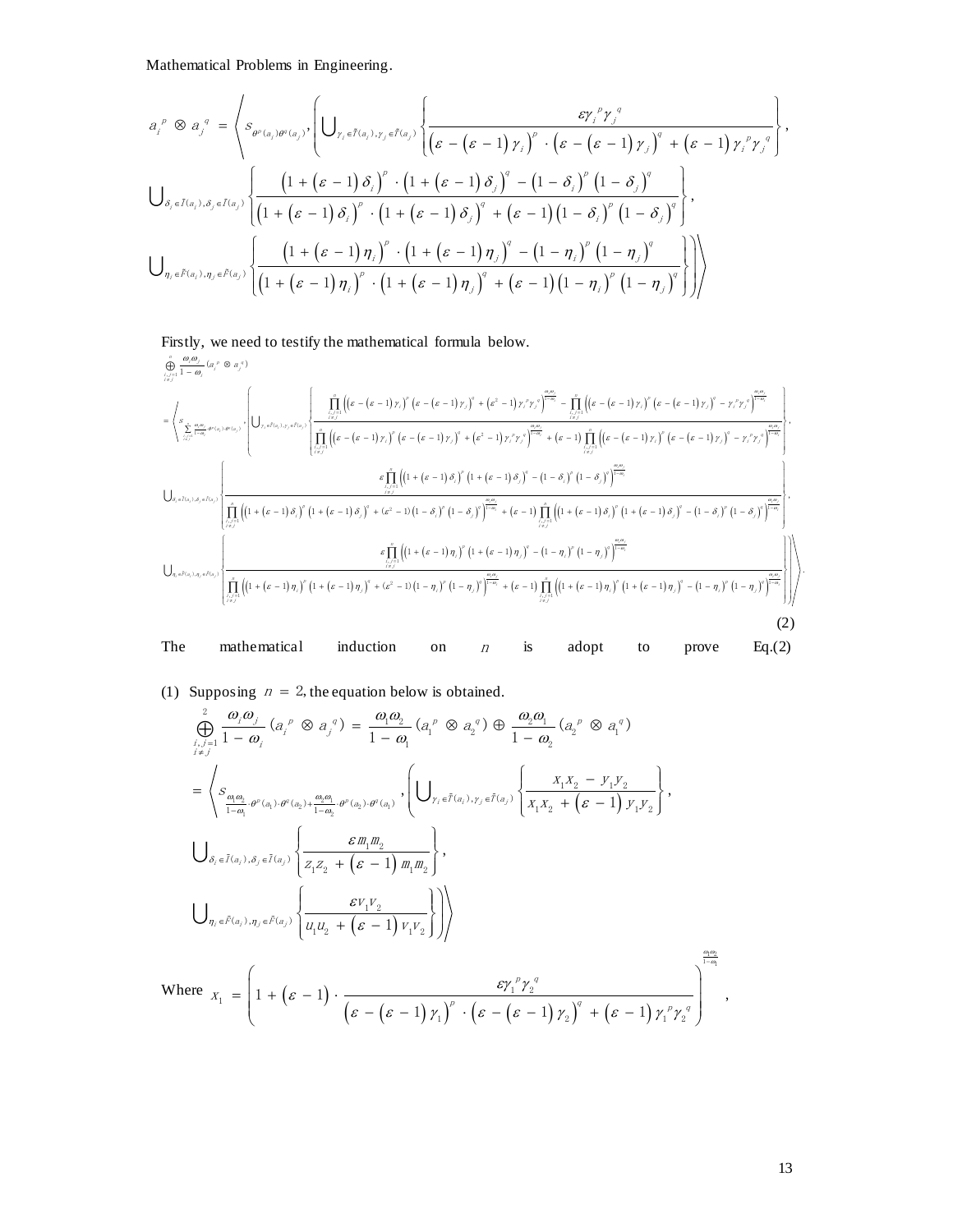$$
x_{2} = \left(1 + (s - 1) \cdot \frac{e^{i\frac{\pi}{2}x_{1}^{n}y_{1}^{n}}{(s - (s - 1) y_{1})^{n} \cdot (s - (s - 1) y_{1})^{n} + (s - 1) y_{2}^{n}y_{1}^{n}}\right)^{\frac{2\pi}{\sqrt{3}}},
$$
\n
$$
y_{1} = \left(1 - \frac{e^{i\frac{\pi}{2}y_{1}^{n}y_{2}^{n}}{(s - (s - 1) y_{1})^{n} \cdot (s - (s - 1) y_{1})^{n} + (s - 1) y_{1}^{n}y_{2}^{n}}\right)^{\frac{2\pi}{\sqrt{3}}},
$$
\n
$$
y_{2} = \left(1 - \frac{e^{i\frac{\pi}{2}y_{2}^{n}y_{2}^{n}}{(s - (s - 1) y_{2})^{n} \cdot (s - (s - 1) y_{1})^{n}y_{2}^{n}}\right)^{\frac{2\pi}{\sqrt{3}}},
$$
\n
$$
z_{3} = \left(\frac{(1 + (s - 1) \delta_{1})^{n} \cdot (1 + (s - 1) \delta_{2})^{n} - (1 - \delta_{1})^{n} (1 - \delta_{3})^{n}}{(1 + (s - 1) \delta_{1})^{n} \cdot (1 + (s - 1) \delta_{2})^{n} + (s - 1) (1 - \delta_{1})^{n} (1 - \delta_{2})^{n}}\right)^{\frac{2\pi}{\sqrt{3}}},
$$
\n
$$
z_{4} = \left(\frac{(1 + (s - 1) \delta_{1})^{n} \cdot (1 + (s - 1) \delta_{1})^{n} + (s - 1) (1 - \delta_{1})^{n} (1 - \delta_{2})^{n}}{(1 + (s - 1) \delta_{1})^{n} \cdot (1 + (s - 1) \delta_{1})^{n} + (s - 1) (1 - \delta_{1})^{n} (1 - \delta_{2})^{n}}\right)^{\frac{2\pi}{\sqrt{3}}},
$$
\n
$$
z_{4} = \left(1 + (s - 1) \left(1 - \frac{(1 + (s - 1) \delta_{1})^{n} \cdot (1 + (s - 1) \delta_{1})^{n} - (1 - \delta_{1})^{n} (1 - \delta_{1})^{n}}{(1 + (s
$$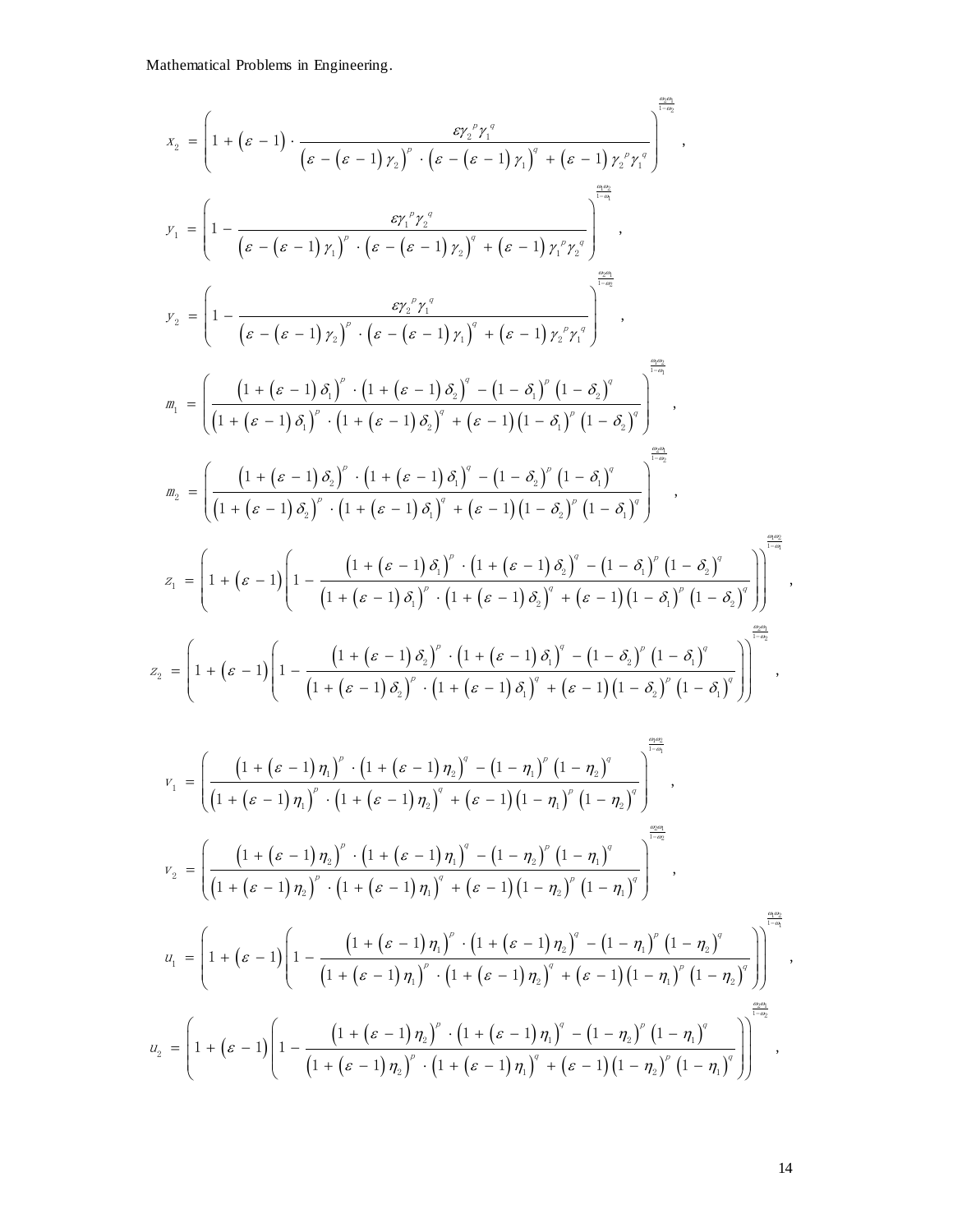Mathematical Problems in Engineering.  
\nThen,  
\n
$$
\frac{\hat{\Theta}_{\substack{i=1 \\ j \neq j}}^{n} (n - \hat{\theta})}{{(n - \hat{\theta})}^{n} (n^{n} \otimes a_{j}^{n})} = \frac{a_{1}a_{2}}{1 - a_{1}}(a_{i}^{n} \otimes a_{i}^{n}) \otimes \frac{a_{2}a_{1}}{1 - a_{2}}(a_{i}^{n} \otimes a_{i}^{n}) \otimes \frac{a_{1}a_{2}}{1 - a_{2}}(a_{i}^{n} \otimes a_{i}^{n})}
$$
\n
$$
= \left\langle s_{\frac{\sum_{i=1}^{k} {a_{i}a_{i}} \otimes a_{i} \otimes a_{i} \otimes a_{i}}{1 - a_{i}} \right\rangle \cdot \left| \left( U_{r,\varepsilon^{j}(x_{0}),r_{\varepsilon}^{j}(x_{0})} \right) \cdot \left( U_{r,\varepsilon^{j}(x_{0}),r_{\varepsilon}^{j}(x_{0})} \right) \cdot \left( U_{r,\varepsilon^{j}(x_{0}),r_{\varepsilon^{j}(x_{0})}} \right) \cdot \left( U_{r,\varepsilon^{j}(x_{0}),r_{\varepsilon^{j}(x_{0})}} \right) \cdot \left( U_{r,\varepsilon^{j}(x_{0}),r_{\varepsilon^{j}(x_{0})}} \right) \cdot \left( U_{r,\varepsilon^{j}(x_{0}),r_{\varepsilon^{j}(x_{0})}} \right) \cdot \left( U_{r,\varepsilon^{j}(x_{0}),r_{\varepsilon^{j}(x_{0})}} \right) \cdot \left( \frac{\prod_{i=1}^{n} \left( \left( \varepsilon - (\varepsilon - 1) r_{i} \right)^{n} \left( \varepsilon - (\varepsilon - 1) r_{i} \right)^{n} + \left( \varepsilon^{2} - 1 \right) r_{i}^{n} r_{i}^{n} \right)^{\frac{\alpha_{\alpha_{\alpha}}}{1 - \alpha_{\alpha}}}} + (\varepsilon - 1) \prod_{i=1 \atop i \neq j}^{n} \left( \left( \varepsilon - (\varepsilon - 1) r_{i} \right)^{n} - \left( \varepsilon - 1 \right) r_{i} \right)^{n} \cdot \left( \varepsilon - (\varepsilon - 1) r_{i} \right)^{\frac{\alpha_{\alpha_{\alpha
$$

We can achieve Eq. (2) is right when  $n = k$ .

(2) Supposing  $n = k$ , the equation below is right, then

2) Suppose 
$$
\inf_{B_{1}(a,b,c_{1},a_{2})} P(x)
$$
  
\n2) Suppose  $\lim_{\theta \to 0} \frac{1}{\theta}$  for  $a_{1} \in \mathbb{R}$  and  $a_{2} \in \mathbb{R}$  for  $a_{3} \in \mathbb{R}$  for  $a_{4} \in \mathbb{R}$  for  $a_{5} \in \mathbb{R}$  for  $a_{6} \in \mathbb{R}$  for  $a_{7} \in \mathbb{R}$  for  $a_{8} \in \mathbb{R}$  for  $a_{9} \in \mathbb{R}$  for  $a_{1} \in \mathbb{R}$  for  $a_{1} \in \mathbb{R}$  for  $a_{1} \in \mathbb{R}$  for  $a_{1} \in \mathbb{R}$  for  $a_{1} \in \mathbb{R}$  for  $a_{1} \in \mathbb{R}$  for  $a_{1} \in \mathbb{R}$  for  $a_{1} \in \mathbb{R}$  for  $a_{1} \in \mathbb{R}$  for  $a_{1} \in \mathbb{R}$  for  $a_{1} \in \mathbb{R}$  for  $a_{1} \in \mathbb{R}$  for  $a_{1} \in \mathbb{R}$  for  $a_{1} \in \mathbb{R}$  for  $a_{1} \in \mathbb{R}$  for  $a_{1} \in \mathbb{R}$  for  $a_{1} \in \mathbb{R}$  for  $a_{1} \in \mathbb{R}$  for  $a_{1} \in \mathbb{R}$  for  $a_{1} \in \mathbb{R}$  for  $a_{1} \in \mathbb{R}$  for  $a_{1} \in \mathbb{R}$  for  $a_{1} \in \mathbb{R}$  for  $a_{1} \in \mathbb{R}$  for  $a_{1} \in \mathbb{R}$  for  $a_{1} \in \mathbb{R}$  for  $a_{1} \in \mathbb{R}$  for  $a_{1} \in \mathbb{R}$  for  $a_{1} \in \mathbb{R}$  for  $a_{1} \in \mathbb{R}$  for  $a_{1} \in \mathbb{R}$  for  $a_{1} \in \mathbb{R}$  for  $a_{1} \in \mathbb$ 

If  $n = k + 1$ , we need to calculate the equation below.

$$
\begin{split}\n\text{If } n &= k + 1, \text{ we need to calculate the equation below.} \\
\bigoplus_{i,j=1}^{k+1} \frac{\omega_i \omega_j}{1-\omega_i} (a_i^p \otimes a_{i+1}^q) = \bigoplus_{i,j=1}^k \frac{\omega_i \omega_{i+1}}{1-\omega_i} (a_i^p \otimes a_{i+1}^q) = \bigoplus_{i,j=1}^{k+1} \frac{\omega_i \omega_{i+1}}{1-\omega_i} (a_i^p \otimes a_{i+1}^q) \\
\text{If } n = k + 1, \text{ we need to calculate the equation below.} \\
\bigoplus_{i,j=1}^{k+1} \frac{\omega_i \omega_j}{1-\omega_i} (a_i^p \otimes a_j^q) = \bigoplus_{i,j=1}^k \frac{\omega_i \omega_j}{1-\omega_i} (a_i^p \otimes a_j^q) \oplus \bigoplus_{i=1}^k \frac{\omega_i \omega_{k+1}}{1-\omega_i} (a_i^p \otimes a_{k+1}^q) \oplus \bigoplus_{j=1}^k \frac{\omega_{k+1} \omega_j}{1-\omega_{k+1}} (a_{k+1}^p \otimes a_j^q) \\
\text{The mathematical induction on } k \text{ are used to testify the equations below.} \\
\bigoplus_{i=1}^k \frac{\omega_i \omega_{k+1}}{1-\omega_i} (a_i^p \otimes a_{i+1}^q) = \bigg(\sum_{i=1}^k \left[\frac{\omega_i \omega_{i+1}}{1-\omega_i} (a_i^p \otimes a_{i+1}^q) \right]^{n-k+1} \\
\bigoplus_{i=1}^k \frac{\omega_i \omega_{i+1}}{1-\omega_i} (a_i^p \otimes a_{i+1}^q) = \bigg(\sum_{i=1}^k \left[\frac{\omega_i \omega_{i+1}}{1-\omega_i} (a_i^p \otimes a_{i+1}^q) \right]^{n-k+1} \\
\bigoplus_{i=1}^k \frac{\omega_i \omega_{i+1}}{1-\omega_i} (a_i^p \otimes a_{i+1}^q) = \bigg(\sum_{i=1}^k \left[\frac{\omega_i \omega_{i+1}}{1-\omega_i} (a_i^p \otimes a_{i+1}^q) \right]^{n-k+1} \\
\bigoplus_{i=1}^k \frac{\omega_i \omega_{i+1}}{1-\omega_i} (
$$

$$
\iint_{\substack{i,j=1 \ i\neq j}} \frac{1}{1-\omega_{i}} \langle d_{i} \otimes d_{j} \rangle = \iint_{\substack{i,j=1 \ i\neq j}} \frac{1}{1-\omega_{i}} \langle d_{i} \otimes d_{j} \rangle \otimes \underbrace{\bigoplus_{i=1}^{n} \frac{1}{1-\omega_{i}} \langle d_{i} \otimes d_{k+1} \rangle \otimes \bigoplus_{j=1}^{n} \frac{1}{1-\omega_{k+1}} \langle d_{k+1} \otimes d_{j} \rangle}
$$
\nthe mathematical induction on  $k$  are used to testify the equations below.  
\n
$$
\oint_{\substack{m=1 \ n \neq j}}^{\Phi_{m}(n)} \frac{\int_{\substack{m=1 \ n \neq j}}^{\Phi_{m}(n)} \left\{ \prod_{j=1}^{i} \left[ (s-(\varepsilon-1)\gamma_{i})^{e} (s-(\varepsilon-1)\gamma_{k+1})^{e} + (s^{2}-1)\gamma_{i}^{e}\gamma_{k+1}^{e}\right] \frac{a_{m+1}}{1-a_{m}} - \prod_{j=1}^{i} \left[ (s-(\varepsilon-1)\gamma_{i})^{e} (s-(\varepsilon-1)\gamma_{k+1})^{e} - \gamma_{i}^{e}\gamma_{k+1}^{e}\right] \frac{a_{m+1}}{1-a_{m}} \right\}}{\left[ \prod_{j=1}^{i} \left( (s-(\varepsilon-1)\gamma_{j})^{e} (s-(\varepsilon-1)\gamma_{k+1})^{e} + (s^{2}-1)\gamma_{i}^{e}\gamma_{k+1}^{e}\right] \frac{a_{m+1}}{1-a_{m}} - \prod_{j=1}^{i} \left[ (s-(\varepsilon-1)\gamma_{j})^{e} (s-(\varepsilon-1)\gamma_{k+1})^{e} - \gamma_{i}^{e}\gamma_{k+1}^{e}\right] \frac{a_{m+1}}{1-a_{m}} \right]}{1-a_{m}}.
$$
\n
$$
\bigcup_{\substack{n \neq i\alpha_{j},\alpha_{i},\alpha_{i} \neq i_{\alpha_{i},i}}^{\Phi_{m}(n_{i},\alpha_{i},\alpha_{i})}^{\Phi_{m}(n_{i},\alpha_{i})}^{\Phi_{m}(n_{i},\alpha_{i})}^{\Phi_{m}(n_{i},\alpha_{i})}^{\Phi_{m}(n_{i},
$$

.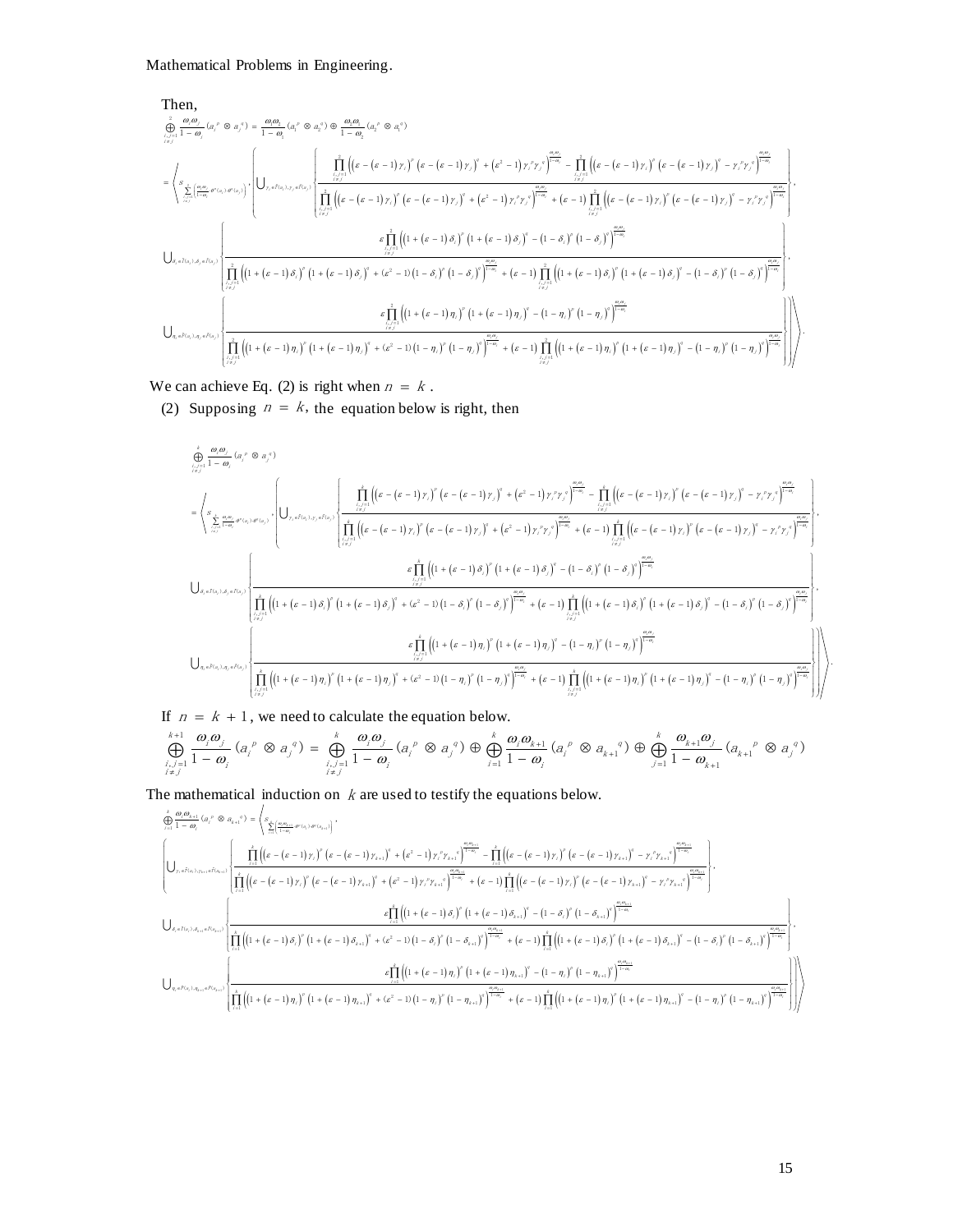$$
\begin{array}{l} \left\| \mathcal{L}_{1-\omega_{k+1}} \left( \partial_{\theta_{k+1}} \otimes \partial_{\beta} \right) \right\| = \left\langle \mathcal{L}_{\frac{2}{2\pi \left(\left( \alpha_{k+1} \right)^2 \left( \theta_{k+1} \right)^2 \left( \theta_{k+1} \right)^2 \left( \theta_{k+1} \right)^2 \right)^2}, \\ \left[ \left( \bigcup_{\gamma_{s+1} \in I_{\{0_{s+1} \right\}, \gamma_{s} \neq \{0\}} } \left| \mathcal{L}_{\gamma_{s+1} \left( \left( \epsilon - \left( \epsilon - 1 \right) \gamma_{s+1} \right)^2 \left( \epsilon - \left( \epsilon - 1 \right) \gamma_{s+1} \right)^2 \left( \epsilon - \left( \epsilon - 1 \right) \gamma_{s+1} \right)^2 \left( \epsilon - \left( \epsilon - 1 \right) \gamma_{s+1} \right)^2 \left( \epsilon - \left( \epsilon - 1 \right) \gamma_{s+1} \right)^2 \left( \epsilon - \left( \epsilon - 1 \right) \gamma_{s+1} \right)^2 \left( \epsilon - \left( \epsilon - 1 \right) \gamma_{s+1} \right)^2 \left( \epsilon - \left( \epsilon - 1 \right) \gamma_{s+1} \right)^2 \left( \epsilon - \left( \epsilon - 1 \right) \gamma_{s+1} \right)^2 \left( \epsilon - \left( \epsilon - 1 \right) \gamma_{s+1} \right)^2 \left( \epsilon - \left( \epsilon - 1 \right) \gamma_{s+1} \right)^2 \left( \epsilon - \left( \epsilon - 1 \right) \gamma_{s+1} \right)^2 \left( \epsilon - \left( \epsilon - 1 \right) \gamma_{s+1} \right)^2 \left( \epsilon - \left( \epsilon - 1 \right) \gamma_{s+1} \right)^2 \left( \epsilon - \left( \epsilon - 1 \right) \gamma_{s+1} \right)^2 \left( \epsilon - \left( \epsilon - 1 \right) \gamma_{s+1} \right)^2 \left( \epsilon - \left( \epsilon - 1 \right) \gamma_{s+1} \right)^2 \left( \epsilon - \left( \epsilon - 1 \right) \gamma_{s+1} \right)^2 \left( \epsilon - \left( \epsilon - 1 \right) \gamma_{s+1} \right)^2 \left( \epsilon - \left( \epsilon - 1 \right) \gamma_{s+1} \
$$

Therefore,

$$
\begin{split} &\left. \bigcup_{\substack{i=1 \\ i \neq j}} \frac{1}{\left( \prod_{i=1}^k \left( \left(1 + \left(\varepsilon-1 \right) \eta_{i+1} \right)^\varepsilon \left( 1 + \left(\varepsilon-1 \right) \eta_{j} \right)^\varepsilon + \left(\varepsilon^2-1 \right) \left( 1 - \eta_{i+1} \right)^\varepsilon \left( 1 - \eta_{j} \right)^\varepsilon \right) \right) \right) \right) \\ & \left. \bigoplus_{\substack{i=1 \\ i \neq j}} \frac{1}{\left( \prod_{i=1}^k \left( \eta_{i} \left( \varepsilon-1 \right) \eta_{i+1} \right)^\varepsilon \left( 1 + \left(\varepsilon-1 \right) \eta_{j} \right)^\varepsilon + \left(\varepsilon^2-1 \right) \left( 1 - \eta_{i+1} \right)^\varepsilon \left( 1 - \eta_{j} \right)^\varepsilon \right) \right) \right) \\ & = \left\langle \bigoplus_{\substack{i=1 \\ i \neq j}} \frac{1}{\eta_{i} \eta_{i}} \frac{\partial \rho_{i}}{\partial \eta_{i}} \otimes \partial_{\eta_{j}} \right\rangle = \left\langle \bigoplus_{\substack{i=1 \\ i \neq j}} \frac{1}{\left( \left( \varepsilon-1 \right) \eta_{i} \right)^\varepsilon \left( \varepsilon-1 \right) \eta_{j} \right)^\varepsilon + \left( \varepsilon^2-1 \right) \eta_{j} \right)^\varepsilon + \left( \varepsilon^2-1 \right) \eta_{j} \eta_{j} \eta_{j} \right) \right) \\ & = \left\langle \bigoplus_{\substack{i=1 \\ i \neq j}} \frac{1}{\eta_{i} \eta_{i}} \frac{\partial \rho_{i}}{\partial \eta_{i}} \partial \eta_{i}} \right\rangle = \left\langle \bigoplus_{\substack{i=1 \\ i \neq j}} \frac{1}{\left( \left( \varepsilon-1 \right) \eta_{i} \right)^\varepsilon \left( \varepsilon-1 \right) \eta_{j} \right)^\varepsilon \left( \varepsilon-1 \right) \eta_{j} \right)^\varepsilon + \left( \varepsilon^2-1 \right) \eta_{j} \eta_{j} \eta_{j} \right) \right\rangle \\ & = \left\langle
$$

That is, If  $n = k + 1$ , Eq. (2) is right. Therefore, for all  $n = \text{Eq. (2)}$  is right. Then, Eq. (1) is right.

In the following, the properties of MVNLNWBMH operator will be proved.

(1) Reducibility. Let  $\omega = \left(\frac{1}{n}, \frac{1}{n}, \cdots, \frac{1}{n}\right).$  $= \left( \frac{1}{n}, \frac{1}{n}, \cdots, \frac{1}{n} \right).$ Then 1 2 1 2 ( , , ) ( , , ). <sup>n</sup> <sup>n</sup> MVNLNWBMH <sup>a</sup> <sup>a</sup> <sup>a</sup> MVNLBMH <sup>a</sup> <sup>a</sup> <sup>a</sup> Proof. Since  $\omega = \left(\frac{1}{n}, \frac{1}{n}, \dots, \frac{1}{n}\right)$ ,  $t = \left(\frac{1}{n}, \frac{1}{n}, \cdots, \frac{1}{n}\right)$ , then according to the operations in Definition 10, the

result below can be obtained.

.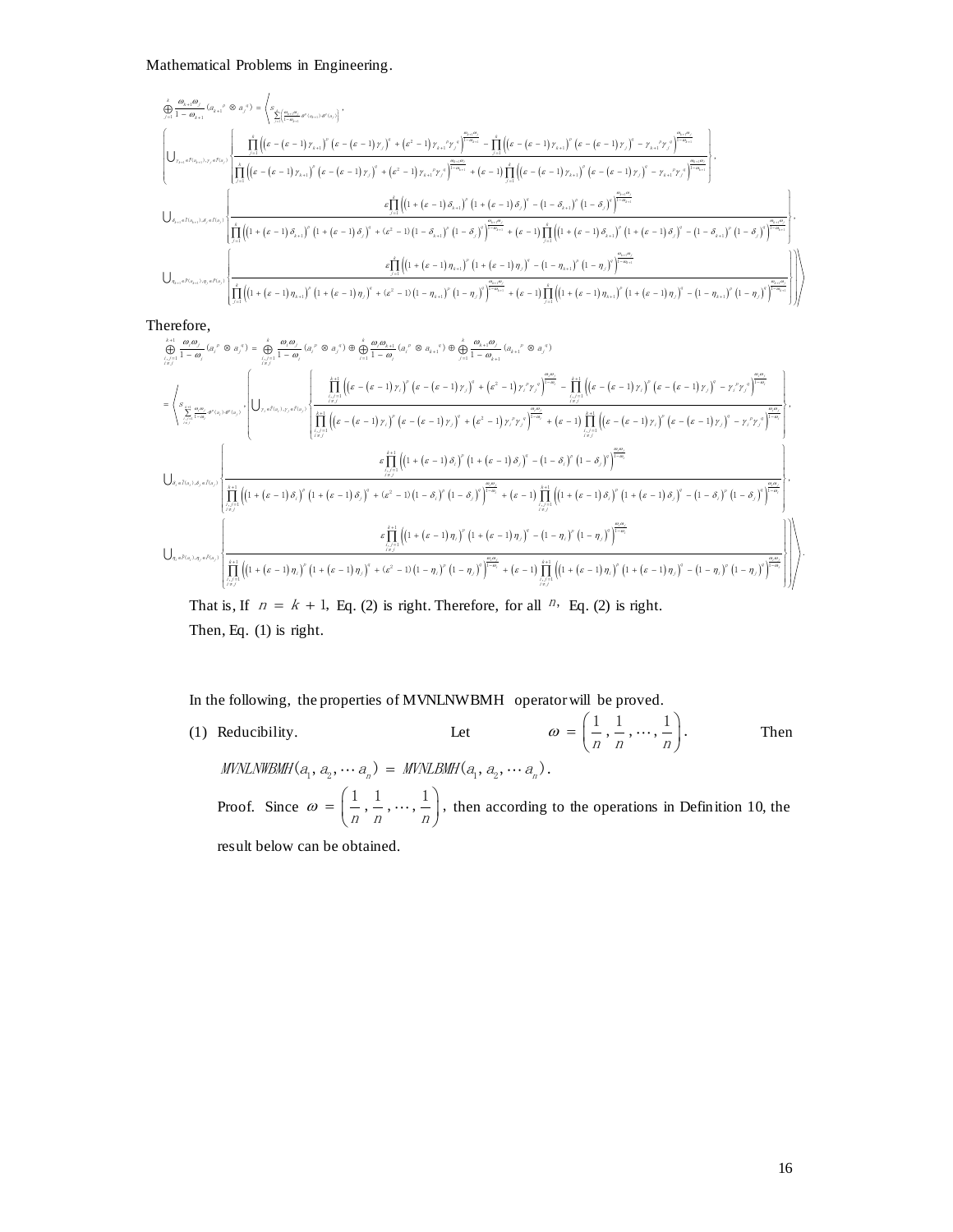$$
MVNLNWBMI(a_1, a_2, \cdots a_n) = \left(\bigoplus_{\substack{i,j=1 \ i \neq j}}^n \frac{\omega_i \omega_j}{1 - \omega_i} (a_i^p \otimes a_j^q) \right)^{\frac{1}{p+q}}
$$
  
\n
$$
= \left(\bigoplus_{\substack{i,j=1 \ i \neq j}}^n \frac{1}{1 - \frac{1}{n}} (a_i^p \otimes a_j^q) \right)^{\frac{1}{p+q}}
$$
  
\n
$$
= \left(\bigoplus_{\substack{i,j=1 \ i \neq j}}^n \frac{1}{n(n-1)} (a_i^p \otimes a_j^q) \right)^{\frac{1}{p+q}}
$$
  
\n
$$
= \left(\bigoplus_{\substack{i,j=1 \ i \neq j}}^n \frac{1}{n(n-1)} (a_i^p \otimes a_j^q) \right)^{\frac{1}{p+q}}
$$
  
\n
$$
= MUNLBMH(a_1, a_2, \cdots a_n).
$$

(2) Idempotency. Let  $a_i = a(i = 1, 2, \cdots, n)$ . Then  $MWMNWBMH(a_1, a_2, \cdots a_n) = a$ . Proof. For each i, owing to  $a_i = a$ , the formula below is obtained on the basis of Eq. (5) in Theorem 1.

$$
MVNLNWBMH(a_1, a_2, \cdots a_n) = \left(\bigoplus_{\substack{i,j=1 \ i \neq j}}^n \frac{\omega_i \omega_j}{1 - \omega_i} (a_i^p \otimes a_j^q) \right)^{\frac{1}{p+q}}
$$
  
\n
$$
= \left(\bigoplus_{\substack{i,j=1 \ i \neq j}}^n \frac{\omega_i \omega_j}{1 - \omega_i} (a^p \otimes a^q) \right)^{\frac{1}{p+q}}
$$
  
\n
$$
= \left(\bigoplus_{\substack{i,j=1 \ i \neq j}}^n \frac{\omega_i \omega_j}{1 - \omega_i} a^{p+q} \right)^{\frac{1}{p+q}}
$$
  
\n
$$
= a \left(\bigoplus_{\substack{i,j=1 \ i \neq j}}^n \frac{\omega_i \omega_j}{1 - \omega_i} \right)^{\frac{1}{p+q}}
$$
  
\n
$$
= a \left(\bigoplus_{\substack{i,j=1 \ i \neq j}}^n \frac{\omega_i \omega_j}{1 - \omega_i} \right)^{\frac{1}{p+q}}
$$
  
\n
$$
= a.
$$

(3) Commutativity. Let  $(\tilde{a}_1, \tilde{a}_2, \cdots, \tilde{a}_n)$  be any permutation of  $(a_1, a_2, \cdots, a_n)$ . Then  $\textit{MVNLNWBMH} \left( \tilde{a}_{1}, \tilde{a}_{2}, \cdots \tilde{a}_{n} \right) = \textit{MVNLNWBMH}(a_{1}, a_{2}, \cdots a_{n}).$ 

Proof. Owing to  $(\tilde{a}_1, \tilde{a}_2, \cdots, \tilde{a}_n)$  is permutation of  $(a_1, a_2, \cdots, a_n)$ , then the equation below can be obtained.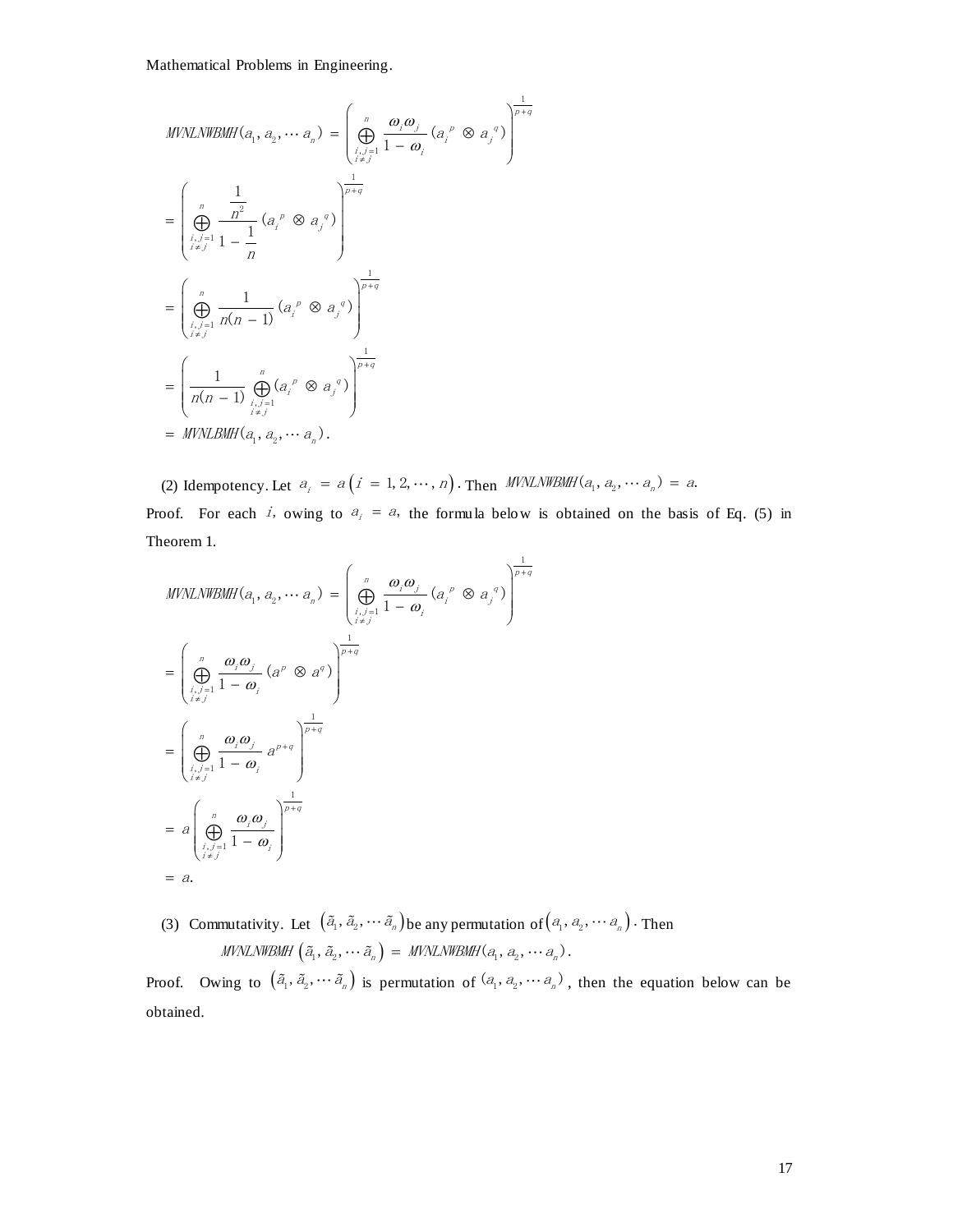$$
MVNLNWBMH(a_1, a_2, \cdots a_n) = \left(\bigoplus_{\substack{i,j=1 \ i \neq j}}^n \frac{\omega_i \omega_j}{1 - \omega_i} (a_i^p \otimes a_j^q) \right)^{\frac{1}{p+q}}
$$

$$
= \left(\bigoplus_{\substack{i,j=1 \ i \neq j}}^n \frac{\omega_i \omega_j}{1 - \omega_i} (\tilde{a}_i^p \otimes \tilde{a}_j^q) \right)^{\frac{1}{p+q}}
$$

(4) Monotonicity. Suppose

l.

Monotonicity.  
\n
$$
a_{i} = \left\langle s_{\theta(a_{i})}, \left(\tilde{T}(a_{i}), \tilde{T}(a_{i}), \tilde{F}(a_{i})\right) \right\rangle \quad (i = 1, 2, \dots, n)
$$
\nand\n
$$
b_{i} = \left\langle s_{\theta(b_{i})}, \left(\tilde{T}(b_{i}), \tilde{T}(b_{i}), \tilde{F}(b_{i})\right) \right\rangle \quad (i = 1, 2, \dots, n)
$$
\nare two sets of MVMLNs,  
\nwhen  $s_{\theta(a_{i})} \geq s_{\theta(b_{i})}, \quad \tilde{T}(a_{i}) \geq \tilde{T}(b_{i}), \quad \tilde{T}(a_{i}) \leq \tilde{T}(b_{i})$  and  $\tilde{F}(a_{i}) \leq \tilde{F}(b_{i})$  for each *i*, then  
\nMVMLNMBMH $(a_{1}, a_{2}, \dots, a_{n}) \geq MNNLNWBWH$  $(b_{1}, b_{2}, \dots, b_{n})$ .

## Proof. (I) Linguistic term part

Owing to p,  $q \ge 0$ , and  $s_{\theta(a_i)} \ge s_{\theta(b_i)}$  for each i, the result below is gained.

$$
\theta^{\rho}(a_i) \geq \theta^{\rho}(b_i) \text{ and } \theta^{\sigma}(a_i) \geq \theta^{\sigma}(b_i)
$$
\n
$$
\Rightarrow \theta^{\rho}(a_i)\theta^{\sigma}(a_i) \geq \theta^{\rho}(b_i)\theta^{\sigma}(b_i)
$$
\n
$$
\Rightarrow \frac{\omega_i \omega_j}{1 - \omega_i} \theta^{\rho}(a_i)\theta^{\sigma}(a_i) \geq \frac{\omega_i \omega_j}{1 - \omega_i} \theta^{\rho}(b_i)\theta^{\sigma}(b_i)
$$
\n
$$
\Rightarrow \sum_{\substack{i,j=1 \ i \neq j}}^{n} \frac{\omega_i \omega_j}{1 - \omega_i} \theta^{\rho}(a_i)\theta^{\sigma}(a_i) \geq \sum_{\substack{i,j=1 \ i \neq j}}^{n} \frac{\omega_i \omega_j}{1 - \omega_i} \theta^{\rho}(b_i)\theta^{\sigma}(b_i)
$$
\n
$$
\Rightarrow \left(\sum_{\substack{i,j=1 \ i \neq j}}^{n} \frac{\omega_i \omega_j}{1 - \omega_i} \theta^{\rho}(a_i)\theta^{\sigma}(a_i)\right)^{\frac{1}{p+q}} \geq \left(\sum_{\substack{i,j=1 \ i \neq j}}^{n} \frac{\omega_i \omega_j}{1 - \omega_i} \theta^{\rho}(b_i)\theta^{\sigma}(b_i)\right)^{\frac{1}{p+q}}
$$

(II) True, indeterminacy and falsity membership parts Owing to  $\tilde{T}(a_i) \ge \tilde{T}(b_i)$ ,  $\tilde{T}(a_i) \le \tilde{T}(b_i)$  and  $\tilde{F}(a_i) \le \tilde{F}(b_i)$  for each *i*,  $p, q \ge 0$ , then the following results can be proved easily. following results can be proved easily.  $\geq \tilde{T}(b_i)$ ,  $\tilde{T}(a_i) \leq \tilde{T}(b_i)$  and  $\tilde{F}(a_i) \leq \tilde{F}(b_i)$  for each  $i, p, q \geq 0$ , the<br>can be proved easily.<br> $\frac{\varepsilon (x_{a_i} - y_{a_i})^{\frac{1}{p+q}}}{\varepsilon (x_{b_i} - y_{b_i})^{\frac{1}{p+q}}}$ 

following results can be proved easily.  
\n
$$
\frac{\varepsilon (x_{a_i} - y_{a_i})^{\frac{1}{p+q}}}{(x_{a_i} + (\varepsilon^2 - 1) y_{a_i})^{\frac{1}{p+q}} + (\varepsilon - 1) (x_{a_i} - y_{a_i})^{\frac{1}{p+q}}} \ge \frac{\varepsilon (x_{b_i} - y_{b_i})^{\frac{1}{p+q}}}{(x_{b_i} + (\varepsilon^2 - 1) y_{b_i})^{\frac{1}{p+q}} + (\varepsilon - 1) (x_{b_i} - y_{b_i})^{\frac{1}{p+q}}};
$$
\n
$$
\frac{(\varepsilon a_i + (\varepsilon^2 - 1) h_{a_i})^{\frac{1}{p+q}} - (\varepsilon a_i - h_{a_i})^{\frac{1}{p+q}}}{(\varepsilon a_i + (\varepsilon^2 - 1) h_{a_i})^{\frac{1}{p+q}} + (\varepsilon - 1) (\varepsilon a_i - h_{a_i})^{\frac{1}{p+q}}} \le \frac{(\varepsilon b_i + (\varepsilon^2 - 1) h_{b_i})^{\frac{1}{p+q}} - (\varepsilon b_i - h_{b_i})^{\frac{1}{p+q}}}{(\varepsilon b_i + (\varepsilon^2 - 1) h_{b_i})^{\frac{1}{p+q}} + (\varepsilon - 1) (\varepsilon b_i - h_{b_i})^{\frac{1}{p+q}}};
$$
\n
$$
\frac{(\nu_{a_i} + (\varepsilon^2 - 1) u_{a_i})^{\frac{1}{p+q}} - (\nu_{a_i} - u_{a_i})^{\frac{1}{p+q}}}{(\nu_{a_i} + (\varepsilon^2 - 1) u_{b_i})^{\frac{1}{p+q}} + (\varepsilon - 1) (v_{b_i} - u_{b_i})^{\frac{1}{p+q}}}
$$

Where the corresponding  $x, y, g, h, u$  and  $v$  are defined in Definition 10.

(III) Comparing *MVNLNWBMIH*(
$$
a_1, a_2, \cdots a_n
$$
) with *MVNLNWBMIH*( $b_1, b_2, \cdots b_n$ )

(III) Comparing *MVNLNWBMH*(
$$
a_1, a_2, \dots a_n
$$
) with *MVNLNWBMH*( $b_1, b_2, \dots b_n$ )  
\nSuppose  $a = \langle s_{o(a)}, (\tilde{T}(a), \tilde{T}(a), \tilde{F}(a)) \rangle = MVMLNWBMH(a_1, a_2, \dots a_n)$  and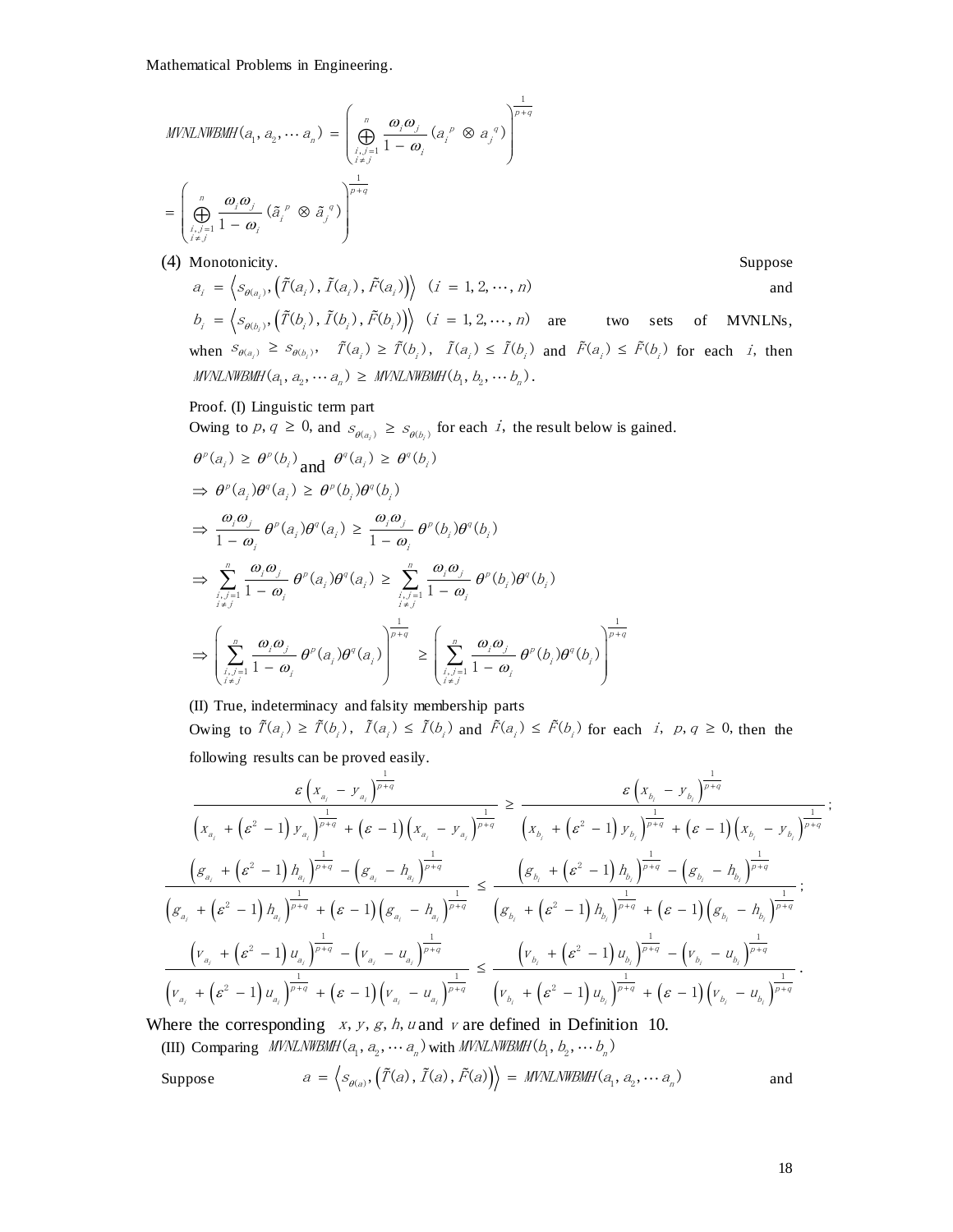Mathematical Problems in Engineering.  
\n
$$
b = \left\langle s_{\theta(b)}, \left(\tilde{T}(b), \tilde{T}(b), \tilde{F}(b)\right) \right\rangle = \text{MVILNWBMH}(b_1, b_2, \cdots b_n).
$$
\nBecause  $s_{\theta(a)} \ge s_{\theta(b)}, \tilde{T}(a) \ge \tilde{T}(b), \tilde{T}(a) \le \tilde{T}(b)$  and  $\tilde{F}(a) \le \tilde{F}(b)$ , thus  $a \ge b$ .  
\nThen *MVILNWBMH*( $a_1, a_2, \cdots a_n$ )  $\geq \text{MVILNWBMH}(b_1, b_2, \cdots b_n)$ .

In the following, a few special examples for MVNLNWBMH operator regarding different values  $\varepsilon$ , p and q will be explored.

(1) If  $q = 0$ , then the MVNLNWBMH operator defined by equation (1) will be reduced to the generalized multi-valued neutrosophic linguistic Hamacher weighted average

Mathematical Problems in Engineering.  
\n
$$
b = \left\langle s_{\sigma(i)}(f(b), \tilde{f}(b), \tilde{F}(b)) \right\rangle = M\sqrt{2} \sqrt{M} \sqrt{M} \left\langle b, b, \cdots, b \right\rangle.
$$
\nBecause  $s_{m(i)} \geq s_{m(i)} f(a) \geq \tilde{f}(b), \tilde{f}(a) \leq \tilde{f}(b), \text{and } \tilde{F}(a) \leq \tilde{F}(b), \text{thus } a \geq b.$   
\nThen *M/\sqrt{M} \sqrt{M} \sqrt{M} \left\langle a\_1, a\_2, \cdots a\_n \right\rangle \geq M\sqrt{M} \sqrt{M} \sqrt{M} \left\langle f, b\_2, \cdots b\_n \right\rangle.  
\nIn the following, a few special examples for MVMLNWBMH operator regarding  
\ndifferent values  $\varepsilon$ ,  $\rho$  and  $\phi$  will be coplored.  
\n(1) If  $\rho = 0$ , then the MVMLNNWBH H operator defined by equation (1) will be reduced  
\n(GMVNLHWA) operator shown as below.  
\n
$$
G M N \sqrt{L} H W A(a_1, a_2, \cdots a_n) = \left( \frac{\rho}{\rho} \frac{\omega}{\rho} \frac{\rho}{\rho} \right)^{\frac{1}{\rho - \varepsilon}}
$$
\n
$$
= \left( \frac{\rho}{\rho} \frac{\omega}{\rho} \frac{\rho}{1 - \omega} \frac{\rho}{a_1} \right)^{\frac{1}{\rho}}
$$
\n
$$
= \left( \frac{\rho}{\rho} \frac{\omega}{\rho} \frac{\rho}{1 - \omega} \frac{\rho}{a_1} \right)^{\frac{1}{\rho}}
$$
\n
$$
= \left( \frac{\rho}{\rho} \frac{\omega}{\rho} \frac{\rho}{\rho} \frac{\rho}{\rho} \right)^{\frac{1}{\rho}}
$$
\n
$$
= \left( \frac{\rho}{\rho} \frac{\omega}{\rho} \frac{\rho}{\rho} \frac{\rho}{\rho} \right)^{\frac{1}{\rho}}
$$
\n
$$
= \left( \frac{\rho}{\rho} \frac{\omega}{\rho} \frac{\rho}{\rho} \frac{\rho}{\rho} \right)^{\frac{1}{\rho}}
$$
\n
$$
= \left( \frac{\rho}{\rho} \frac{\omega}{\rho} \frac{\rho}{\
$$*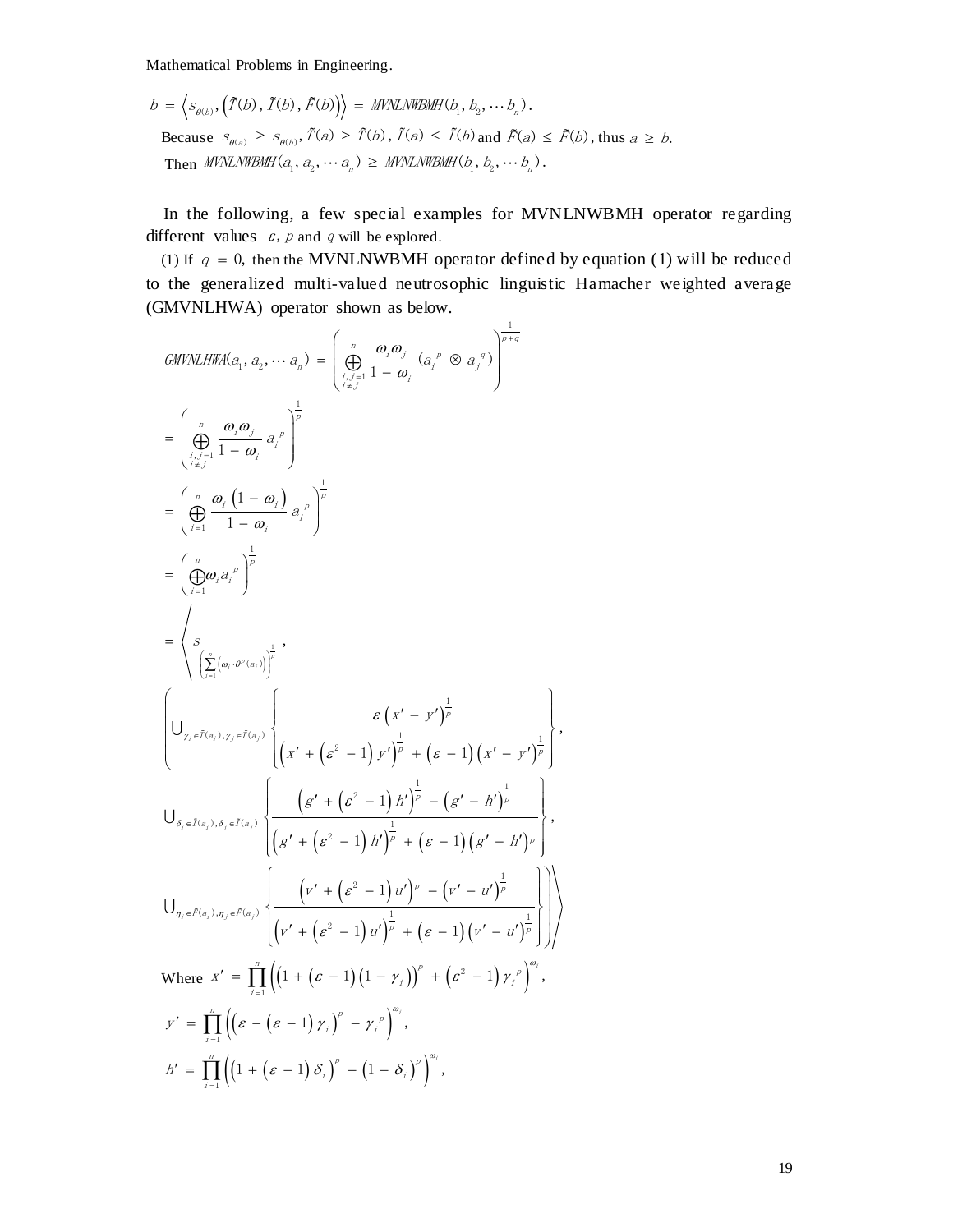$$
g' = \prod_{i=1}^{n} ((1 + (\varepsilon - 1) \delta_i)^p + (\varepsilon^2 - 1) (1 - \delta_i)^p)^{\omega_i},
$$
  
\n
$$
u' = \prod_{i=1}^{n} ((1 + (\varepsilon - 1) \eta_i)^p - (1 - \eta_i)^p)^{\omega_i},
$$
  
\n
$$
v' = \prod_{i=1}^{n} ((1 + (\varepsilon - 1) \eta_i)^p + (\varepsilon^2 - 1) (1 - \eta_i)^p)^{\omega_i}
$$

(2) When  $p = 1, q = 0$ , then the operator of MVNLNWBMH defined by equation (1) will be reduced to the multi-valued neutrosophic linguistic Hamacher weighted

$$
s' = \prod_{i=1}^{n} \left( \left( 1 + (\sigma - 1) \sigma_{i} \right)^{i} + (\sigma^{2} - 1) (1 - \delta_{i})^{i} \right),
$$
\n
$$
u' = \prod_{i=1}^{n} \left( \left( 1 + (\sigma - 1) \sigma_{i} \right)^{i} - (1 - \sigma_{i})^{i} \right)^{i} ,
$$
\n
$$
v' = \prod_{i=1}^{n} \left( \left( 1 + (\sigma - 1) \sigma_{i} \right)^{i} + (\sigma^{2} - 1) (1 - \eta_{i})^{i} \right)^{i} ,
$$
\n(2) When  $p = 1, q = 0$ , then the operator of MVNLNWBMH defined by equation (1) will be reduced to the multi-valued neutrosophic linguistic Hamacher weighted arithmetic average (MVNLHWAA) operator shown as below.\n\nMIVLHWA(a<sub>1</sub>, a<sub>2</sub>,..., a<sub>n</sub>) = 
$$
\oint_{\frac{r}{r-1}}^{\infty} a_{\sigma}
$$
\n
$$
= \begin{cases} s_{\sum_{i=1}^{n} \sigma_{i} \sigma_{i}}^{i} , \\ \frac{r}{r-1} \left( 1 + (\sigma - 1) \gamma_{i} \right)^{i} - \frac{r}{r-1} \left( 1 - \gamma_{i} \right)^{i} , \\ \frac{1}{r^{2}} \left( 1 + (\sigma - 1) \gamma_{i} \right)^{i} + (\sigma - 1) \prod_{i=1}^{n} (1 - \gamma_{i})^{i} , \end{cases}
$$
\n
$$
\bigcup_{\eta_{i} \in \mathcal{U}_{\alpha_{i}}} \left\{ \frac{s \prod_{i=1}^{n} \sigma_{i}^{i}}{(s-1) \prod_{i=1}^{n} \sigma_{i}^{i}} + \prod_{i=1}^{n} (\sigma - (\sigma - 1) \sigma_{i})^{i} , \right\},
$$
\n
$$
\bigcup_{\eta_{i} \in \mathcal{U}_{\alpha_{i}}} \left\{ \frac{s \prod_{i=1}^{n} \sigma_{i}^{i}}{(s-1) \prod_{i=1}^{n} \sigma_{i}^{i}} \right\} \bigg|_{\mathcal{U}_{\eta_{i}} \in \mathcal{U}_{\alpha_{i}}} \right\} = \begin{cases} s_{\frac{1}{r}, \alpha_{i}} & \text{if } \alpha_{
$$

If  $\varepsilon = 1$ , the MVNLHWAA operator will be reduced to MVNLWAA operator shown as below.

$$
MVNLWAA(a_1, a_2, \cdots a_n) = \left\langle S_{\substack{S_n \\ \sum_{i=1}^n \omega_i \theta(a_i)}} \right\rangle,
$$
  

$$
\left(\bigcup_{\gamma_i \in \tilde{T}(a_i)} \left\{1 - \prod_{i=1}^n \left(1 - \gamma_i\right)^{\omega_i}\right\}, \bigcup_{\delta_i \in \tilde{I}(a_i)} \left\{\prod_{i=1}^n \delta_i^{\omega_i}\right\}, \bigcup_{\eta_i \in \tilde{F}(a_i)} \left\{\prod_{i=1}^n \eta_i^{\omega_i}\right\}\right\rangle
$$

If  $\varepsilon = 2$ , the MVNLHWAA operator will be reduced to the multi-valued neutrosophic linguistic Einstein we ighted arithmetic average (MVNLEWAA) operator shown in the following.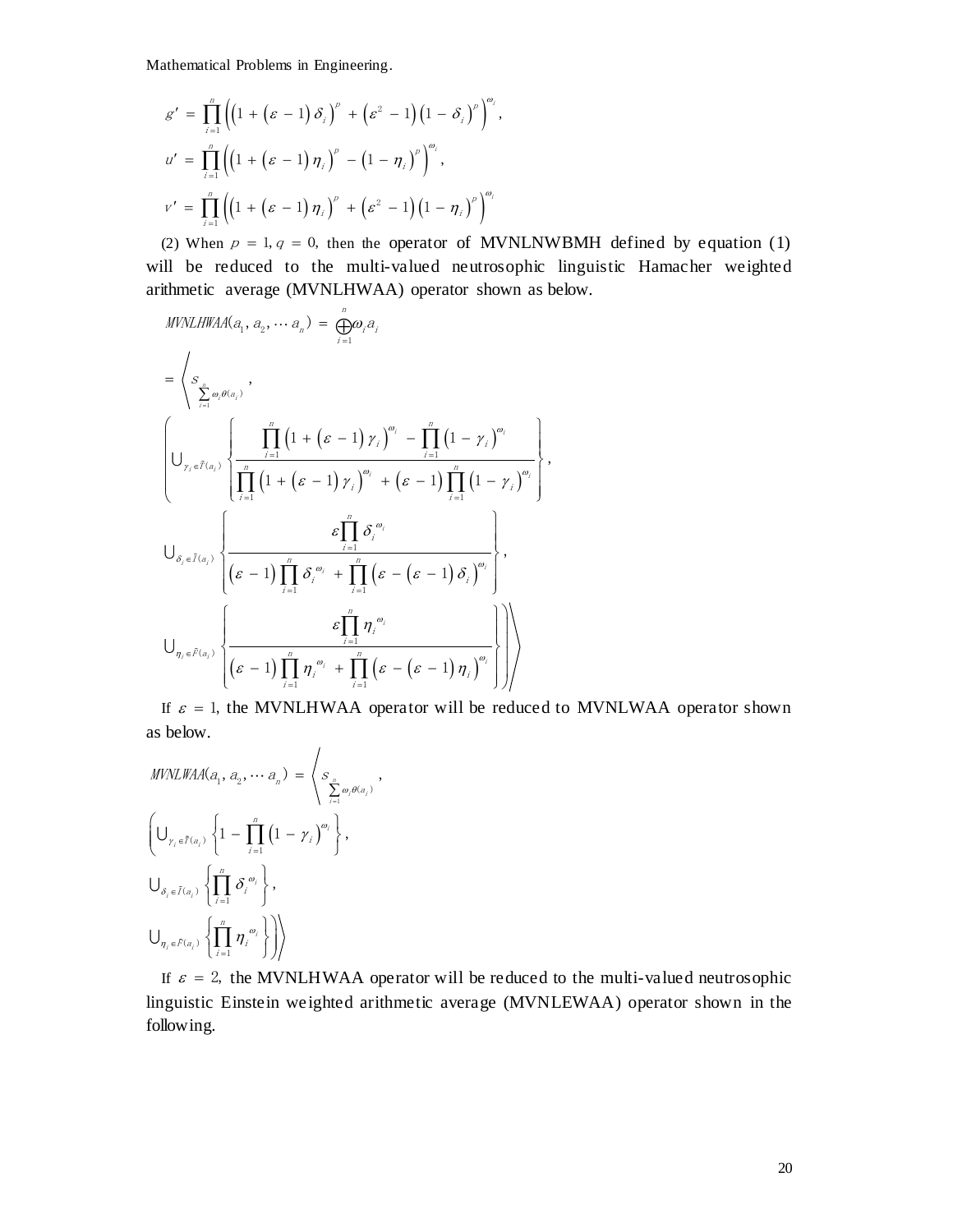$$
MVNLWAA(a_1, a_2, \cdots a_n) = \left\langle s_{\sum_{i=1}^n \omega_i \theta(a_i)}, \right\rangle
$$
  

$$
\left\{ \bigcup_{\gamma_i \in \tilde{T}(a_i)} \left\{ \prod_{\substack{i=1 \ i=1}}^n (1 + \gamma_i)^{\omega_i} - \prod_{\substack{i=1 \ i=1}}^n (1 - \gamma_i)^{\omega_i} \right\} \right\},
$$
  

$$
\bigcup_{\delta_i \in \tilde{I}(a_i)} \left\{ \frac{2 \prod_{i=1}^n \delta_i^{\omega_i}}{\prod_{i=1}^n (2 - \delta_i)^{\omega_i} + \prod_{i=1}^n \delta_i^{\omega_i}} \right\},
$$
  

$$
\bigcup_{\eta_i \in \tilde{F}(a_i)} \left\{ \frac{2 \prod_{i=1}^n \delta_i^{\omega_i}}{\prod_{i=1}^n (2 - \eta_i)^{\omega_i} + \prod_{i=1}^n \delta_i^{\omega_i}} \right\},
$$

(3) If  $p \to 0$ ,  $q = 0$ , then the MVNLNWBMH operator defined by equation (1) will be reduced to the multi-valued neutrosophic linguistic Hamacher weighted geometric

average (MVNLHWGA) operator shown as below.  
\n
$$
MVNLHWGA(a_1, a_2, \cdots a_n) = \bigotimes_{i=1}^{n} a_i^{\omega_i}
$$
\n
$$
= \left\langle s_{\frac{n}{\prod_{i=1}^{n} \theta^{\omega_i}(a_i)}}, \frac{\varepsilon_{\prod_{i=1}^{n} \gamma_i^{\omega_i}}}{\left( \varepsilon - 1 \right) \prod_{i=1}^{n} \gamma_i^{\omega_i} + \prod_{i=1}^{n} \left( \varepsilon - \left( \varepsilon - 1 \right) \gamma_i \right)^{\omega_i}} \right\rangle,
$$
\n
$$
\bigcup_{\delta_i \in \tilde{I}(a_i)} \left\{ \frac{\prod_{i=1}^{n} \left( 1 + \left( \varepsilon - 1 \right) \delta_i \right)^{\omega_i} - \prod_{i=1}^{n} \left( 1 - \delta_i \right)^{\omega_i}}{\prod_{i=1}^{n} \left( 1 + \left( \varepsilon - 1 \right) \delta_i \right)^{\omega_i} + \left( \varepsilon - 1 \right) \prod_{i=1}^{n} \left( 1 - \delta_i \right)^{\omega_i}} \right\},
$$
\n
$$
\bigcup_{\eta_i \in \tilde{F}(a_i)} \left\{ \frac{\prod_{i=1}^{n} \left( 1 + \left( \varepsilon - 1 \right) \eta_i \right)^{\omega_i} - \prod_{i=1}^{n} \left( 1 - \eta_i \right)^{\omega_i}}{\prod_{i=1}^{n} \left( 1 + \left( \varepsilon - 1 \right) \eta_i \right)^{\omega_i} + \left( \varepsilon - 1 \right) \prod_{i=1}^{n} \left( 1 - \eta_i \right)^{\omega_i}} \right\} \right\}
$$

If  $\varepsilon = 1$ , the MVNLHWGA operator will be reduced to MVNLWGA operator shown as below.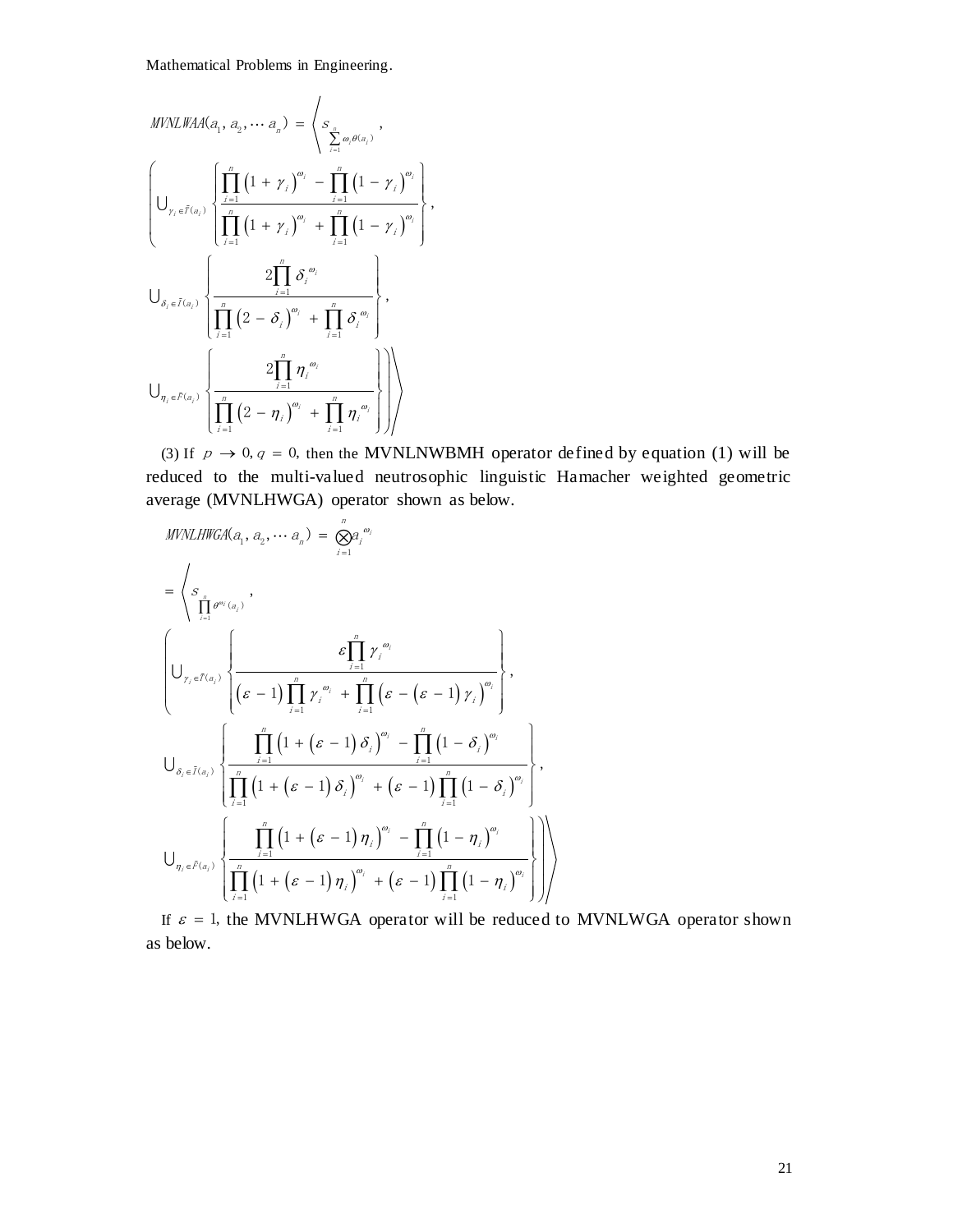$$
MVNLHWGA(a_1, a_2, \cdots a_n) = \left\langle s_{\prod_{i=1}^n \theta^{a_i}(a_i)}, \left\{ \bigcup_{\gamma_i \in \tilde{T}(a_i)} \left\{ \prod_{i=1}^n \gamma_i^{a_i} \right\} \right\}, \right\}
$$
  

$$
\bigcup_{\delta_i \in \tilde{I}(a_i)} \left\{ 1 - \prod_{i=1}^n \left( 1 - \delta_i \right)^{a_i} \right\},
$$
  

$$
\bigcup_{\eta_i \in \tilde{F}(a_i)} \left\{ 1 - \prod_{i=1}^n \left( 1 - \eta_i \right)^{a_i} \right\} \right\}
$$

If  $\varepsilon = 2$ , the MVNLHWGA operator will be reduced to the multi-valued neutrosophic linguistic Einstein weighted geometric average (MVNLEWGA) operator shown as below.

$$
MVMLHWGA(a_1, a_2, \cdots a_n) = \left\langle s_{\prod_{i=1}^n \theta^{a_i}(a_i)}, \frac{\sum_{i=1}^n \gamma_i^{a_i}}{\prod_{i=1}^n (2 - \gamma_i)^{a_i}} \right\rangle,
$$
\n
$$
\bigcup_{\delta_i \in \tilde{I}(a_i)} \left\{ \frac{\prod_{i=1}^n (1 + \delta_i)^{a_i} + \prod_{i=1}^n \gamma_i^{a_i}}{\prod_{i=1}^n (1 + \delta_i)^{a_i}} \right\},
$$
\n
$$
\bigcup_{\delta_i \in \tilde{I}(a_i)} \left\{ \prod_{i=1}^n (1 + \delta_i)^{a_i} + \prod_{i=1}^n (1 - \delta_i)^{a_i} \right\},
$$
\n
$$
\bigcup_{\eta_i \in \tilde{P}(a_i)} \left\{ \prod_{i=1}^n (1 + \eta_i)^{a_i} - \prod_{i=1}^n (1 - \eta_i)^{a_i} \right\} \right\}
$$

(4) If  $\varepsilon = 1$ , then the MVNLNWBMH operator defined by equation (1) will be reduced to the MVNLNWBM operator shown as below.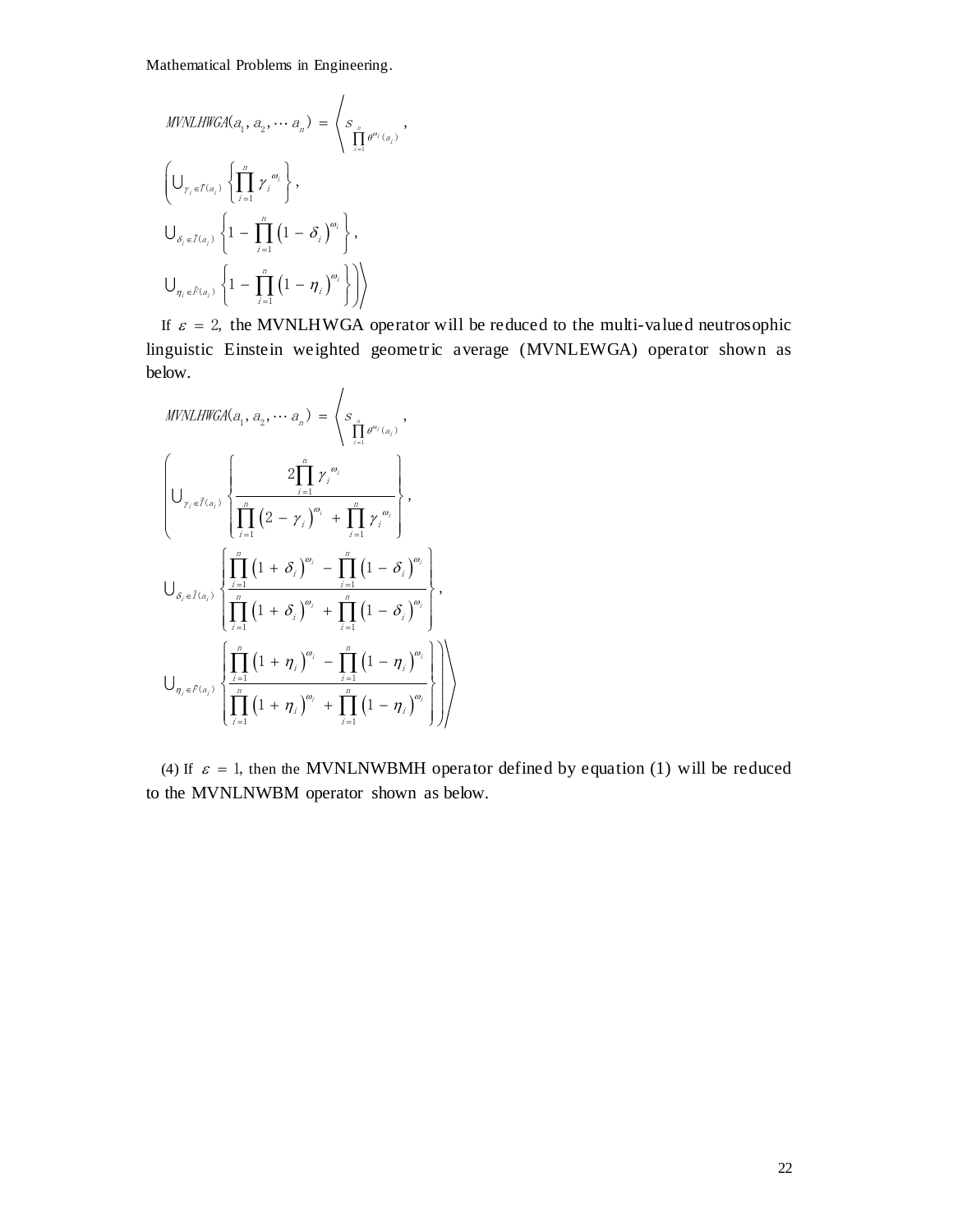$$
\begin{split} &\textit{MVNLMWBM}(a_1, a_2, \cdots a_n) = \left\langle s \\ &\sqrt{\sum_{\substack{i,j=1 \\ i \neq j}}^n \left( \frac{a_j \omega_j}{1-\omega_j} \cdot \partial^{\rho}(a_i) \cdot \partial^{\sigma}(a_j) \right)} \right|^{1-\gamma} \\ &\sqrt{\left( \sum_{\substack{i,j=1 \\ i \neq j}}^n \left( 1 - \sum_{\substack{j,j=1 \\ j \neq j}}^n \left( 1 - \gamma_j^{\rho} \gamma_j^{\sigma} \right)^{1-\omega_j} \right)^{1-\gamma} \right)}, \\ &\sqrt{\sum_{\delta_i \in \tilde{I}(a_i), \delta_j \in \tilde{I}(a_j)} \left\{ 1 - \left( 1 - \prod_{\substack{i,j=1 \\ i \neq j}}^n \left( 1 - \left( 1 - \delta_j \right)^{\rho} \left( 1 - \delta_j \right)^{\gamma} \right)^{1-\omega_j} \right\}, \\ &\sqrt{\sum_{\substack{i,j=1 \\ i \neq j}}^n \left( a_{ij} \right), \delta_j \in \tilde{I}(a_j)} \right\} \left\{ 1 - \left( 1 - \prod_{\substack{i,j=1 \\ i \neq j}}^n \left( 1 - \left( 1 - \eta_j \right)^{\rho} \left( 1 - \eta_j \right)^{\gamma} \right)^{1-\omega_j} \right)^{1-\omega_j} \right\}, \end{split}
$$

(5) If  $\varepsilon = 2$ , then the MVNLNW BMH operator defined by equation (1) will be reduced to the MVNLNW BME, that is the s implification of multi-valued neutrosophic linguistic NWBM Einstein.

$$
\left\{\n\begin{aligned}\nU_{r_{i}z\hat{r}(a_{i}),r_{j}z\hat{r}(a_{j})} & \left\{\n\begin{aligned}\n1 &= \int_{\frac{1}{2}\int_{\frac{1}{2}}^{2}\left(1 - \gamma_{i}^{r_{i}}\gamma_{j}^{u_{j}}\right)^{1-a_{i}}\n\end{aligned}\n\right\} \right\}, \\
U_{\delta_{i}z\hat{r}(a_{i}),\delta_{i}z\hat{r}(a_{j})} & \left\{\n1 - \left(1 - \int_{\frac{1}{2}\int_{\frac{1}{2}}^{2}\left(1 - \left(1 - \delta_{i}\right)^{u}\left(1 - \delta_{j}\right)^{u}\right)^{1-a_{i}}\right)^{\frac{1}{1-a_{i}}}}\n\right\}, \\
U_{\delta_{i}z\hat{r}(a_{i}),\delta_{i}z\hat{r}(a_{j})} & \left\{\n1 - \left(1 - \int_{\frac{1}{2}\int_{\frac{1}{2}}^{2}\left(1 - \left(1 - \eta_{i}\right)^{u}\left(1 - \eta_{j}\right)^{u}\right)^{\frac{1}{1-a_{i}}}}\n\right)^{\frac{1}{1-a_{i}}}\n\right\}, \\
\text{(5) If } \varepsilon = 2, \text{ then the MVNLNW EMH operation of multi-valued by equation (1) will be reduced to theunstine, \\
MIVLMWBMF, that is the simplification of multi-valued neutrosophic linguistic NWBMmstein.\n\n
$$
MIVLMWBMF, (a_{i}, a_{i}, \dots, a_{s}) = \n\left\{\n\begin{aligned}\n\frac{\left(\sum_{j=1}^{s} \left(\frac{a_{i}a_{j}}{1-a_{i}}\right)^{u}\left(1 - \eta_{j}\right)^{u}\right)^{\frac{1}{1-a_{i}}}}\n\cdot\n\end{aligned}\n\right\}, \\
U_{r_{i}z\hat{r}(a_{i}),r_{i}z\hat{r}(a_{i})} & \left\{\n\frac{\left(\varepsilon + 3h\right)^{\frac{1}{2+a_{i}}} + \left(\varepsilon - h\right)^{\frac{1}{1-a_{i}}}}{\left(\varepsilon + 3h\right)^{\frac{1}{2+a_{i}}} + \left(\varepsilon - h\right)^{\frac{1}{1-a_{i}}}}\n\right\}, \\
U_{\delta_{i}z\hat{r}(a_{i}),\delta_{i
$$
$$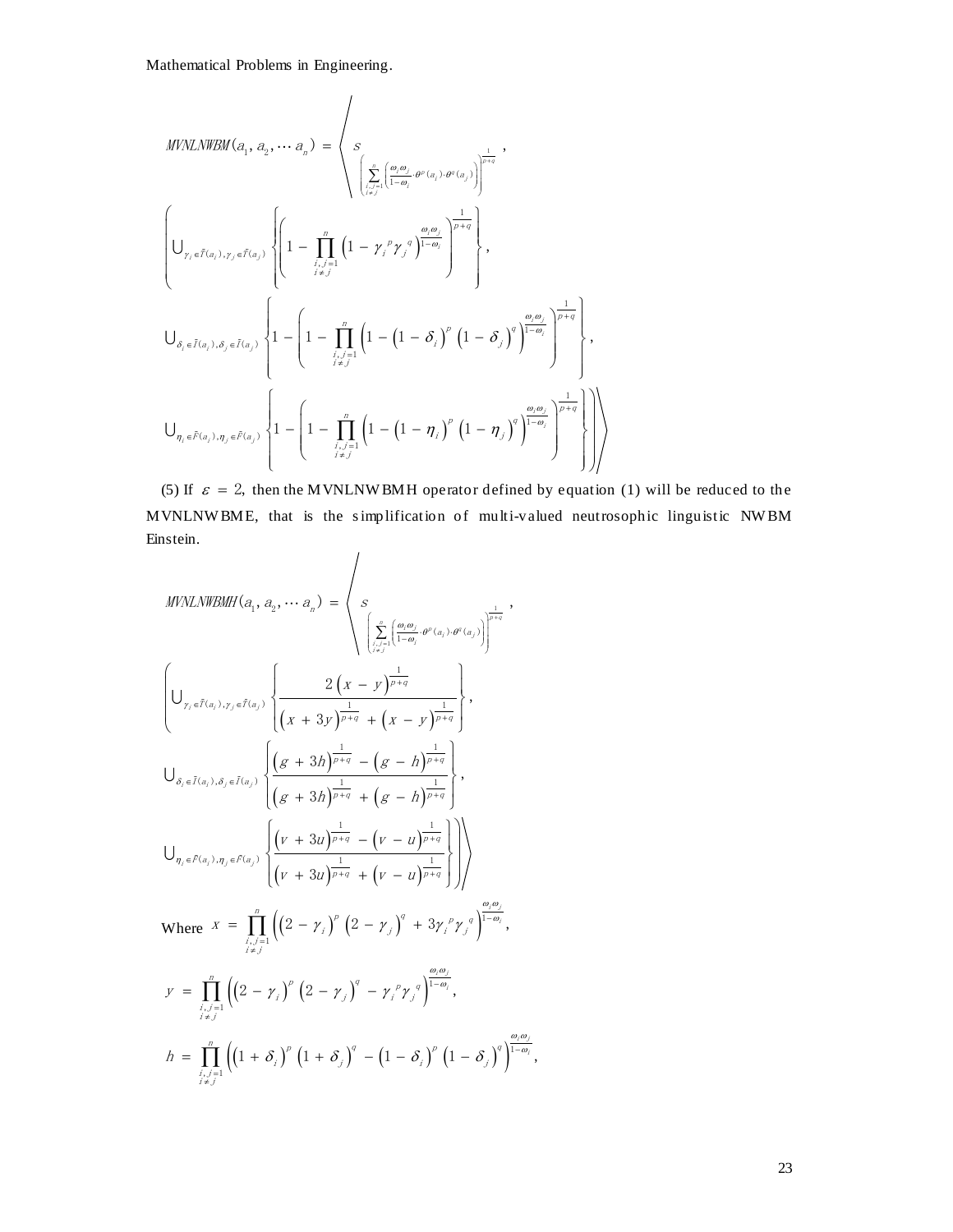$$
g = \prod_{\substack{i,j=1 \ i \neq j}}^{n} \left( \left(1 + \delta_{i}\right)^{p} \left(1 + \delta_{j}\right)^{q} + 3\left(1 - \delta_{i}\right)^{p} \left(1 - \delta_{j}\right)^{q} \right)^{\frac{\omega_{i}\omega_{j}}{1 - \omega_{i}}},
$$
  
\n
$$
u = \prod_{\substack{i,j=1 \ i \neq j}}^{n} \left( \left(1 + \eta_{i}\right)^{p} \left(1 + \eta_{j}\right)^{q} - \left(1 - \eta_{i}\right)^{p} \left(1 - \eta_{j}\right)^{q} \right)^{\frac{\omega_{i}\omega_{j}}{1 - \omega_{i}}},
$$
  
\n
$$
v = \prod_{\substack{i,j=1 \ i \neq j}}^{n} \left( \left(1 + \eta_{i}\right)^{p} \left(1 + \eta_{j}\right)^{q} + 3\left(1 - \eta_{i}\right)^{p} \left(1 - \eta_{j}\right)^{q} \right)^{\frac{\omega_{i}\omega_{j}}{1 - \omega_{i}}},
$$

From the above analysis, we can obtain the MVNLNWBMH operator is more generalized.

#### **5 The multiple criteria decision making approach based on the MVNLNWBMH operator**

The proposed MVNLNW BMH operator is presented to cope with MCDM problem under multivalued neutrosophic linguistic environment in this subsection.

 $\left[ (1+\delta_1) (1+\delta_2) (-\delta_1) (1-\delta_1) (-\delta_1) (1-\delta_2) \right]^{-\infty}$ .<br>  $(1+\eta_1)^2 (1+\eta_2)^2 - (1-\eta_1)^2 (1-\eta_2)^2 (1-\eta_2)^2 \Big]^{-\infty}$ .<br>  $(1+\eta_1)^2 (1+\eta_2)^2 + 3(1-\eta_1)^2 (1-\eta_2)^2 (1-\eta_2)^2 \Big]^{-\infty}$ .<br>
Above analysis, we can obtain the MVMTAWBMH operator is Suppose that  $A = \{A_1, A_2, \dots, A_m\}$  represent m alternatives, and  $C = \{C_1, C_2, \dots, C_n\}$  represent n criteria.  $\omega = {\omega_1, \omega_2, \cdots, \omega_n}$  be the corresponding weights of criteria, where  $\omega_j \ge 0$   $(j = 1, 2, \dots, n)$ , and  $\sum_{i=1}^{n} \omega_i$  $\sum_{j=1}^{\infty} \omega_j =$  $\sum_{i=1}^{n} \omega_i = 1$  $\sum_{j=1}^{\infty} \omega_j = 1$  . The evaluation value of the criteria  $C_j$  ( $j = 1, 2, \dots, n$ ) regarding the alternative  $A_i$  ( $i = 1, 2, \dots, m$ ) is provided by experts. Each value is represented by MVNLNNs. Suppose that  $R = \begin{bmatrix} a_{i,j} \end{bmatrix}_{m \times n}$  is the multi-valued neutrosophic linguistic decision matrix,  $a_{ij} = \langle s_{\theta(a_{ij})}, (\tilde{T}(a_{ij}), \tilde{T}(a_{ij}), \tilde{F}(a_{ij})) \rangle$  is the evaluation information which represents the assessment value of alternative  $A_i$  ( $i = 1, 2, \dots, m$ ) on criteria  $C_j$  ( $j = 1, 2, \dots, n$ ) with respect to the linguistic value  $S_{\theta(a_{i,j})}$ , where  $\tilde{T}(a_{i,j})$  indicates the satisfaction degree,  $\tilde{T}(a_{i,j})$  indicates the indeterminacy degree and  $\tilde{F}(a_{i,j})$  indicates the dissatisfaction degree.

Then, the main method for ranking and selecting the best alternative is presented in the following. Step1. The decision matrix is normalized.

Generally, criteria in MCDM problems consist of two types: maximum type and minimum type, the minimum type should be transformed into the maximum type for eliminating the influence of distinguished types. Suppose that  $R = [a_{ij}]_{m \times n}$  is the original decision matrix, which can be normalized as follows:

$$
b_{ij} = \begin{cases} a_{ij}, & \text{for maximizing criteria} \\ \langle s_{i-\theta(a_{ij})}, (\tilde{T}(a_{ij}), \tilde{T}(a_{ij}), \tilde{F}(a_{ij})) \rangle, & \text{for maximizing criteria} \end{cases}
$$
  
Thus, the normalized matrix  $B = [b_{ij}]_{\text{max}}^{\text{in}}$  is gained.

Step2. The comprehensive value of each alternative is calculated.

The comprehensive value represented by  $a_i$  ( $i = 1, 2, \dots, m$ ) can be obtained by utilizing the MVNLNWBMH operator in Definition 10, which can aggregate the overall value for each alternative with respect to all criteria.

Step3. The compared values of three functions are calculated.

According to the equations given in Definition 8, the score value denoted by  $E(a_i)$ , the accuracy value denoted by  $H(a_i)$  and the certainty value denoted by  $C(a_i)$  can be obtained.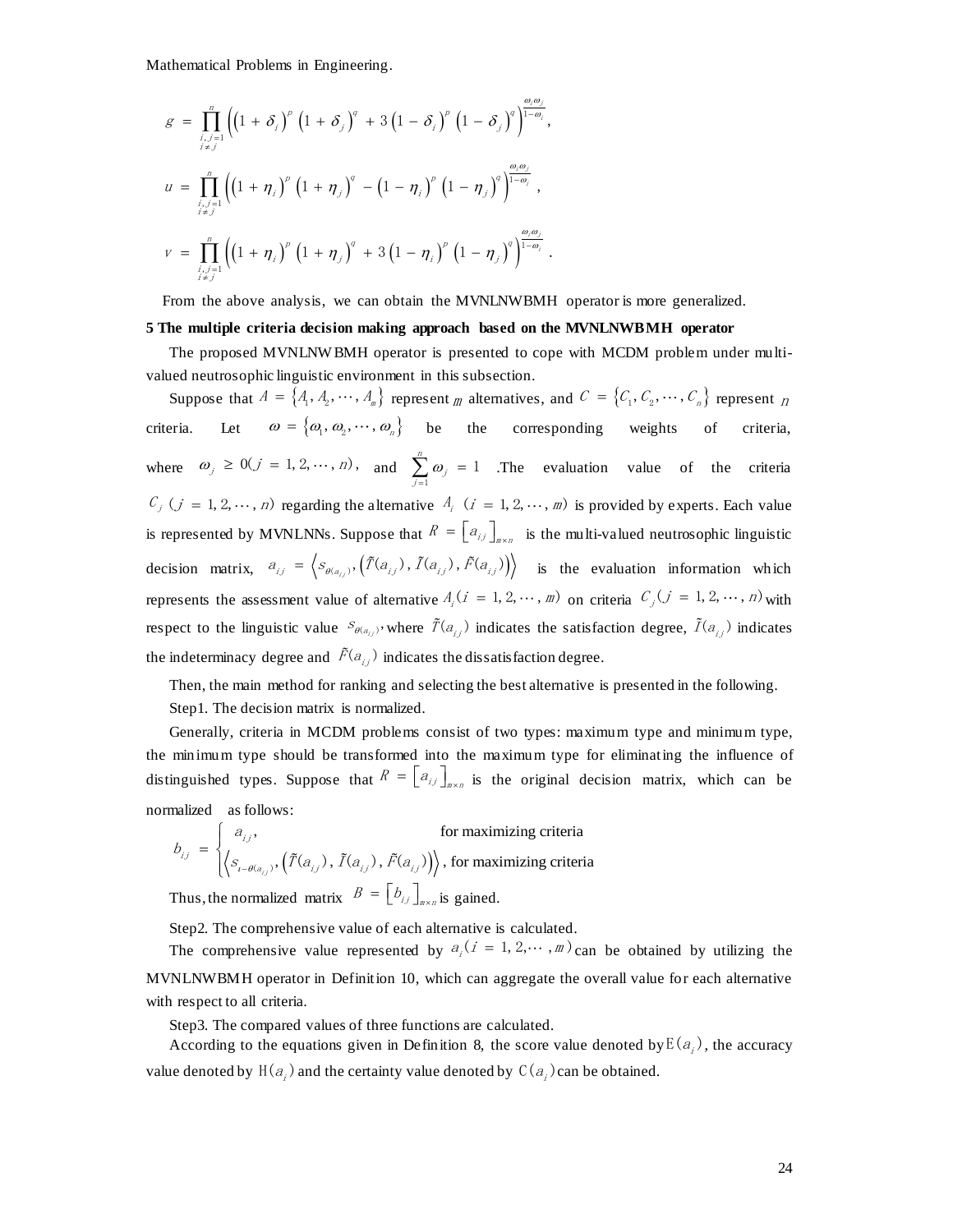Step4. The alternatives are selected.

Based on Definition 9, all alternatives  $A_i$   $(i = 1, 2, \dots, m)$  can be ranked on the basis of  $E(a_i)$ ,  $H(a_i)$  and  $C(a_i)$ , and the best alternative(s) can be selected.

#### **6 An numberical example**

In order to validate the effectiveness and practical of the novel approach, an investment project is adapted from Ye.

An investment company wants to expand its business. Four alternatives will be chosen,  $A_1$  represents auto corporation,  $A_2$  represents food corporation,  $A_3$  represents computer company corporation),  $A_4$  represents weapon corporation. Each alternative is evaluated under three criteria,  $C_1$  denotes risk,  $C_2$  denotes growth,  $C_3$  denotes the impact of environment, where  $C_3$  is the minimizing criteria. The corresponding weighted vector is  $\omega = \{0.35, 0.25, 0.4\}$ . In real situation, the decision maker may hesitant and give several possible value for the satisfaction, indeterminacy and dissatisfaction regarding the alternative  $A_i$  corresponding to the criteria  $C_j$  under the linguistic term set  $S$ . Therefore, the assessment value is given in the form of MVNLNs, and the linguistic term set is employed as a set of the set of the set of the set of the set of the set of the set of the set of the set of the set of the set of the set of the set of the set of the set of the set of the set of the set of the set of the emp loyed<br>  $S = \{s_1, s_2, s_3, s_4, s_5, s_6, s_7\} = \{\text{extremely poor, very poor, medium, good, very good, extremely good}\}.$ 

= { $s_1$ ,  $s_2$ ,  $s_3$ ,  $s_4$ ,  $s_5$ ,  $s_6$ ,  $s_7$ } = {extremely poor,very poor,poor,medium,good,very good,extremely<br>The multi-valued neutrosophic linguistic decision matrix  $R = [a_{ij}]_{4\times3}$  is shown as follows.<br> $R = [a_{ij}]_{4$ mlti-valued neutrosophic linguistic decision matrix  $R = [a_{ij}]_{4 \times 3}$  is shown as follows.<br>  ${a_{ij}}_{4 \times 3}$ ,  $\left(\{0.3, 0.4, 0.5\}, \{0.1\}, \{0.3, 0.4\}\right)$   $\left\langle s_6, \left(\{0.5, 0.6\}, \{0.2, 0.3\}, \{0.3, 0.4\}\right) \right\rangle$   $\left\langle s_5, \left(\{0.2$ multi-valued neutrosophic linguistic decision matrix  $R = [a_{ij}]_{4 \times 3}$  i<br>  $[a_{ij}]_{4 \times 3}$  i<br>  $s_5$ , ({0.3, 0.4, 0.5}, {0.1}, {0.3, 0.4}))  $\langle s_6, (\{0.5, 0.6\}, \{0.2, 0.3\}, \{0.3, 0.4\}) \rangle$   $\langle s_8, (\{0.3, 0.4\}, \{0.4, 0.5\}, \{0.5, 0$  $S_1$ ,  $S_2$ ,  $S_3$ ,  $S_4$ ,  $S_5$ ,  $S_6$ ,<br>e multi-valued neut<br>=  $[a_{ij}]_{4\times3}$ 

 $(\{0.3, 0.4, 0.5\}, \{0.1\}, \{0.3, 0.4\})$   $\langle s_6, (\{0.5, 0.6\}, \{0.2, 0.3\}, \{0.3, 0.4\})$   $\langle s_5, (\{0.2, 0.3\}, \{0.1, 0.2\}, \{0.5, 0.6\})$  $(\{0.6, 0.7\}, \{0.1, 0.2\}, \{0.2, 0.3\})$   $(s_{\rm s}, \{\{0.6, 0.7\}, \{0.1\}, \{0.3\}\})$   $(s_{\rm s}, \{\{0.6, 0.7\}, \{0.1, 0.2\}, \{0.1, 0.2\}\})$  $\{\{0.5, 0.6\}, \{0.4\}, \{0.2, 0.3\}\}\$   $\{S_5, \{\{0.6\}, \{0.3\}, \{0.4\}\}\}$  $\begin{bmatrix} a_{ij} \end{bmatrix}_{4\times 3}$ <br> $\{0.3, 0.4, 0.5\}$ ,  $\{0.1\}$ ,  $\{0.3, 0.4\}$   $\rangle$   $\left\langle s_6, \left( \{0.5, 0.6\}, \{0.2, 0.3\}, \{0.3, 0.4\} \right) \right\rangle$   $\left\langle s_5, \{0.4, 0.5\}, \{0.4, 0.5\}, \{0.4, 0.5\} \right\rangle$  $\langle 5, \{\{0.3, 0.4, 0.5\}, \{0.1\}, \{0.3, 0.4\}\}\rangle \quad \langle s_6, \{\{0.5, 0.6\}, \{0.2, 0.3\}, \{0.3, 0.4\}\}\rangle \quad \langle s_5, \{\{0.6, 0.7\}, \{0.1, 0.2\}, \{0.2, 0.3\}\}\rangle \quad \langle s_6, \{\{0.6, 0.7\}, \{0.1\}, \{0.3\}\}\rangle \quad \langle s_5, \{\{0.6, 0.7\}, \{0.1\}, \{0.3\}\}\rangle \quad \langle s_6,$  $\{\{0.6, 0.7\}, \{0.1, 0.2\}, \{0.2, 0.3\}\}\n\left.\n\begin{array}{c}\n\langle s_{5}, \{\{0.6, 0.7\}, \{0.1\}, \{0.3\}\}\rangle\n\end{array}\n\right.\n\left.\n\begin{array}{c}\n\langle s_{5}, \{\{0.6, 0.7\}, \{0.1\}, \{0.3\}\}\rangle\n\end{array}\n\right.\n\left.\n\begin{array}{c}\n\langle s_{5}, \{\{0.4\}, \{0.2, 0.3\}\}\rangle\n\end{array}\n\right.\n\left.\n\left.\n\begin{array}{c$ **EXECUTE AND ASSOCIATE ARTICAL CONSTITED AND ASSOCIATE ARTLES AND ASSOCIATE ARTLES AND ASSOCIATE ARTLES AND ASSOCIATE ARTLES AND ASSOCIATE ARTLES AND ASSOCIATE ARTLES AND ARTLES AND ARTLES AND ARTLES AND ARTLES AND ARTLES**  $\begin{array}{l} \left\{0.3,0.4,0.5\right\},\left\{0.1\right\},\left\{0.3,0.4\right\}\right) \end{array} \begin{array}{l} \left\langle s_{\rm s},\left(\left\{0.5,0.6\right\},\left\{0.2,0.3\right\},\left\{0.3,0.4\right\}\right)\right\rangle \end{array} \begin{array}{l} \left\langle s_{\rm s},\left(\left\{0.5,0.6\right\},\left\{0.2,0.3\right\},\left\{0.3,0.4\right\}\right)\right\rangle \end{array} \begin{array}{l} \left\langle s_{$ main-valued heurosophic imguistic decision hatrix<br>  $\begin{bmatrix} a_{ij} \end{bmatrix}_{4\times 3}$ <br>  $s_5$ ,  $(\{0.3, 0.4, 0.5\}, \{0.1\}, \{0.3, 0.4\}) \rangle$   $\langle s_6, (\{0.5, 0.6\}, \{0.2, 0.3\}, \{0.3, 0.4\}) \rangle$   $\langle s_5$ <br>  $s_6$ ,  $(\{0.6, 0.7\}, \{0.1, 0.2\}, \{0.2, 0$  $\begin{array}{l} \left\langle \left\langle \left\{ 0,3,0,4,0,5\right\} ,\left\{ 0,1\right\} ,\left\{ 0,3,0,4\right\} \right\rangle \right\rangle \end{array} \left\langle s_{_{6}},\left(\left\{ 0,5,0,6\right\} ,\left\{ 0,2,0,3\right\} ,\left\{ 0,3,0,4\right\} \right\rangle \right\rangle \end{array} \right\rangle \left\langle s_{_{5}},\left(\left\{ 0,4,0,7\right\} ,\left\{ 0,1,0,2\right\} ,\left\{ 0,2,0,3\right\} \right\r$  $=$  $\langle s, (\{0.5, 0.6\}, \{0.4\}, \{0.2, 0.3\}) \rangle$   $\langle s_s, (\{0.6\}, \{0.3\}, \{0.4\}) \rangle$   $\langle s_4, (\{0.5, 0.6\}, \{0.1\}, \{0.3\}) \rangle$ <br>  $\langle s_4, (\{0.7, 0.8\}, \{0.1\}, \{0.1, 0.2\}) \rangle$   $\langle s_4, (\{0.6, 0.7\}, \{0.1\}, \{0.2\}) \rangle$   $\langle s_6, (\{0.3, 0.5\}, \{0.2\}, \{0.1,$  $0.3$ }, { $0.1, 0.2$ }, { $0.5,$ <br> $0.7$ }, { $0.1, 0.2$ }, { $0.1,$ <br> $0.5, 0.6$ }, { $0.1$ }, { $0.3$ }  $s_{s}$ ,  $(\{0.5, 0.6\}, \{0.1\}, \{0.2, 0.3\})$   $\langle s_{s}$ ,  $(\{0.6, 0.7\}, \{0.1, 0.2\}, \{0.1, 0.2\})$   $\langle s_{s}$ ,  $(\{0.5, 0.6\}, \{0.4\}, \{0.2, 0.3\})$   $\langle s_{s}$ ,  $(\{0.6, 0.7\}, \{0.4\}, \{0.2, 0.3\})$   $\langle s_{s}$ ,  $(\{0.6, 0.7\}, \{0.4\})$   $\langle s_{s}$ , e multi-valued neutrosophic linguistic decision matrix  $R = [a_{ij}]_{4 \times 3}$  is shown as follows.<br>=  $[a_{ij}]_{4 \times 3}$ <br> $\left[\langle s_5, (\{0.3, 0.4, 0.5\}, \{0.1\}, \{0.3, 0.4\})\rangle \right] \langle s_6, (\{0.5, 0.6\}, \{0.2, 0.3\}, \{0.3, 0.4\})\rangle \left[\langle s_5, (\{0.2, 0.3$  $\begin{array}{|c|c|c|c|c|c|} \hline \left\langle s_{\scriptscriptstyle{6}}, \left(\{0.6, 0.7\}, \{0.1, 0.2\}, \{0.2, 0.3\}\right)\right\rangle & \left\langle s_{\scriptscriptstyle{5}}, \left(\{0.6, 0.7\}, \{0.1\}, \{0.3\}\right)\right\rangle & \left\langle s_{\scriptscriptstyle{5}}, \left(\{0.6, 0.7\}, \{0.1, 0.2\}, \{0.1, 0.2\}\}\right)\right\rangle \ \hline \left\langle s_{\scriptscriptstyle{6}}, \left(\{0.5, 0.6\}, \{0.4\$ 

## **6.1 The procedure using the proposed aggregation operator**

Step1. The decision matrix is normalized.

Because  $\mathcal{C}_3$  is the minimizing criteria, which should be converted to the maximizing criteria, then the normalized decision matrix  $B = [b_{ij}]_{m \times n}$  can be obtained as follows:<br>  $B = [b_{ij}]_{n \times n}$  $\text{secaus}$ <br>normali<br> $B = \begin{bmatrix} b_{ij} \end{bmatrix}$ cause  $C_3$  is the min<br>rmalized decision m<br>=  $[b_{ij}]_{4\times3}$ 

normalized decision matrix 
$$
B = [b_{ij}]_{m \times n}
$$
 can be obtained as follows:  
\n
$$
B = [b_{ij}]_{n \times 3}
$$
\n
$$
= \begin{bmatrix} \langle s_s, (\{0.3, 0.4, 0.5\}, \{0.1\}, \{0.3, 0.4\}) \rangle & \langle s_e, (\{0.5, 0.6\}, \{0.2, 0.3\}, \{0.3, 0.4\}) \rangle & \langle s_z, (\{0.2, 0.3\}, \{0.1, 0.2\}, \{0.5, 0.6\}) \rangle \\ \langle s_e, (\{0.5, 0.7\}, \{0.1, 0.2\}, \{0.2, 0.3\}) \rangle & \langle s_s, (\{0.6, 0.7\}, \{0.1\}, \{0.3\}) \rangle & \langle s_z, (\{0.6, 0.7\}, \{0.1\}, \{0.3\}) \rangle \\ \langle s_e, (\{0.5, 0.6\}, \{0.4\}, \{0.2, 0.3\}) \rangle & \langle s_s, (\{0.6\}, \{0.3\}, \{0.4\}) \rangle & \langle s_s, (\{0.5, 0.6\}, \{0.1\}, \{0.3\}) \rangle \\ \langle s_4, (\{0.7, 0.8\}, \{0.1\}, \{0.1, 0.2\}) \rangle & \langle s_4, (\{0.6, 0.7\}, \{0.1\}, \{0.2\}) \rangle & \langle s_1, (\{0.3, 0.5\}, \{0.2\}, \{0.1, 0.2, 0.3\}) \rangle \end{bmatrix}
$$

Step2. The comprehensive value of each alternative is calculated.

Derive the comprehensive value  $a_i$  ( $i = 1, 2, \cdots, m$ ) of each alternative  $A_i$  ( $i = 1, 2, \cdots, m$ ) by using the MVNLNWBMH operator presented in Definition 10. Here let  $p = q = 1$ ,  $\varepsilon = 1$ . The MVNLNWBMH operator is shown as below: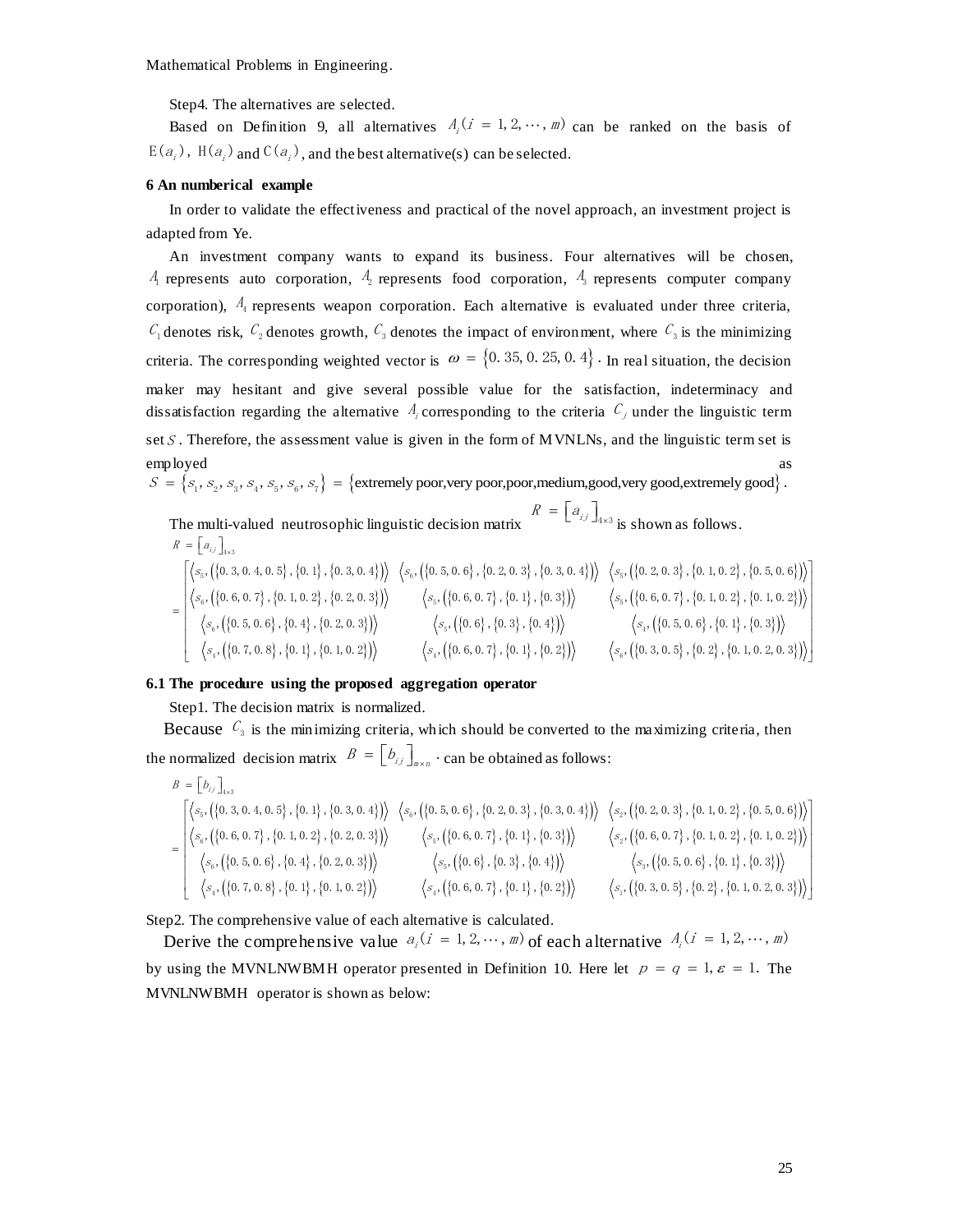*MPMLMBM (a<sub>1</sub>, a<sub>1</sub>, · · · a<sub>n</sub>) = 
$$
\begin{cases}\n\left(\sum_{i,j=1}^{n} \left(\frac{a_i a_j}{1-a_j} a_{i,j} a_{i,j} a_{i,j}\right)\right)^{\frac{1}{2}}, \\
\left(\int_{y_i \in f(x_i), y_i \in f(x_j)}\left\{\left(1 - \prod_{j=1}^{n} \left(1 - \gamma_j y_j\right)^{\frac{n(n}{1-a_j}}\right)^{\frac{1}{2}}\right\}, \\
\int_{\theta_i \in f(x_i), \theta_i \in f(x_i), \theta_i \in f(x_i)}\left\{1 - \left(1 - \prod_{j=1}^{n} \left(1 - \left(1 - \theta_i\right)\left(1 - \theta_j\right)\right)^{\frac{n(n-1)}{1-a_j}}\right)^{\frac{1}{2}}\right\}, \\
\int_{\theta_i \in f(x_i), \theta_i \in f(x_i), \theta_i \in f(x_i)}\left\{1 - \left(1 - \prod_{j=1}^{n} \left(1 - \left(1 - \theta_i\right)\left(1 - \theta_j\right)\right)^{\frac{n(n-1)}{1-a_j}}\right)^{\frac{1}{2}}\right\}\right\},\n\end{cases}
$$
\nAnd we have  
\n $a_i = \left\{\frac{a_i}{2, a_{i, 2m}}$ , 0. 1645, 0. 1482, 0. 19},\n  
\n(10.3088, 0. 3515, 0. 309, 0. 3752, 0. 3429, 0. 3869, 0. 3671, 0. 4118, 0. 3746, 0. 4199, 0. 4009, 0. 4463  
\n(0.3088, 0. 3515, 0. 309, 0. 4752, 0. 3869, 0. 3671, 0. 4118, 0. 3746, 0. 4199, 0. 4009, 0. 4463  
\n(0.3088, 0. 3515, 0. 309, 0. 4752, 0. 3869, 0. 3871, 0. 4118, 0. 3746, 0. 4199, 0. 4009, 0. 446*

$$
a_1 = \langle s_{3.9529} ,
$$

And we have<br>  $a_1 = \langle s_{3.9529} \rangle$ ,<br>
({0.3088,0.3515,0.3309,0.3752,0.3429,0.3869,0.3671,0.4118,0.3746,0.4199,0.4009,0.4463},  $\{0.3088, 0.3515, 0.3309, 0.3752, 0.3429, 0.3869, 0.3671, 0.4118, 0$ <br>0.1255, 0.1645, 0.1482, 0.19},<br>0.3768, 0.4171, 0.4049, 0.446, 0.4109, 0.4511, 0.4382, 0.4783}) $\rangle$ ;

- $\{0.1255, 0.1645, 0.1482, 0.19\}$ ,  $Q_1 = \langle S_{3.9529} \rangle,$ <br>{0.3088, 0.3515, 0.3309, 0.3752<br>0.1255, 0.1645, 0.1482, 0.19}
- $\begin{split} &\left\{0.\ 3768,\ 0.\ 4171,\ 0.\ 4049,\ 0.\ 446,\ 0.\ 4109,\ 0.\ 4511,\ 0.\ 4382,\ 0.\ 4783\right\}\right)_{\!\!a_2} \\ &\left. a_2\ =\ \left\langle s_{_{3.\ 9904}}\ ,\right. \end{split}$

$$
a_{2} = \Big\langle s_{3.9904} \Big\rangle,
$$

- $a_{2} = \langle s_{3.9904} \rangle,$ <br> $(\{0.6, 0.6368, 0.6275, 0.6648, 0.6345, 0.6727, 0.6622, 0.7\},\$  $\left(\left\{0.6, 0.6368, 0.6275, 0.6648, 0.6363, 0.1335, 0.1714\right\},\right)$
- 

 $\{0.1, 0.1363, 0.1335, 0.1714\},\$ <br> $\{0.1882, 0.2268, 0.2261, 0.2629\}\}$ 

$$
a_3 = \langle s_{4.4850} ,
$$
  
\n
$$
\langle \{0.5272, 0.5644, 0.5618, 0.6\},
$$
  
\n
$$
\langle 0.263 \rangle,
$$
  
\n
$$
\langle 0.2918, 0.3273 \rangle \rangle;
$$

Step3. The compared values of three functions are calculated. By using equations in Definition 8, we can obtain  $E(a_i)$ ,  $H(a_i)$  and  $C(a_i)$ ,  $(i = 1, 2, 3, 4)$  as

follows:

lows:<br>E( $a_1$ ) =  $s_{2.3605}$ ,  $H(a_1) = s_{0.2036}$ ,  $C(a_1) = s_{1.4879}$ ;  $E(a_2) = S_{3.0440}, H(a_2) = S_{1.6912}, C(a_2) = S_{2.5930};$  $E(a_3) = S_{2.9763}, H(a_3) = S_{1.1382}, C(a_3) = S_{2.5267}$  $E(a_4) = S_{2.0002}, H(a_4) = S_{1.0641}, C(a_4) = S_{1.5461};$ 

Step4. The alternatives are selected.

Step4. The alternatives are selected.<br>By using the compared approach in Definition 9,  $E(a_2) \succ E(a_3) \succ E(a_1) \succ E(a_4)$  can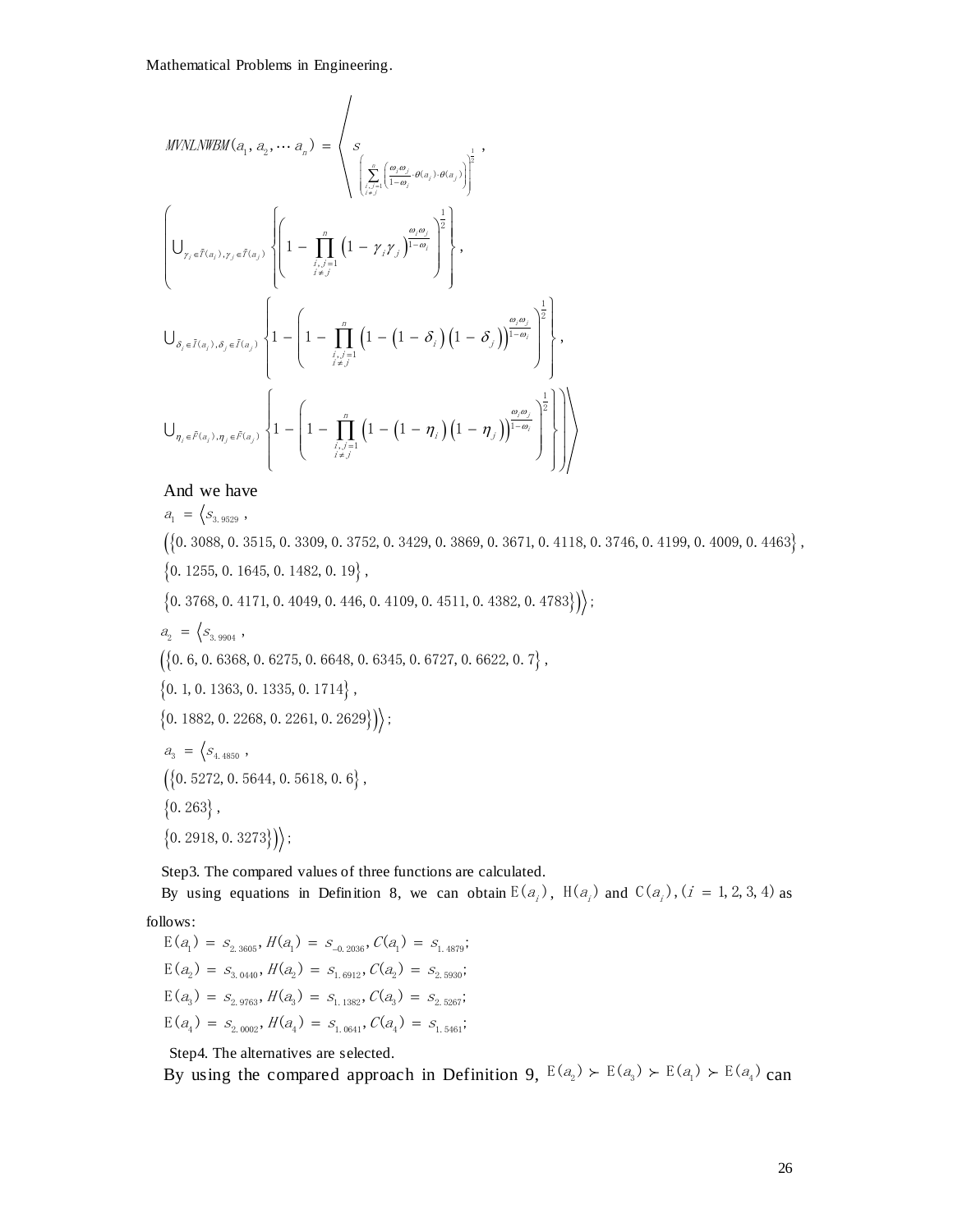be obtained, so the final raking of alternatives is  $A_2 \succ A_3 \succ A_1 \succ A_4$ . Apparently,  $A_2$  is the best one, and  $A_4$  is the worst one. We don't need to compare the other functions because the values of score function differ.

## **6.2 Comparison analysis**

We take different value into cons ideration in step 2 to select the alternative for discussing the impact of different values  $p, q$  and  $\epsilon$ . The comparisons are presented in Table 1 and Table 2.

| $\varepsilon = 1,\, p,\, q$ | Score function $E(a_i)$ , $(i = 1, 2, 3, 4)$                                         | Ranking                             |
|-----------------------------|--------------------------------------------------------------------------------------|-------------------------------------|
| $p \rightarrow 0, q = 0$    | $E(a_1) = S_{2.1214}, E(a_2) = S_{2.8131}, E(a_3) = S_{2.8732}, E(a_4) = S_{1.7094}$ | $A_3 \succ A_2 \succ A_1 \succ A_4$ |
| $p = 0.01, q = 0$           | $E(a_1) = S_{2,1907}, E(a_2) = S_{2,8460}, E(a_3) = S_{2,9575}, E(a_4) = S_{1,7629}$ | $A_3 \succ A_2 \succ A_1 \succ A_4$ |
| $p = 0.1, q = 0$            | $E(a_1) = S_{2.2165}, E(a_2) = S_{2.8790}, E(a_3) = S_{2.9713}, E(a_4) = S_{1.8005}$ | $A_3 \succ A_2 \succ A_1 \succ A_4$ |
| $p = 1, q = 0$              | $E(a_1) = S_{2.4697}, E(a_2) = S_{3.1970}, E(a_3) = S_{3.1084}, E(a_4) = S_{2.1573}$ | $A_2 \succ A_3 \succ A_1 \succ A_4$ |
| $p = 2, q = 0$              | $E(a_1) = S_{2.7154}, E(a_2) = S_{3.4882}, E(a_3) = S_{3.2507}, E(a_4) = S_{2.4519}$ | $A_2 \succ A_3 \succ A_1 \succ A_4$ |
| $p = 5, q = 0$              | $E(a_1) = S_{3.1768}, E(a_2) = S_{3.9655}, E(a_3) = S_{3.5749}, E(a_4) = S_{2.8445}$ | $A_2 \succ A_3 \succ A_1 \succ A_4$ |
| $p = 10, q = 0$             | $E(a_1) = S_{3.5203}, E(a_2) = S_{4.2619}, E(a_3) = S_{3.8673}, E(a_4) = S_{3.0415}$ | $A_2 \succ A_3 \succ A_1 \succ A_4$ |
| $p = 0, q = 1$              | $E(a_1) = S_{2.6253}, E(a_2) = S_{3.3082}, E(a_3) = S_{3.1563}, E(a_4) = S_{2.2904}$ | $A_3 \succ A_2 \succ A_1 \succ A_4$ |
| $p = 0.01, q = 1$           | $E(a_1) = S_{2.6151}, E(a_2) = S_{3.2980}, E(a_3) = S_{3.1492}, E(a_4) = S_{2.2778}$ | $A_2 \succ A_3 \succ A_1 \succ A_4$ |
| $p = 0.1, q = 1$            | $E(a_1) = S_{2.5377}, E(a_2) = S_{3.2202}, E(a_3) = S_{3.0964}, E(a_4) = S_{2.1839}$ | $A_2 \succ A_3 \succ A_1 \succ A_4$ |
| $p = 1, q = 1$              | $E(a_1) = S_{2.3605}, E(a_2) = S_{3.0440}, E(a_3) = S_{2.9763}, E(a_4) = S_{2.0002}$ | $A_2 \succ A_3 \succ A_1 \succ A_4$ |
| $p = 2, q = 1$              | $E(a_1) = S_{2.4824}, E(a_2) = S_{3.1918}, E(a_3) = S_{3.0464}, E(a_4) = S_{2.1664}$ | $A_2 \succ A_3 \succ A_1 \succ A_4$ |
| $p = 5, q = 1$              | $E(a_1) = S_{2.9208}, E(a_2) = S_{3.6644}, E(a_3) = S_{3.3532}, E(a_4) = S_{2.5870}$ | $A_2 \succ A_3 \succ A_1 \succ A_4$ |
| $p = 10, q = 1$             | $E(a_1) = S_{3.3239}, E(a_2) = S_{4.0427}, E(a_3) = S_{3.6946}, E(a_4) = S_{2.8680}$ | $A_2 \succ A_3 \succ A_1 \succ A_4$ |
| $p = 0, q = 2$              | $E(a_1) = S_{2.8597}, E(a_2) = S_{3.5712}, E(a_3) = S_{3.2871}, E(a_4) = S_{2.5589}$ | $A_2 \succ A_3 \succ A_1 \succ A_4$ |
| $p = 0.01, q = 2$           | $E(a_1) = S_{2.8519}, E(a_2) = S_{3.5630}, E(a_3) = S_{3.2820}, E(a_4) = S_{2.5494}$ | $A_2 \succ A_3 \succ A_1 \succ A_4$ |
| $p = 0.1, q = 2$            | $E(a_1) = S_{2.7889}, E(a_2) = S_{3.4959}, E(a_3) = S_{3.2400}, E(a_4) = S_{2.4731}$ | $A_2 \succ A_3 \succ A_1 \succ A_4$ |
| $p = 1, q = 2$              | $E(a_1) = S_{2.5228}, E(a_2) = S_{3.2087}, E(a_3) = S_{3.0542}, E(a_4) = S_{2.1890}$ | $A_2 \succ A_3 \succ A_1 \succ A_4$ |
| $p = 2, q = 2$              | $E(a_1) = S_{2.5363}, E(a_2) = S_{3.2305}, E(a_3) = S_{3.0440}, E(a_4) = S_{2.2430}$ | $A_2 \succ A_3 \succ A_1 \succ A_4$ |
| $p = 5, q = 2$              | $E(a_1) = S_{2.8535}, E(a_2) = S_{3.5768}, E(a_3) = S_{3.2558}, E(a_4) = S_{2.5581}$ | $A_2 \succ A_3 \succ A_1 \succ A_4$ |
| $p = 10, q = 2$             | $E(a_1) = S_{3.2306}, E(a_2) = S_{3.9375}, E(a_3) = S_{3.5836}, E(a_4) = S_{2.8212}$ | $A_2 \succ A_3 \succ A_1 \succ A_4$ |

Table 1 Ranking of alternatives utilizing different p, q and  $\varepsilon = 1$ 

Table 2 Ranking of alternatives utilizing different p, q and  $\varepsilon = 2$ 

| $\varepsilon = 2, p, q$  | Score function $E(a_i)$ , $(i = 1, 2, 3, 4)$                                         | Ranking                             |
|--------------------------|--------------------------------------------------------------------------------------|-------------------------------------|
| $p \rightarrow 0, q = 0$ | $E(a_1) = S_{2.1344}, E(a_2) = S_{2.8137}, E(a_3) = S_{2.8863}, E(a_4) = S_{1.7187}$ | $A_3 \succ A_2 \succ A_1 \succ A_4$ |
| $p = 0.01, q = 0$        | $E(a_1) = S_{2.1944}, E(a_2) = S_{2.8478}, E(a_3) = S_{2.9631}, E(a_4) = S_{1.7661}$ | $A_3 \succ A_2 \succ A_1 \succ A_4$ |
| $p = 0.1, q = 0$         | $E(a_1) = S_{2,2171}, E(a_2) = S_{2,8803}, E(a_3) = S_{2,9752}, E(a_4) = S_{1,8021}$ | $A_3 \succ A_2 \succ A_1 \succ A_4$ |
| $p = 1, q = 0$           | $E(a_1) = S_{2.4553}, E(a_2) = S_{3.1938}, E(a_3) = S_{3.0982}, E(a_4) = S_{2.1483}$ | $A_2 \succ A_3 \succ A_1 \succ A_4$ |
| $p = 2, q = 0$           | $E(a_1) = S_{2.7142}, E(a_2) = S_{3.4825}, E(a_3) = S_{3.2361}, E(a_4) = S_{2.4453}$ | $A_2 \succ A_3 \succ A_1 \succ A_4$ |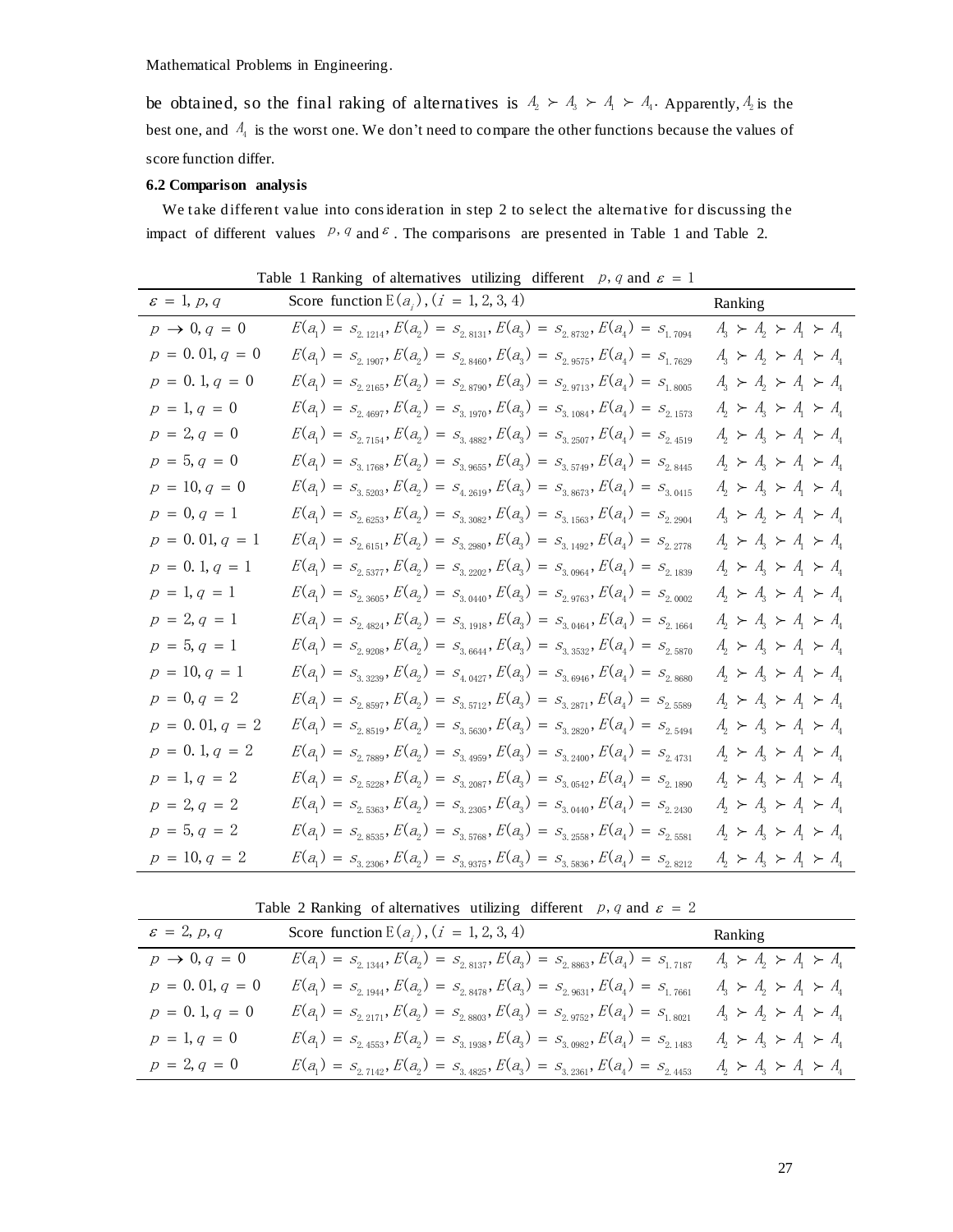| Mathematical Problems in Engineering. |                                                                                                                                                                                                                                                                                                                                                                                                                                                                                                                                                                                                                                                                                                                                                                                                                                                                                                                                                                                                                                                                                                                                                                                                                                                                                                                                                                                                                                                                                                                                                                                                                                                                                                                                                                                                                                                                                                                                                                                                                                                                                                                                                            |                                     |
|---------------------------------------|------------------------------------------------------------------------------------------------------------------------------------------------------------------------------------------------------------------------------------------------------------------------------------------------------------------------------------------------------------------------------------------------------------------------------------------------------------------------------------------------------------------------------------------------------------------------------------------------------------------------------------------------------------------------------------------------------------------------------------------------------------------------------------------------------------------------------------------------------------------------------------------------------------------------------------------------------------------------------------------------------------------------------------------------------------------------------------------------------------------------------------------------------------------------------------------------------------------------------------------------------------------------------------------------------------------------------------------------------------------------------------------------------------------------------------------------------------------------------------------------------------------------------------------------------------------------------------------------------------------------------------------------------------------------------------------------------------------------------------------------------------------------------------------------------------------------------------------------------------------------------------------------------------------------------------------------------------------------------------------------------------------------------------------------------------------------------------------------------------------------------------------------------------|-------------------------------------|
| $p = 5, q = 0$                        | $E(a_1) = S_{3,2212}, E(a_2) = S_{3,9697}, E(a_3) = S_{3,5908}, E(a_4) = S_{2,8608}$                                                                                                                                                                                                                                                                                                                                                                                                                                                                                                                                                                                                                                                                                                                                                                                                                                                                                                                                                                                                                                                                                                                                                                                                                                                                                                                                                                                                                                                                                                                                                                                                                                                                                                                                                                                                                                                                                                                                                                                                                                                                       | $A_2 \succ A_3 \succ A_1 \succ A_4$ |
| $p = 10, q = 0$                       | $E(a_1) = S_{3.5770}, E(a_2) = S_{4.2923}, E(a_3) = S_{3.9217}, E(a_4) = S_{3.0737}$                                                                                                                                                                                                                                                                                                                                                                                                                                                                                                                                                                                                                                                                                                                                                                                                                                                                                                                                                                                                                                                                                                                                                                                                                                                                                                                                                                                                                                                                                                                                                                                                                                                                                                                                                                                                                                                                                                                                                                                                                                                                       | $A_2 \succ A_3 \succ A_1 \succ A_4$ |
| $p = 0, q = 1$                        | $E(a_1) = S_{2.6103}, E(a_2) = S_{3.3048}, E(a_3) = S_{3.1457}, E(a_4) = S_{2.2818}$                                                                                                                                                                                                                                                                                                                                                                                                                                                                                                                                                                                                                                                                                                                                                                                                                                                                                                                                                                                                                                                                                                                                                                                                                                                                                                                                                                                                                                                                                                                                                                                                                                                                                                                                                                                                                                                                                                                                                                                                                                                                       | $A_2 \succ A_3 \succ A_1 \succ A_4$ |
| $p = 0.01, q = 1$                     | $E(a_1) = S_{2.6011}, E(a_2) = S_{3.2948}, E(a_3) = S_{3.1394}, E(a_4) = S_{2.2700}$                                                                                                                                                                                                                                                                                                                                                                                                                                                                                                                                                                                                                                                                                                                                                                                                                                                                                                                                                                                                                                                                                                                                                                                                                                                                                                                                                                                                                                                                                                                                                                                                                                                                                                                                                                                                                                                                                                                                                                                                                                                                       | $A_2 \succ A_3 \succ A_1 \succ A_4$ |
| $p = 0.1, q = 1$                      | $E(a_1) = S_{2.5312}, E(a_2) = S_{3.2188}, E(a_3) = S_{3.0925}, E(a_4) = S_{2.1809}$                                                                                                                                                                                                                                                                                                                                                                                                                                                                                                                                                                                                                                                                                                                                                                                                                                                                                                                                                                                                                                                                                                                                                                                                                                                                                                                                                                                                                                                                                                                                                                                                                                                                                                                                                                                                                                                                                                                                                                                                                                                                       | $A_2 \succ A_3 \succ A_1 \succ A_4$ |
| $p = 1, q = 1$                        | $E(a_1) = S_{2.3702}, E(a_2) = S_{3.0464}, E(a_3) = S_{2.9849}, E(a_4) = S_{2.0055}$                                                                                                                                                                                                                                                                                                                                                                                                                                                                                                                                                                                                                                                                                                                                                                                                                                                                                                                                                                                                                                                                                                                                                                                                                                                                                                                                                                                                                                                                                                                                                                                                                                                                                                                                                                                                                                                                                                                                                                                                                                                                       | $A_2 \succ A_3 \succ A_1 \succ A_4$ |
| $p = 2, q = 1$                        | $E(a_1) = S_{2,4994}, E(a_2) = S_{3,1940}, E(a_3) = S_{3,0556}, E(a_4) = S_{2,1751}$                                                                                                                                                                                                                                                                                                                                                                                                                                                                                                                                                                                                                                                                                                                                                                                                                                                                                                                                                                                                                                                                                                                                                                                                                                                                                                                                                                                                                                                                                                                                                                                                                                                                                                                                                                                                                                                                                                                                                                                                                                                                       | $A_2 \succ A_3 \succ A_1 \succ A_4$ |
| $p = 5, q = 1$                        | $E(a_1) = S_{2.9637}, E(a_2) = S_{3.6734}, E(a_3) = S_{3.3833}, E(a_4) = S_{2.6091}$                                                                                                                                                                                                                                                                                                                                                                                                                                                                                                                                                                                                                                                                                                                                                                                                                                                                                                                                                                                                                                                                                                                                                                                                                                                                                                                                                                                                                                                                                                                                                                                                                                                                                                                                                                                                                                                                                                                                                                                                                                                                       | $A_2 \succ A_3 \succ A_1 \succ A_4$ |
| $p = 10, q = 1$                       | $E(a_1) = S_{3.3787}, E(a_2) = S_{4.0718}, E(a_3) = S_{3.7516}, E(a_4) = S_{2.9010}$                                                                                                                                                                                                                                                                                                                                                                                                                                                                                                                                                                                                                                                                                                                                                                                                                                                                                                                                                                                                                                                                                                                                                                                                                                                                                                                                                                                                                                                                                                                                                                                                                                                                                                                                                                                                                                                                                                                                                                                                                                                                       | $A_2 \succ A_3 \succ A_1 \succ A_4$ |
| $p = 0, q = 2$                        | $E(a_1) = S_{2.8577}, E(a_2) = S_{3.5652}, E(a_3) = S_{3.2720}, E(a_4) = S_{2.5525}$                                                                                                                                                                                                                                                                                                                                                                                                                                                                                                                                                                                                                                                                                                                                                                                                                                                                                                                                                                                                                                                                                                                                                                                                                                                                                                                                                                                                                                                                                                                                                                                                                                                                                                                                                                                                                                                                                                                                                                                                                                                                       | $A_2 \succ A_3 \succ A_1 \succ A_4$ |
| $p = 0.01, q = 2$                     | $E(a_1) = S_{2.8506}, E(a_2) = S_{3.5572}, E(a_3) = S_{3.2675}, E(a_4) = S_{2.5435}$                                                                                                                                                                                                                                                                                                                                                                                                                                                                                                                                                                                                                                                                                                                                                                                                                                                                                                                                                                                                                                                                                                                                                                                                                                                                                                                                                                                                                                                                                                                                                                                                                                                                                                                                                                                                                                                                                                                                                                                                                                                                       | $A_2 \succ A_3 \succ A_1 \succ A_4$ |
| $p = 0.1, q = 2$                      | $E(a_1) = S_{2.7919}, E(a_2) = S_{3.4917}, E(a_3) = S_{3.2304}, E(a_4) = S_{2.4707}$                                                                                                                                                                                                                                                                                                                                                                                                                                                                                                                                                                                                                                                                                                                                                                                                                                                                                                                                                                                                                                                                                                                                                                                                                                                                                                                                                                                                                                                                                                                                                                                                                                                                                                                                                                                                                                                                                                                                                                                                                                                                       | $A_2 \succ A_3 \succ A_1 \succ A_4$ |
| $p = 1, q = 2$                        | $E(a_1) = S_{2.5398}, E(a_2) = S_{3.2108}, E(a_3) = S_{3.0635}, E(a_4) = S_{2.1976}$                                                                                                                                                                                                                                                                                                                                                                                                                                                                                                                                                                                                                                                                                                                                                                                                                                                                                                                                                                                                                                                                                                                                                                                                                                                                                                                                                                                                                                                                                                                                                                                                                                                                                                                                                                                                                                                                                                                                                                                                                                                                       | $A_2 \succ A_3 \succ A_1 \succ A_4$ |
| $p = 2, q = 2$                        | $E(a_1) = S_{2.5586}, E(a_2) = S_{3.2343}, E(a_3) = S_{3.0581}, E(a_4) = S_{2.2559}$                                                                                                                                                                                                                                                                                                                                                                                                                                                                                                                                                                                                                                                                                                                                                                                                                                                                                                                                                                                                                                                                                                                                                                                                                                                                                                                                                                                                                                                                                                                                                                                                                                                                                                                                                                                                                                                                                                                                                                                                                                                                       | $A_2 \succ A_3 \succ A_1 \succ A_4$ |
| $p = 5, q = 2$                        | $E(a_1) = S_{2.8950}, E(a_2) = S_{3.5871}, E(a_3) = S_{3.2878}, E(a_4) = S_{2.5824}$                                                                                                                                                                                                                                                                                                                                                                                                                                                                                                                                                                                                                                                                                                                                                                                                                                                                                                                                                                                                                                                                                                                                                                                                                                                                                                                                                                                                                                                                                                                                                                                                                                                                                                                                                                                                                                                                                                                                                                                                                                                                       | $A_2 \succ A_3 \succ A_1 \succ A_4$ |
| $p = 10, q = 2$                       | $E(a_1) = S_{3.2843}, E(a_2) = S_{3.9650}, E(a_3) = S_{3.6392}, E(a_4) = S_{2.8549}$                                                                                                                                                                                                                                                                                                                                                                                                                                                                                                                                                                                                                                                                                                                                                                                                                                                                                                                                                                                                                                                                                                                                                                                                                                                                                                                                                                                                                                                                                                                                                                                                                                                                                                                                                                                                                                                                                                                                                                                                                                                                       | $A_2 \succ A_3 \succ A_1 \succ A_4$ |
| value<br>$\overline{p}$<br>and<br>the | be different, because the different parameters will cause different score function value.<br>However, $A_2$ or $A_3$ is always the best selection, and $A_4$ is always the worst selection. Whether<br>$\varepsilon = 1$ or $\varepsilon = 2$ , the same ranking results is obtained with regard to the same parameter<br>parameter value $q$ except for<br>same<br>one<br>which $p = 0$ , $q = 1$ and $\varepsilon = 1$ . Specially, if $p \to 0$ , $q = 0$ , MVNLNWBMH will reduce to<br>MVNLHWGA operator. If $p \to 0$ , $q = 0$ and $\varepsilon = 1$ , MVNLHWGA will reduce to MVNLWGA<br>operator. When $p = 1, q = 0$ , MVNLNWBMH will reduce to MVNLHWAA operator. If<br>$p = 1, q = 0$ and $\varepsilon = 1$ , MVNLHWAA will reduce to MVNLWAA operator. If $\varepsilon = 1$ in Table 1,<br>the ranking results on the basis of the MVNLWGA and MVNLWAA operators differ, which due to the<br>two operators emphasis on different major points, and the same situation happens in Table 2. When the<br>parameters $q = 0$ and $p \rightarrow 0$ , $p = 0.01$ , $p = 0.1$ , respectively, the rankings are identical in two<br>Tables, the ranking order is always $A_3 \succ A_2 \succ A_1 \succ A_4$ . When P and P are assign the other values in<br>two Tables, the ranking order is changed, and the result is $A_2 \succ A_3 \succ A_1 \succ A_4$ . That is, the best<br>selection is from $A_3$ to $A_2$ except for one situation where $p = 0$ , $q = 1$ in Table 1.<br>For illustrating the effective and flexible of the novel approach, the method in literature is adopted in<br>multi-valued neutrosophic linguistic environment in this paper, and the same ranking orders are<br>obtained in ref [8] where the SVNHFWA and SVNHFWG operators are adopted to fuse single-valued<br>neutrosophic hesitant fuzzy information. When $\varepsilon = 1$ , $p \to 0$ , $q = 0$ and $\varepsilon = 1$ , $p = 0$ , $q = 0$ , the<br>two operators are special cases of MVNLNWBMH operator .Therefore, novel operator in this paper<br>has better flexibility and generalization. In actual cases, the decision makers can assign different | s itu at ion<br>in                  |
|                                       |                                                                                                                                                                                                                                                                                                                                                                                                                                                                                                                                                                                                                                                                                                                                                                                                                                                                                                                                                                                                                                                                                                                                                                                                                                                                                                                                                                                                                                                                                                                                                                                                                                                                                                                                                                                                                                                                                                                                                                                                                                                                                                                                                            | 28                                  |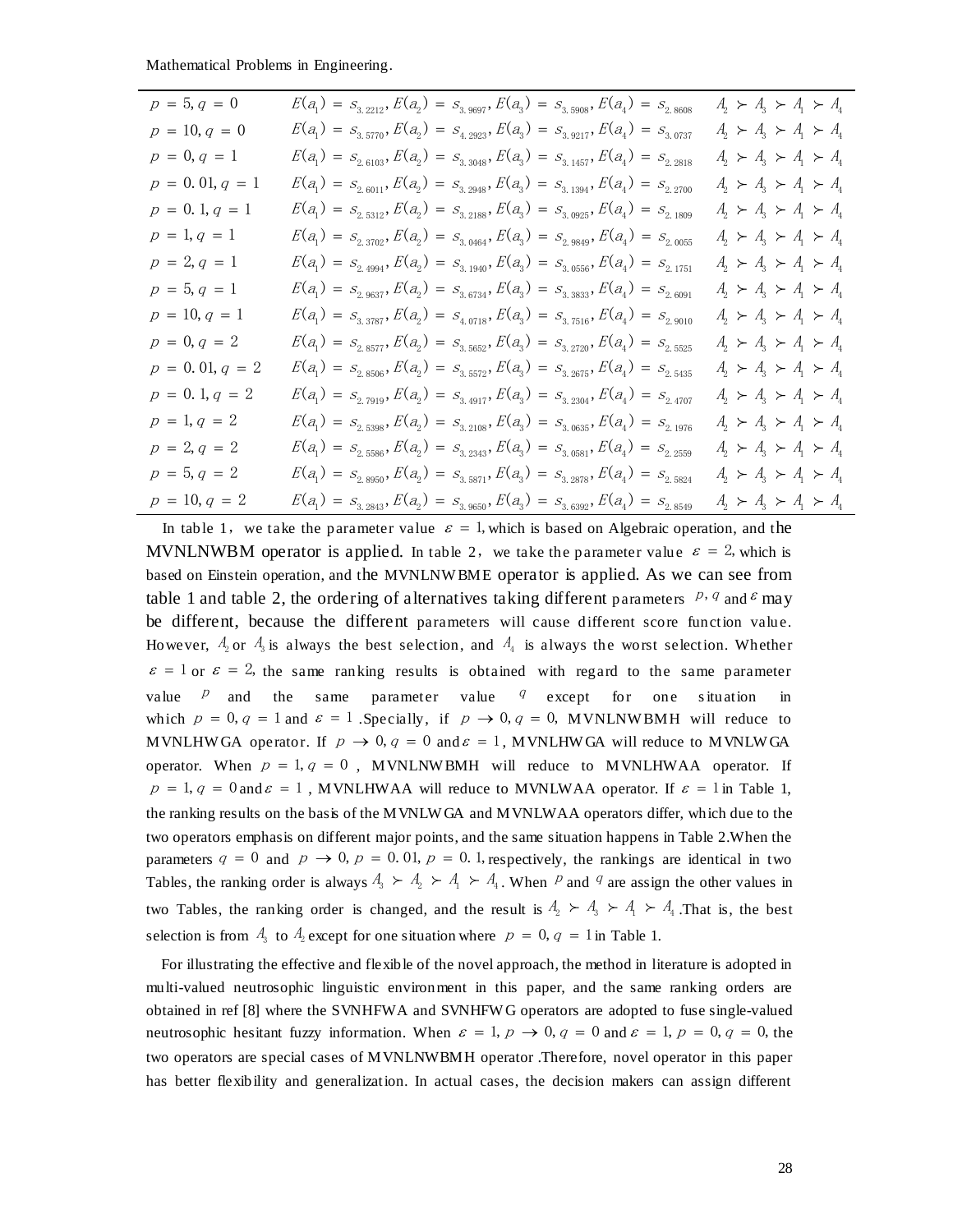parameter values  $\varepsilon$ , p and q. Generally, for convenience, we can set  $\varepsilon = p = 1$ , which can not only simplify the calculation, but also considerthe interrelationship of multiple values.

#### **7 Conclusions**

In this paper, the MVNLS are proposed by combining the MVNS and LS, which not only describe linguistic terms, but also give the quantitative value of three membership degrees concerning the linguistic variables, which has better flexibility to express the decision information. Moreover, NW BM is a useful operator which has the trait of taking into account the interrelationship of different arguments, and overcome drawbacks of non-reducibility and non-idempotency. Hamacher operations are the extension of Algebraic and Einstein operations, which is more general. Considering these advantages, we have developed Hamacher operational laws for MVNLNs and extended the NWBM to fuse MVNL information. Thus, the MVNLNW BMH operator is proposed, which is appropriate to deal with MVNL information. Some desirable properties of the novel operator are discuss ed in detail, and some special cases are analyzed. Furthermore, the comparison method for MVNLNs is also studied, and the rankings of alternatives affecting by different parameters  $p, q$  and  $\epsilon$  are also compared. For verifying the novel approach, we successfully applied the approach to an example. The results show the novel approach has the following advantages. The MVNLNWBMH operator is more flexible and more general, and which can capture the interrelationship among arguments and express decision information more practical, the decision makers can assign appropriate values according to the real situation. In future, we will explore to apply the operator to the different domains, for instance, fault diagnosis, machine learning and medical diagnosis.

As a future possible research, we will extend our research by using the refined neutrosophic set [61], i.e. the truth value T is refined into types of sub-truths such as T1, T2, etc., similarly indeterminacy I is refined into types of sub-indeterminacies I1, I2, etc., and the sub-falsehood F is split into F1, F2, etc.

#### **Acknowledgement**

This paper is supported by the National Natural Science Foundation of China (No. 71371154), the Humanities and Social Sciences Research Project of Ministry of Education of China (No. 16YJCZH049), Thinking Bank Project of Hubei (No. HBSXK2017055) and the Humanities and social Sciences foundation of Department of Education of Hubei (No. 17Q121).The authors also would like to express appreciation to the anonymous reviewers and Editor for their helpful comments that improved the paper.

#### **Compliance with ethical standards**

Conflict of interest: The authors declare that they have no conflict of interests regarding the publication of this paper.

## References:

- 1. Zadeh LA (1965) Fuzzy sets. Inf Control 8:338–356
- 2. Atanassov KT (1986) Intuitionistic fuzzy sets. Fuzzy Sets Syst 20:87–96
- 3. Torra V (2010) Hesitant fuzzy sets. Int J Intell Syst 25:529–5394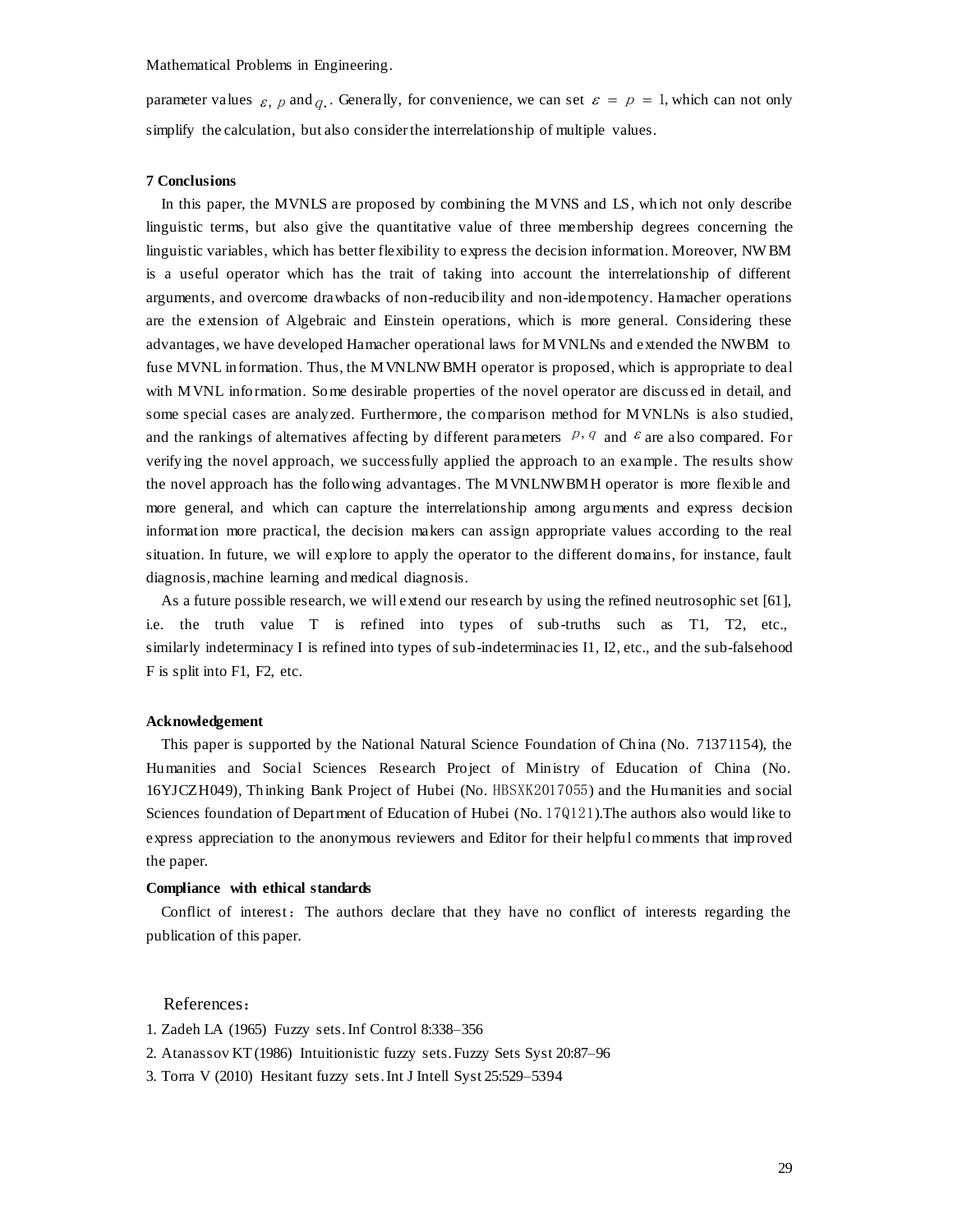4. Smarandache F (1995) Neutrosophy, Neutrosophic Set, Logic, Probability and Statistics . University of New Mexico, http://fs.gallup.unm.edu/neutrosophy.htm

5. Wang H, Smarandache F, Zhang YQ, Sunderraman R (2010) Single valued neutrosophic sets. Multisp Multistruct 4:410–413

6. Ye J (2014) A multicriteria decision-making method using aggregation operators for simplified neutrosophic sets. J Intell Fuzzy Syst 26:2459–2466

7. Wang H, Smarandache F, Zhang Y-Q, Sunderraman R (2005) Interval neutrosophic sets and logic: theory and applications in computing. Hexis, Arizona

8.Ye J (2015) Multiple-attribute decision-making method under a single-valued neutrosophic hesitant fuzzy environment. J Intell Syst 24(1):23–36

9.Wang JQ, Li XE (2015) An application of the TODIM method with multi-valued neutrosophic set. Control Decis 30(6):1139–1142

10. Liu P, Wang Y (2014) Multiple attribute decision-making method based on single-valued neutrosophic normalized weighted Bonferroni mean. Neural Comput Appl. doi:10.1007/s00521-014- 1688-8

11. Ye J (2014) Single valued neutrosophic cross-entropy for multi-criteria decision making problems. Appl Math Model 38(3):1170–1175

12. Zhang HY, Wang JQ, Chen XH (2014) Interval neutrosophic sets and their application in multicriteria decision making problems. Sci World J 2014(1):645953.

13. Liu P, Shi L (2014) The generalized hybrid weighted average operator based on interval neutrosophic hesitant set and its application to multiple attribute decision making. Neural Comput Appl. doi:10.1007/s00521-014-1736-4

14. Broumi S, Smarandache F (2013) Correlation coefficient of interval neutrosophic set. Appl Mech Mater 436:511–517

15. Broumi S, Smarandache F (2014) Cosine similarity measure of interval valued neutrosophic sets. Neutrosophic Sets Syst 5:15–20

16. Broumi S, Smarandache F (2015) New Operations on Interval Neutrosophic Sets. Journal of New Theory 1:24–37

17. Ye J (2014) Similarity measures between interval neutrosophic sets and their applications in multicriteria decision-making. J Intell Fuzzy Syst 26:165–172

18. Peng JJ, Wang JQ, Wu XH, Wang J, Chen XH (2015) Multi-valued neutrosophic sets and power aggregation operators with their applications in multi-criteria group decision-making problems. Int J Comput Intell Syst 8(2):345–363

19. Peng JJ, Wang JQ, Wu XH (2016) An extension of the ELECTRE approach with multi-valued neutrosophic information. Neural Comput Appl. doi[:10.1007/s00521-016-2411-8](http://dx.doi.org/10.1007/s00521-016-2411-8)

20. Ji P, Zhang HY, Wang JQ (2016) A projection-based TODIM method under multi-valued neutrosophic environments and its application in personnel selection. Neural Comput Appl. do[i:10.1007/s00521-016-2436-z](http://dx.doi.org/10.1007/s00521-016-2436-z)

21. Zadeh LA (1975) The concept of a linguistic variable and its application to approximate reasoning. Inf Sci 8(3):199–249

22. Wang JQ, Wang J, Chen QH, Zhang HY, Chen XH (2014) An outranking approach for multicriteria decision-making with hesitant fuzzy linguistic term sets. Inf Sci 280:338–351

23. Wang J, Wang JQ, Zhang HY (2016) A likelihood-based TODIM approach based on multi-hesitant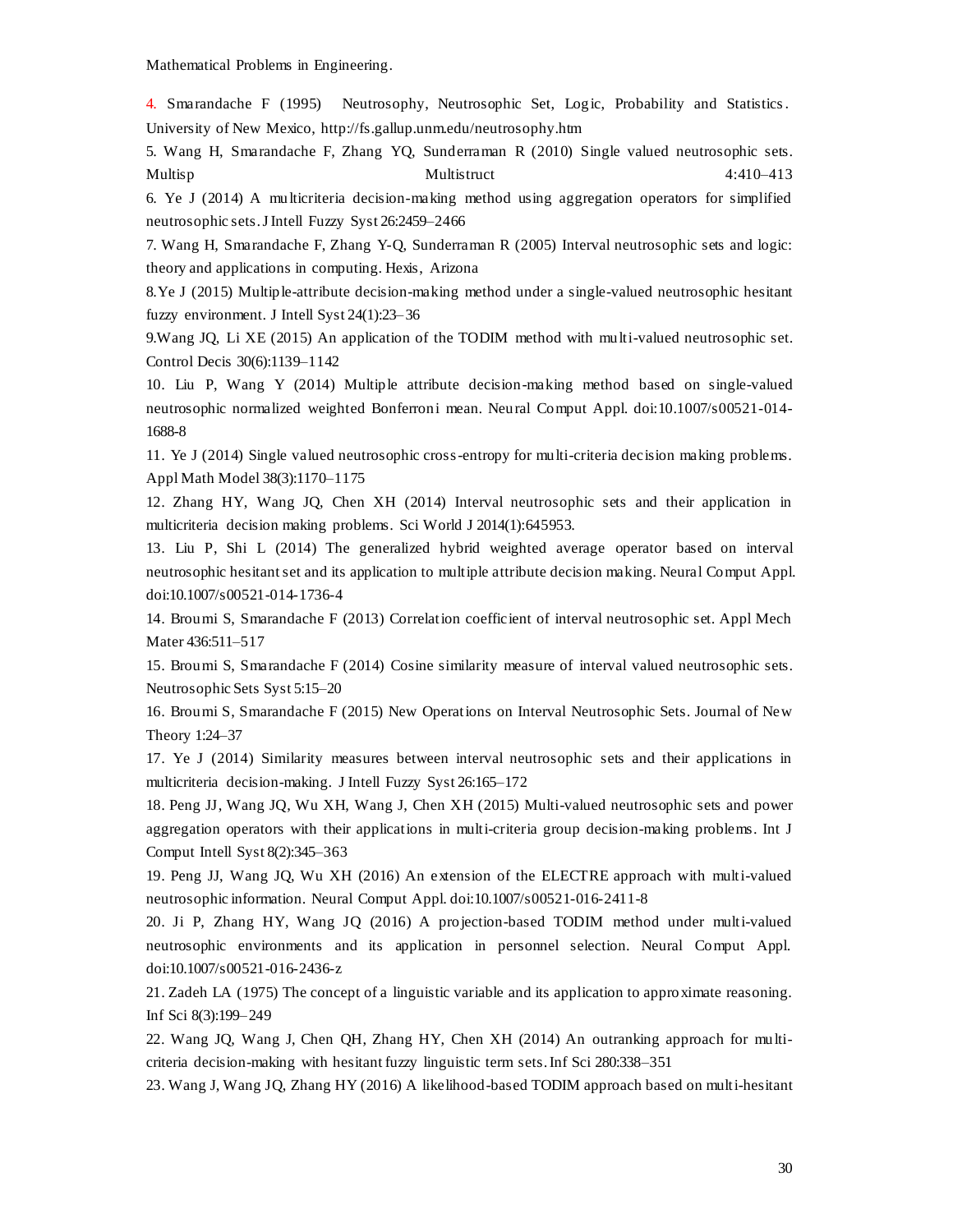fuzzy linguistic information for evaluation in logistics outsourcing. Comput Ind Eng 99:287–299

24.Wang J, Wang JQ, Zhang HY, Chen XH (2016) Multi-criteria group decision making approach based on 2-tuple linguistic aggregation operators with multi-hesitant fuzzy linguistic information. Int J Fuzzy Syst 18(1):81–97

25. Meng FY, Chen Xh, Zhang Q (2014) Multi-attribute decision analysis under a linguistic hesitant fuzzy environment. Inf Sci 267:287-305

26. Tian ZP, Wang J, Wang JQ, Chen XH (2015) Multi-criteria decision-making approach based on gray linguistic weighted Bonferroni mean operator. Int Trans Oper Res. doi:10.1111/itor. 12220

27. Ye J (2015) An extended TOPSIS method for multiple attribute group decision making based on single valued neutrosophic linguistic numbers. J Intell Fuzzy Syst 28(1):247–255

28. Broumi S, Smarandache F (2014) Single valued neutrosophic trapezoid linguistic aggregation operators based multi-attribute decision making. Bull Pure Appl Sci Math Stat 33(2):135–155

29. Tian ZP, Wang J, Zhang HY, Chen XH, Wang JQ (2015) Simplified neutrosoph ic linguistic normalized weighted Bonferroni mean operator and its application to multi-criteria decision making problems. Filomat. doi:10.2298/FIL1508576F

30. Tian ZP, Wang J, Zhang HY, Wang JQ (2016) Multi-criteria decision-making based on generalized prioritized aggregation operators under simplified neutrosophic uncertain linguistic environment. Int J Mach Learn Cybern. do[i:10.1007/s13042-016-0552-9](http://dx.doi.org/10.1007/s13042-016-0552-9)

31. Ye J (2014) Some aggregation operators of interval neutrosophic linguistic numbers for multiple attribute decision making. J Intell Fuzzy Syst 27(5):2231–2241

32. Ma YX, Wang JQ, Wang J, Wu XH (2016) An interval neutrosophic linguistic multi-criteria group decision-making method and its application in selecting medical treatment options. Neural Comput Appl. doi[:10.1007/s00521-016-2203-1](http://dx.doi.org/10.1007/s00521-016-2203-1)

33. Broumi S, Ye J, Smarandache F (2015) An extended TOPSIS method for multiple attribute decision making based on interval neutrosophic uncertain linguistic variables. Neutrosophic Sets Syst 8:23–32

34. Yager RR (2008) Prioritized aggregation operators. Int J Approx Reason 48(1):263–274

35. Xu ZS (2009) Fuzzy harmonic mean operators. Int J Intell Syst 24(2):152–172

36. Ye J (2015) Multiple attribute decision-making method based on the possibility degree ranking method and ordered weighted aggregation operators of interval neutrosophic numbers. J Intell Fuzzy Syst 28(3):1307–1317

37.Sun HX, Yang HX, Wu JZ, Yao OY (2015) Interval neutrosophic numbers Choquet integral operator for multi-criteria decision making. J Intell Fuzzy Syst 28(6):2443–2455

38.Liu PD, Wang YM (2015) Interval neutrosophic prioritized OWA operator and its application to multiple attribute decision making. J Syst Sci Complex. doi:10.1007/s11424-015-4010-7

39. Liu PD, Teng F (2015) Multiple attribute decision making method based on normal neutrosophic generalized weighted power averaging operator. Int J Mach Learn Cybernet. doi:10.1007/s13042-015- 0385-y

40. Li DF (2011) The GOWA operator based approach to multi-attribute decision making using intuitionistic fuzzy sets. Math Comput Model 53:1182–1196

41. Wei GW (2010) Some induced geometric aggregation operators with intuitionistic fuzzy information and their application to group decision making. Appl Soft Comput 10:423–431

42. Bonferroni C (1950) Sulle medie multiple di potenze. Boll Mat Ital 5:267–270

31